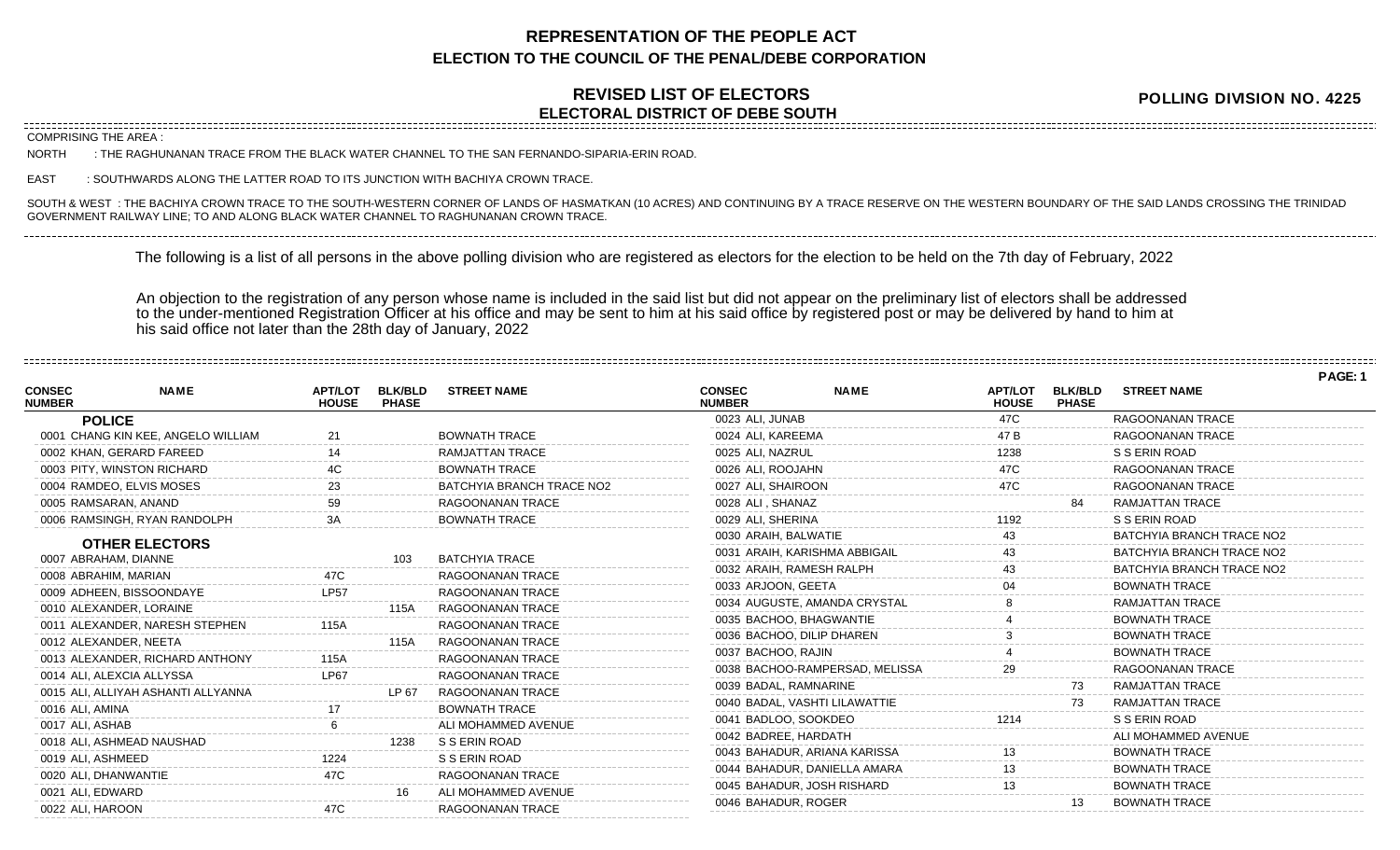| <b>CONSEC</b><br><b>NUMBER</b> | NAME                               | <b>APT/LOT</b><br><b>HOUSE</b> | <b>BLK/BLD</b><br><b>PHASE</b> | <b>STREET NAME</b>     | <b>CONSEC</b><br><b>NUMBER</b> | <b>NAME</b>                        | APT/LOT<br><b>HOUSE</b> | <b>BLK/BLD</b><br><b>PHASE</b> | <b>STREET NAME</b>         | PAGE: 2 |
|--------------------------------|------------------------------------|--------------------------------|--------------------------------|------------------------|--------------------------------|------------------------------------|-------------------------|--------------------------------|----------------------------|---------|
|                                | 0047 BAHALL, VERITY VEDMATI        | 49                             |                                | RAMJATTAN TRACE        | 0092 BOODOO, DHANNA            |                                    |                         | 22                             | RAILWAY LINE ROAD          |         |
|                                | 0048 BAJNATH, SHURIAH ANGELANA     | 45                             |                                | RAMJATTAN TRACE        | 0093 BOODOO, JENNI             |                                    |                         | 134                            | <b>BATCHYIA TRACE</b>      |         |
| 0049 BAJOON, REWTIE            |                                    | 114                            |                                | <b>BATCHYIA TRACE</b>  | 0094 BOODOO, JULIE             |                                    |                         |                                | RAGOONANAN TRACE           |         |
|                                | 0050 BAJOON, SANDY ANDREW          | 114                            |                                | <b>BATCHYIA TRACE</b>  | 0095 BOODOO, MAHADEO           |                                    | 19                      |                                | RAGOONANAN TRACE           |         |
|                                | 0051 BAJOON, SHASTRI ASHLEY        | 114                            |                                | <b>BATCHYIA TRACE</b>  |                                | 0096 BOODOO, RAJENDRA MOHAN        |                         | 19                             | RAGOONANAN TRACE           |         |
| 0052 BALDEO, RAWLIN            |                                    | 39A                            |                                | RAGOONANAN TRACE       | 0097 BOODOO, RAKESH            |                                    | 19                      |                                | RAGOONANAN TRACE           |         |
|                                | 0053 BALDEO, SHAWN TONY            |                                | 39A                            | RAGOONANAN TRACE       | 0098 BOODOO, RISHI             |                                    | 19                      |                                | RAGOONANAN TRACE           |         |
| 0054 BALKARAN, BOODLAL         |                                    |                                |                                | ALI MOHAMMED AVENUE    |                                | 0099 BOODOO, SHANE AVALON          | 134                     |                                | <b>BATCHYIA TRACE</b>      |         |
|                                | 0055 BALKARAN, CHRIS SURENDRA      |                                |                                | ALI MOHAMMED AVENUE    |                                | 0100 BOODOO-RAMJATTANSINGH, VASHTI | 22                      |                                | RAILWAY LINE ROAD          |         |
|                                | 0056 BALKARAN, FAITH CHARISMA      |                                |                                | ALI MOHAMMED AVENUE    |                                | 0101 BOODRAM, ALYSSA DANA          |                         | 1B                             | RAMJATTAN TRACE            |         |
|                                | 0057 BALKARAN, MOTTYRANEY PARBATHY |                                |                                | ALI MOHAMMED AVENUE    | 0102 BOODRAM, AVASKAR          |                                    | 1B                      |                                | RAMJATTAN TRACE            |         |
| 0058 BALROOP, BRYAN            |                                    |                                | 1202A                          | S S ERIN ROAD          | 0103 BOODRAM, BEHARRY          |                                    | 1C                      |                                | RAMJATTAN TRACE            |         |
|                                | 0059 BALROOP, GERARD POORAN        | 1202                           |                                | S S ERIN ROAD          | 0104 BOODRAM, DANNY            |                                    | 1213                    |                                | S S ERIN ROAD              |         |
|                                | 0060 BALROOP, SEAN KEVIN           |                                | 1202                           | S S ERIN ROAD          |                                | 0105 BOODRAM, ERROL SOOKNANAN      | 2B                      |                                | RAMJATTAN TRACE            |         |
|                                | 0061 BALROOP, THANMATIE SHAKUNTALA | 1202                           |                                | S S ERIN ROAD          | 0106 BOODRAM, GEETA            |                                    |                         | 1230                           | S S ERIN ROAD              |         |
|                                | 0062 BALROOP, UKINDRANAND          |                                |                                | S S ERIN ROAD          | 0107 BOODRAM, JODHAN           |                                    | 2A                      |                                | RAMJATTAN TRACE            |         |
| 0063 BASDEO, LAL               |                                    | 1Α                             |                                | RAMJATTAN TRACE        |                                | 0108 BOODRAM, JONATHAN STEPHAN     |                         | 2A                             | RAMJATTAN TRACE            |         |
|                                | 0064 BASTIEN-CHARLES, DEIRDRE      | 5A                             |                                | <b>BOWNATH TRACE</b>   | 0109 BOODRAM, KAVITA           |                                    |                         | 1230                           | S S ERIN ROAD              |         |
| 0065 BEHARRY, NALINEE          |                                    |                                | 17                             | <b>BOWNATH TRACE</b>   | 0110 BOODRAM, KEVIN            |                                    |                         | 1C                             | RAMJATTAN TRACE            |         |
|                                | 0066 BETAUDIER, DESIREE            |                                | 45C                            | RAGOONANAN TRACE       | 0111 BOODRAM, KHEMRAJ          |                                    | 1230                    |                                | S S ERIN ROAD              |         |
|                                | 0067 BHAGOUTIE, INDRANIE           |                                | 10                             | SOONDARSINGH TRACE     | 0112 BOODRAM, LYSIE            |                                    | 1B                      |                                | RAMJATTAN TRACE            |         |
| 0068 BHAGOUTIE, JAMIE          |                                    | 10                             |                                | SOONDARSINGH TRACE     | 0113 BOODRAM, MICHELLE         |                                    |                         | 1A                             | RAMJATTAN TRACE            |         |
|                                | 0069 BHAGOUTIE, JANELLE            |                                | 10                             | SOONDARSINGH TRACE     | 0114 BOODRAM, MOHAN            |                                    | <b>LP55</b>             |                                | <b>BOWNATH TRACE</b>       |         |
| 0070 BHAGOUTIE, RAJAN          |                                    | 10                             |                                | SOONDARSINGH TRACE     | 0115 BOODRAM, NEEMRAJ          |                                    | 1230                    |                                | S S ERIN ROAD              |         |
|                                | 0071 BHUKAL, AVID SATYAM           |                                | 66                             | RAGOONANAN TRACE       | 0116 BOODRAM, RADESH           |                                    |                         |                                | RAMJATTAN TRACE            |         |
| 0072 BISRAM, LAKHRAM           |                                    | 11                             |                                | SOONDARSINGH TRACE     | 0117 BOODRAM, RAGBIR           |                                    | 2B                      |                                | RAMJATTAN TRACE            |         |
|                                |                                    | <b>LP52</b>                    |                                | <b>BOWNATH TRACE</b>   |                                |                                    | 2B                      |                                | RAMJATTAN TRACE            |         |
|                                | 0073 BISRAM, MANICKCHAND           |                                |                                |                        | 0118 BOODRAM, RAKESH           |                                    |                         |                                |                            |         |
| 0074 BISRAM, MEERA             |                                    | 11                             |                                | SOONDARSINGH TRACE     | 0119 BOODRAM, RAMESH           |                                    | 2Β                      |                                | RAMJATTAN TRACE            |         |
| 0075 BISRAM, VICKRAM           |                                    |                                | 11                             | SOONDARSINGH TRACE     | 0120 BOODRAM, SAMANTHA         |                                    | 2A                      |                                | RAMJATTAN TRACE            |         |
|                                | 0076 BISRAM MAHARAJ, SEEKUMARIE    | LP11                           |                                | SOONDARSINGH TRACE     | 0121 BOODRAM, SARAH            |                                    | 1230                    |                                | S S ERIN ROAD              |         |
|                                | 0077 BISSESSAR, RAMNARACE          | 86                             |                                | <b>RAMJATTAN TRACE</b> | 0122 BOODRAM, SHALLISA         |                                    | 1230                    |                                | S S ERIN ROAD              |         |
| 0078 BISSESSAR, SHANTIE        |                                    |                                | 86                             | RAMJATTAN TRACE        | 0123 BOODRAM, SHOBHA           |                                    |                         | 1230                           | S S ERIN ROAD              |         |
| 0079 BISSESSAR, SURUJ          |                                    | 69                             |                                | RAMJATTAN TRACE        | 0124 BOODRAM, TARAMATIE        |                                    | <b>LP55</b>             |                                | <b>BOWNATH TRACE</b>       |         |
| 0080 BISSOO, ALICIA            |                                    | 29                             |                                | RAMJATTAN TRACE        | 0125 BOODRAM, TOOLSIE          |                                    | 1230                    |                                | S S ERIN ROAD              |         |
|                                | 0081 BISSOO, LINCOLN JR NATHANIEL  | 29                             |                                | RAMJATTAN TRACE        | 0126 BOODRAM, VIJAI            |                                    | 2B                      |                                | RAMJATTAN TRACE            |         |
| 0082 BISSOON, KELVIN           |                                    |                                | 17                             | RAMJATTAN TRACE        | 0127 BRIDGELAL, DENNIS         |                                    |                         | 50                             | BATCHYIA BRANCH TRACE NO.1 |         |
| 0083 BISSOON, NARESH           |                                    |                                | 14                             | SOONDARSINGH TRACE     |                                | 0128 CAMPO, JISSELLE BERNELLE      |                         |                                | ALI MOHAMMED AVENUE        |         |
| 0084 BISSRAM, AGNES            |                                    |                                |                                | <b>BOWNATH TRACE</b>   | 0129 CHAITRAM, OMARDAYE        |                                    |                         | 113                            | <b>BOWNATH TRACE</b>       |         |
| 0085 BOCAS, PHYLLIS            |                                    | 23                             |                                | RAGOONANAN TRACE       |                                | 0130 CHAITRAM GUNNESS, OMA         |                         | 23                             | RAGOONANAN TRACE           |         |
|                                | 0086 BOCAS-MAHARAJ, ZAMINA         |                                | 57                             | RAGOONANAN TRACE       |                                | 0131 CHANDLER, CHRISTIANA          | 15                      |                                | <b>BOWNATH TRACE</b>       |         |
| 0087 BOODHAI, GEETA            |                                    |                                | 39                             | RAMJATTAN TRACE        | 0132 CHANDRAKHA, ADESHA        |                                    | LP59                    |                                | <b>BOWNATH TRACE</b>       |         |
|                                | 0088 BOODHAI, KATRINA BRITNEY      |                                | 39                             | RAMJATTAN TRACE        |                                | 0133 CHANG KIN KEE, BALICA DEVI    | 21                      |                                | <b>BOWNATH TRACE</b>       |         |
| 0089 BOODHOO, TARY             |                                    |                                |                                | RAGOONANAN TRACE       | 0134 CHANG KIN KEE, DALE       |                                    | 21                      |                                | <b>BOWNATH TRACE</b>       |         |
|                                | 0090 BOODOO, CAMILLE SHALLIMA      |                                | 19                             | RAGOONANAN TRACE       |                                | 0135 CHANG KIN KEE, JEFFREY        | 21                      |                                | <b>BOWNATH TRACE</b>       |         |
| 0091 BOODOO, CHINTA            |                                    |                                |                                | RAGOONANAN TRACE       |                                | 0136 CHANG KIN KEE, MARIO BENEDICT | 21                      |                                | <b>BOWNATH TRACE</b>       |         |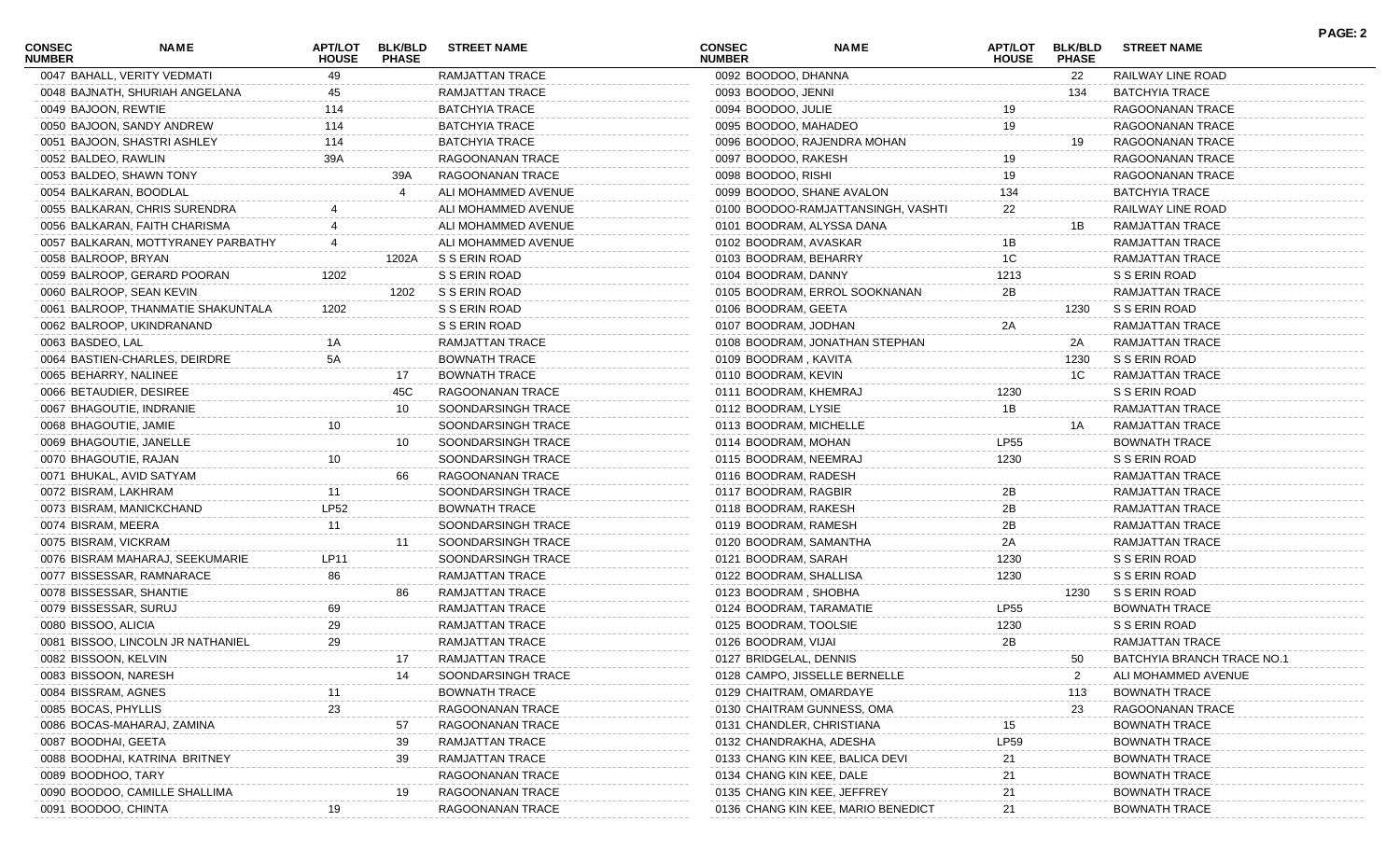| CONSEC<br><b>NUMBER</b> | <b>NAME</b>                        | <b>HOUSE</b> | APT/LOT BLK/BLD<br><b>PHASE</b> | <b>STREET NAME</b>         | <b>CONSEC</b><br><b>NUMBER</b> | <b>NAME</b>                            | <b>APT/LOT</b><br><b>HOUSE</b> | <b>BLK/BLD</b><br><b>PHASE</b> | <b>STREET NAME</b>         |  |
|-------------------------|------------------------------------|--------------|---------------------------------|----------------------------|--------------------------------|----------------------------------------|--------------------------------|--------------------------------|----------------------------|--|
|                         | 0137 CHARLES, ABIOLA ASPHA         |              | $\overline{2}$                  | ALI MOHAMMED AVENUE        |                                | 0182 DEONARINE, RUSTAN                 |                                | $\overline{4}$                 | BATCHYIA BRANCH TRACE NO2  |  |
|                         | 0138 CHARLES, ANTHONY IAN GREGORY  |              | 13                              | ALI MOHAMMED AVENUE        |                                | 0183 DEONARINE, SANDRA                 |                                |                                | BATCHYIA BRANCH TRACE NO2  |  |
|                         | 0139 CHARLES, CHRISTINE            |              | 2                               | ALI MOHAMMED AVENUE        | 0184 DEONARINE, SANDY          |                                        |                                | 11                             | BATCHYIA BRANCH TRACE NO2  |  |
|                         | 0140 CHARLES, CLEMENT CHESTERFIELD | 2            |                                 | ALI MOHAMMED AVENUE        |                                | 0185 DEONARINE, SHANTI                 |                                | 22                             | BATCHYIA BRANCH TRACE NO2  |  |
|                         | 0141 CHARLES, CUTHBERT             | 5A           |                                 | <b>BOWNATH TRACE</b>       | 0186 DEONARINE, SHEILA         |                                        |                                | 18A                            | BATCHYIA BRANCH TRACE NO2  |  |
|                         | 0142 CHARLES, ETHAN JARED          |              | 5A                              | <b>BOWNATH TRACE</b>       |                                | 0187 DEONARINE, SURASH                 |                                |                                | BATCHYIA TRACE             |  |
|                         | 0143 CHARLES, STEFAN DOYLE         |              | 5A                              | <b>BOWNATH TRACE</b>       |                                | 0188 DEONARINE, VANNA REBECCA          |                                |                                | BATCHYIA BRANCH TRACE NO2  |  |
|                         | 0144 CHATERAM, SAHADEO             | 113          |                                 | <b>BOWNATH TRACE</b>       |                                | 0189 DEONARINE, WAYNE                  | 11                             |                                | BATCHYIA BRANCH TRACE NO2  |  |
|                         | 0145 CHIN SUE, CALVIN CLINTON      | <b>LP56</b>  |                                 | <b>BATCHYIA TRACE</b>      |                                | 0190 DEONARINE, WESLEY                 | 18A                            |                                | BATCHYIA BRANCH TRACE NO2  |  |
|                         | 0146 DABIDEEN, MOHANIE             | 20A          |                                 | BATCHYIA BRANCH TRACE NO.1 | 0191 DEONARINE, WILLIS         |                                        | 11                             |                                | BATCHYIA BRANCH TRACE NO2  |  |
|                         | 0147 DASS, GANDAYA BISSOONDAYE     |              | 17                              | <b>BOWNATH TRACE</b>       |                                | 0192 DHANIPERSAD, BRITNEY ALEXANNDRA   |                                | 27                             | ALI MOHAMMED AVENUE        |  |
|                         | 0148 DASSOW, ALLAN BHAMESH SOOGRIM |              |                                 | <b>BOWNATH TRACE</b>       |                                | 0193 DHANIPERSAD, NANDEE               |                                | 27                             | ALI MOHAMMED AVENUE        |  |
| 0149 DASSOW, ANDRA      |                                    |              |                                 | SOONDARSINGH TRACE         |                                | 0194 DHANIPERSAD, RAJESH               |                                | 27                             | ALI MOHAMMED AVENUE        |  |
|                         | 0150 DASSOW, CAIRD KUMAR           |              |                                 | <b>BOWNATH TRACE</b>       |                                | 0195 DHANIPERSAD, SEEMA                |                                | 27                             | ALI MOHAMMED AVENUE        |  |
|                         | 0151 DASSOW, CAMILLE RAJO          |              |                                 | <b>BOWNATH TRACE</b>       |                                | 0196 DHANIPERSAD, WAHEEDA              |                                | 27                             | ALI MOHAMMED AVENUE        |  |
| 0152 DASSOW, LINCOLN    |                                    |              |                                 | SOONDARSINGH TRACE         |                                | 0197 DHANRAJ, POORAN DONNY             | 32C                            |                                | RAMJATTAN TRACE            |  |
| 0153 DASSOW, REIA       |                                    |              |                                 | SOONDARSINGH TRACE         |                                | 0198 DHANRAJ, RADHEKA                  | 6                              |                                | RAMJATTAN TRACE            |  |
| 0154 DEAN, AZIM         |                                    | 10A          |                                 | <b>BOWNATH TRACE</b>       |                                | 0199 DHANRAJ, RAJKUMAR                 | 32                             |                                | RAMJATTAN TRACE            |  |
| 0155 DEAN, FAREED       |                                    | 10A          |                                 | <b>BOWNATH TRACE</b>       |                                | 0200 DINNOO, DHANRAJIE                 | 19A                            |                                | <b>RAMJATTAN TRACE</b>     |  |
| 0156 DEAN, ZAHEIR       |                                    | 10A          |                                 | <b>BOWNATH TRACE</b>       | 0201 DINNOO, NIMSHI            |                                        | 1224                           |                                | S S ERIN ROAD              |  |
|                         | 0157 DEONANAN, BRANDON             | 13           |                                 | BATCHYIA BRANCH TRACE NO2  |                                | 0202 DOODNATH, RENNISSA SAVITA         |                                | 155                            | <b>BATCHYIA TRACE</b>      |  |
| 0158 DEONANAN, RAVI     |                                    |              | 13                              | RAILWAY LINE ROAD          |                                | 0203 DOODNATH, RORRY STEVE M           |                                | 155                            | <b>BATCHYIA TRACE</b>      |  |
|                         | 0159 DEONARINE, ALLAN ASHRAM       | 12           |                                 | BATCHYIA BRANCH TRACE NO2  | 0204 DOODNATH, SABITA          |                                        | 155                            |                                | <b>BATCHYIA TRACE</b>      |  |
|                         | 0160 DEONARINE, ALYSSA SHIVANI     |              |                                 | BATCHYIA BRANCH TRACE NO2  |                                | 0205 DOOKHRAN-BACHOO, SHOMA            |                                |                                | <b>BOWNATH TRACE</b>       |  |
|                         | 0161 DEONARINE, ANDELL             |              | 12                              | BATCHYIA BRANCH TRACE NO2  | 0206 DOOKIE, DEBBIE            |                                        |                                | 76                             | BATCHYIA BRANCH TRACE NO.1 |  |
|                         | 0162 DEONARINE, BERNICE            | 18A          |                                 | BATCHYIA BRANCH TRACE NO2  | 0207 DOOKIE, KRISHNA           |                                        |                                | 76                             | BATCHYIA BRANCH TRACE NO.1 |  |
| 0163 DEONARINE, CAMLA   |                                    | 16A          |                                 | BATCHYIA BRANCH TRACE NO2  |                                | 0208 ESPANA RAMNATH, DANIEL ANTONIO    |                                | 82                             | RAMJATTAN TRACE            |  |
|                         | 0164 DEONARINE, CHANDARBHAN        | 12           |                                 | BATCHYIA BRANCH TRACE NO2  |                                | 0209 ESPANA RAMNATH, MICHAEL A         | 82                             |                                | RAMJATTAN TRACE            |  |
|                         | 0165 DEONARINE, CHANDRADAYE        |              |                                 | BATCHYIA BRANCH TRACE NO2  |                                | 0210 FERDINAND, BERNARD                | <b>LP55</b>                    |                                | <b>BOWNATH TRACE</b>       |  |
|                         | 0166 DEONARINE, DAMIAN PARMANAND   |              |                                 | BATCHYIA BRANCH TRACE NO2  |                                | 0211 FERDINAND, KEVIN JASON            | <b>LP55</b>                    |                                | <b>BOWNATH TRACE</b>       |  |
|                         | 0167 DEONARINE, DAVENSON           |              |                                 | BATCHYIA BRANCH TRACE NO2  |                                | 0212 FERDINAND, LEETHIA JACINTA        | <b>LP55</b>                    |                                | <b>BOWNATH TRACE</b>       |  |
|                         | 0168 DEONARINE, DEBORAH            | 16A          |                                 | BATCHYIA BRANCH TRACE NO2  |                                | 0213 FERDINAND, MAKESI MAHLONLEE       | 55                             |                                | <b>BOWNATH TRACE</b>       |  |
|                         | 0169 DEONARINE, DEODATH            |              | 24                              | BATCHYIA BRANCH TRACE NO2  |                                | 0214 FERDINAND-BARZEY, TAMEKA DANIELLA | <b>LP55</b>                    |                                | <b>BOWNATH TRACE</b>       |  |
| 0170 DEONARINE, DEON    |                                    | 24           |                                 | BATCHYIA BRANCH TRACE NO2  |                                | 0215 FERMIN, DEREK VERNON              |                                |                                | <b>BOWNATH TRACE</b>       |  |
|                         | 0171 DEONARINE, DHANA DACHNI       | 16A          |                                 | BATCHYIA BRANCH TRACE NO2  |                                | 0216 FIDDLER, RICKEY LEE               | 45                             |                                | RAGOONANAN TRACE           |  |
|                         | 0172 DEONARINE, DIANNE             |              |                                 | BATCHYIA BRANCH TRACE NO2  |                                | 0217 FORTUNE, DANIELLA JOELLE-MARIE    |                                |                                | ALI MOHAMMED AVENUE        |  |
| 0173 DEONARINE, GEETA   |                                    |              | 12                              | BATCHYIA BRANCH TRACE NO2  |                                | 0218 FORTUNE, JAHRIEL RESHON           |                                | 29                             | ALI MOHAMMED AVENUE        |  |
|                         | 0174 DEONARINE, JAGDIS CHOON       |              |                                 | <b>BATCHYIA TRACE</b>      |                                | 0219 FORTUNE, RACHAEL RONA ELISHA      |                                | 29                             | ALI MOHAMMED AVENUE        |  |
|                         | 0175 DEONARINE, KAEMRAJI           |              |                                 | BATCHYIA TRACE             |                                | 0220 FORTUNE, RAY JOSEPH EDWARD        |                                | 29                             | ALI MOHAMMED AVENUE        |  |
| 0176 DEONARINE, KELVIN  |                                    | 16A          |                                 | BATCHYIA BRANCH TRACE NO2  |                                | 0221 FORTUNE, SARIAH RUTH              |                                | 8                              | ALI MOHAMMED AVENUE        |  |
|                         | 0177 DEONARINE, LAXHMIN            |              |                                 | BATCHYIA BRANCH TRACE NO2  | 0222 GAFOOR, SUSAN             |                                        |                                |                                | RAMJATTAN TRACE            |  |
|                         | 0178 DEONARINE, LYSTRA             |              | 11                              | BATCHYIA BRANCH TRACE NO2  | 0223 GAJADHAR, OMATIE          |                                        | LP64                           |                                | <b>BATCHYIA TRACE</b>      |  |
| 0179 DEONARINE, PEARL   |                                    |              |                                 | BATCHYIA BRANCH TRACE NO2  |                                | 0224 GANDROOP, KHAMRAJIE               | LP 61-62                       |                                | BATCHYIA TRACE             |  |
|                         | 0180 DEONARINE, PREMDASS           |              | 173                             | <b>BATCHYIA TRACE</b>      |                                | 0225 GARCIA, JILLAN ALICIA             | APT <sub>3</sub>               |                                | SOONDARSINGH TRACE         |  |
|                         | 0181 DEONARINE, RASHEEDA           | 14A          |                                 | BATCHYIA BRANCH TRACE NO2  | 0226 GARIB, BRIAN ARON         |                                        |                                | LP2                            | RAMJATTAN TRACE            |  |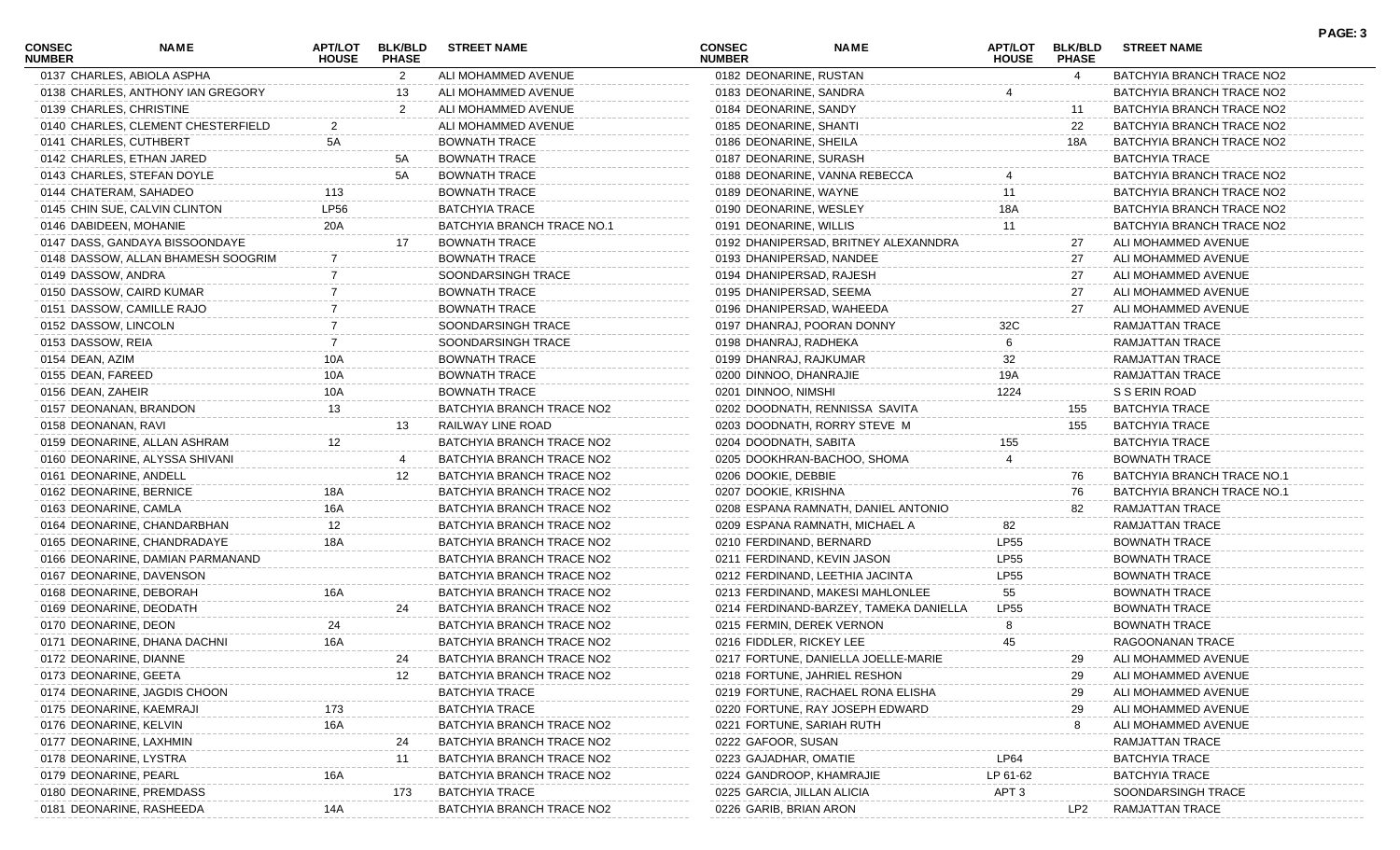| <b>CONSEC</b><br><b>NUMBER</b> | <b>NAME</b>                       | APT/LOT<br><b>HOUSE</b> | <b>BLK/BLD</b><br><b>PHASE</b> | <b>STREET NAME</b>         | <b>CONSEC</b><br><b>NUMBER</b> | <b>NAME</b>                           | <b>APT/LOT</b><br><b>HOUSE</b> | <b>BLK/BLD</b><br><b>PHASE</b> | <b>STREET NAME</b>         | PAGE: 4 |
|--------------------------------|-----------------------------------|-------------------------|--------------------------------|----------------------------|--------------------------------|---------------------------------------|--------------------------------|--------------------------------|----------------------------|---------|
| 0227 GARIB, NEIL ARON          |                                   | LP <sub>2</sub>         |                                | RAMJATTAN TRACE            | 0272 HARRYBHAJAN, VISHAL       |                                       | 144                            |                                | <b>BATCHYIA TRACE</b>      |         |
|                                | 0228 GIRDHARRIE, SHARON           | 57A                     |                                | RAGOONANAN TRACE           |                                | 0273 HARRYLAGAN-RAMCHAND, JANEL T     | 168                            |                                | <b>BATCHYIA TRACE</b>      |         |
|                                | 0229 GOORDIAL, NEELIMA            | 1236                    |                                | S S ERIN ROAD              | 0274 HARRYLAL, BETTY           |                                       | 19                             |                                | <b>BOWNATH TRACE</b>       |         |
|                                | 0230 GOPAUL-MOONILAL, LENA        | 69                      |                                | RAGOONANAN TRACE           |                                | 0275 HARRYLAL, CHELSEA SUEIN          |                                | 19                             | <b>BOWNATH TRACE</b>       |         |
| 0231 GOSINE, MALA              |                                   |                         |                                | ALI MOHAMMED AVENUE        |                                | 0276 HARRYLAL, CRAIG SACHIN           |                                | 19                             | <b>BOWNATH TRACE</b>       |         |
|                                | 0232 GOSINE, PRABHAWATIE          | 1212                    |                                | S S ERIN ROAD              | 0277 HARRYNANAN, KIMRAJ        |                                       |                                | LP 57                          | RAGOONANAN TRACE           |         |
| 0233 GOSINE, RAJINDRA          |                                   | 1212                    |                                | S S ERIN ROAD              |                                | 0278 HARRYNANAN, NELINIE              | LP 57                          |                                | RAGOONANAN TRACE           |         |
|                                | 0234 GOSINE-DEAN, MATIE NAVEETA   |                         | 10A                            | <b>BOWNATH TRACE</b>       |                                | 0279 HARRYPERSADSINGH, HEERAMAN       | 80                             |                                | RAJU BRANCH TRACE          |         |
|                                | 0235 GOWRIE, ROJELIO SAVIO SIMON  | LOT <sub>6</sub>        |                                | <b>BOWNATH TRACE</b>       |                                | 0280 HARRYPERSADSINGH, SAARAKHA       |                                | 80                             | RAJU BRANCH TRACE          |         |
|                                | 0236 GOWRIE, ROMERO JESUS SIMON   | LP52/1                  |                                | BOWNATH TRACE              |                                | 0281 HARRYPERSADSINGH, SABITA         |                                | 80                             | RAJU BRANCH TRACE          |         |
|                                | 0237 GOWRIE, SIMON RUDRANATH      | LOT 6                   |                                | BOWNATH TRACE              |                                | 0282 HARRYPERSADSINGH, SURITA         | 80                             |                                | RAJU BRANCH TRACE          |         |
| 0238 GUNNESS, RAVI             |                                   | 23                      |                                | RAGOONANAN TRACE           |                                | 0283 HEERADHAN, ARLENE PARBATIE       | 11                             |                                | RAMJATTAN TRACE            |         |
|                                | 0239 GUNNESS-HARRIBHAJAN, RAMONA  | 109                     |                                | RAGOONANAN TRACE           |                                | 0284 HEERADHAN, CHRISTINE BHAGWANTIE  |                                |                                | RAMJATTAN TRACE            |         |
|                                | 0240 HAJAREE, DAVANAND            |                         |                                | SOONDARSINGH TRACE         |                                | 0285 HEERADHAN, NIGEL CHANDRANATH     | 11                             |                                | RAMJATTAN TRACE            |         |
|                                | 0241 HARDUAR-SAWH, SULINDRA       | 55                      |                                | RAGOONANAN TRACE           |                                | 0286 HEERADHAN, TARA DEOKIE           | 11                             |                                | RAMJATTAN TRACE            |         |
| 0242 HARNARINE, GEETA          |                                   | LP62                    |                                | <b>BATCHYIA TRACE</b>      | 0287 HEERALAL, CHABILAL        |                                       | 23                             |                                | <b>RAMJATTAN TRACE</b>     |         |
|                                | 0243 HARNARINESINGH, DARCHAN      | 59                      |                                | BATCHYIA BRANCH TRACE NO2  |                                | 0288 HEERALAL BOODHAI, WINSTON        | 24                             |                                | RAMJATTAN TRACE            |         |
|                                | 0244 HARNARINESINGH, INDARJIT     | 59                      |                                | BATCHYIA BRANCH TRACE NO2  |                                | 0289 HOSPEDALES MOHAN, CECILIA INDIRA |                                |                                | SOONDARSINGH TRACE         |         |
|                                | 0245 HARNARINESINGH, KHEMRAGEE    | 59                      |                                | BATCHYIA BRANCH TRACE NO2  | 0290 IBRAHAM, HASSANALI        |                                       | 47B                            |                                | RAGOONANAN TRACE           |         |
|                                | 0246 HARNARINESINGH, LEENA        | 65                      |                                | BATCHYIA BRANCH TRACE NO2  | 0291 IBRAHIM, FAREED           |                                       | 1190                           |                                | S S ERIN ROAD              |         |
|                                | 0247 HARNARINESINGH, PARBATEE     |                         | 59                             | RAJU BRANCH TRACE          | 0292 IBRAHIM, SAIED            |                                       |                                | 1190                           | S S ERIN ROAD              |         |
|                                | 0248 HARNARINESINGH, RANJITSINGH  | 55                      |                                | BATCHYIA BRANCH TRACE NO2  |                                | 0293 JACK, GISELLE MARISSA            |                                | 25                             | RAMJATTAN TRACE            |         |
|                                | 0249 HARNARINESINGH, RIANNA       |                         | 55                             | RAJU BRANCH TRACE          | 0294 JAGDEO, ANISA             |                                       |                                | 113                            | RAGOONANAN TRACE           |         |
|                                | 0250 HARNARINESINGH, SHAIROON     | 55                      |                                | BATCHYIA BRANCH TRACE NO2  | 0295 JAGDEO, ARNOLD            |                                       | 113                            |                                | RAGOONANAN TRACE           |         |
|                                | 0251 HARRIBAJAN, DANIELL AVANI    |                         | LP 53                          | BATCHYIA BRANCH TRACE NO.1 | 0296 JAGDEO, KOWSIL            |                                       | 113                            |                                | RAGOONANAN TRACE           |         |
|                                | 0252 HARRIBAJAN, RAJWAN           | 53                      |                                | BATCHYIA BRANCH TRACE NO.1 | 0297 JAGDEO, KRISHNA           |                                       | <b>LP72</b>                    |                                | RAGOONANAN TRACE           |         |
|                                | 0253 HARRIBANCE, DEOWATIE         | 150                     |                                | <b>BATCHYIA TRACE</b>      | 0298 JAGDEO, OMA               |                                       | 115                            |                                | RAGOONANAN TRACE           |         |
|                                | 0254 HARRIBANCE, INDRA            | 150                     |                                | <b>BATCHYIA TRACE</b>      | 0299 JAGDEO, PUNWASIE          |                                       | 115                            |                                | RAGOONANAN TRACE           |         |
|                                | 0255 HARRIBANCE, KEMRAJ           | 150                     |                                | <b>BATCHYIA TRACE</b>      | 0300 JAGDEO, RADHEKA           |                                       |                                |                                | RAGOONANAN TRACE           |         |
|                                |                                   |                         |                                | <b>BATCHYIA TRACE</b>      |                                |                                       |                                |                                | S S ERIN ROAD              |         |
|                                | 0256 HARRIBANCE, NATERAM          |                         | 150                            |                            | 0301 JAGDIN, JAGWANTIE         |                                       | 1214                           |                                |                            |         |
|                                | 0257 HARRIBANCE, RADHA KELLY      |                         | 150                            | <b>BATCHYIA TRACE</b>      |                                | 0302 JAGESSAR-MOTIRAM, RADHA DEOKEE   | 20A                            |                                | BATCHYIA BRANCH TRACE NO.1 |         |
|                                | 0258 HARRIBANCE, SANJAY           |                         | 150                            | <b>BATCHYIA TRACE</b>      |                                | 0303 JAGGERNAUTH, IAN STERLING        |                                | 5                              | <b>BOWNATH TRACE</b>       |         |
|                                | 0259 HARRIBHAJAN, BOODLAL         | 109                     |                                | RAGOONANAN TRACE           |                                | 0304 JAGGERNAUTH-RAMDEO, MICHELLE     | 23                             |                                | BATCHYIA BRANCH TRACE NO2  |         |
|                                | 0260 HARRIBHAJAN, BRANDON KAILASH | 109                     |                                | RAGOONANAN TRACE           | 0305 JAGLAL, ALANA AARTI       |                                       | 62                             |                                | <b>BATCHYIA TRACE</b>      |         |
|                                | 0261 HARRIBHAJAN, BRENTON JWALA   | 109                     |                                | RAGOONANAN TRACE           |                                | 0306 JAGLAL, DEVINDRANATH ALLAN       | LP62                           |                                | <b>BATCHYIA TRACE</b>      |         |
| 0262 HARRILAL, ADRIAN          |                                   | 1244                    |                                | S S ERIN ROAD              |                                | 0307 JAGLAL, HARRIPERSAD              |                                |                                | <b>BATCHYIA TRACE</b>      |         |
|                                | 0263 HARRILAL, MAHENDAR           |                         | 148 B                          | <b>BATCHYIA TRACE</b>      | 0308 JAGLAL, RUTH              |                                       | LP62                           |                                | <b>BATCHYIA TRACE</b>      |         |
|                                | 0264 HARRINANAN, NITYUM           |                         | 107                            | RAGOONANAN TRACE           |                                | 0309 JAGROOP, DANIEL CHRISTOPHER      |                                | 59                             | <b>BOWNATH TRACE</b>       |         |
|                                | 0265 HARRINANAN, RICHARD          | 107                     |                                | RAGOONANAN TRACE           |                                | 0310 JAGROOP, MITCHELL STERLING       | 111                            |                                | <b>BOWNATH TRACE</b>       |         |
|                                | 0266 HARRIPERSAD, SAVITRI         | 114                     |                                | <b>BATCHYIA TRACE</b>      |                                | 0311 JAIMUNGAL-GUNNESS, LANA INDRANI  |                                | 127A                           | <b>BATCHYIA TRACE</b>      |         |
|                                | 0267 HARRIPERSAD SINGH, RAMDAI    | 67                      |                                | BATCHYIA BRANCH TRACE NO2  |                                | 0312 JAINATH, DANIELLA DEVIKA         |                                | 55                             | RAGOONANAN TRACE           |         |
|                                | 0268 HARRIPERSADSINGH, KAMANIE    | 67                      |                                | BATCHYIA BRANCH TRACE NO2  |                                | 0313 JANKIEPERSAD, CHANDRA RAMDAI     | 91                             |                                | RAMJATTAN TRACE            |         |
|                                | 0269 HARRY-RAMDIAL, KEEMA JENNA   |                         | 1214                           | S S ERIN ROAD              |                                | 0314 JANKIEPERSAD, ROUTIE             | <b>LP 17</b>                   |                                | RAMJATTAN TRACE            |         |
|                                | 0270 HARRYBHAJAN, ASHA            | 144                     |                                | <b>BATCHYIA TRACE</b>      | 0315 JATTAN, BINDER            |                                       | 1C                             |                                | <b>RAMJATTAN TRACE</b>     |         |
|                                | 0271 HARRYBHAJAN, VIJAY           | 144                     |                                | <b>BATCHYIA TRACE</b>      | 0316 JATTAN, GERALD            |                                       | 1C                             |                                | RAMJATTAN TRACE            |         |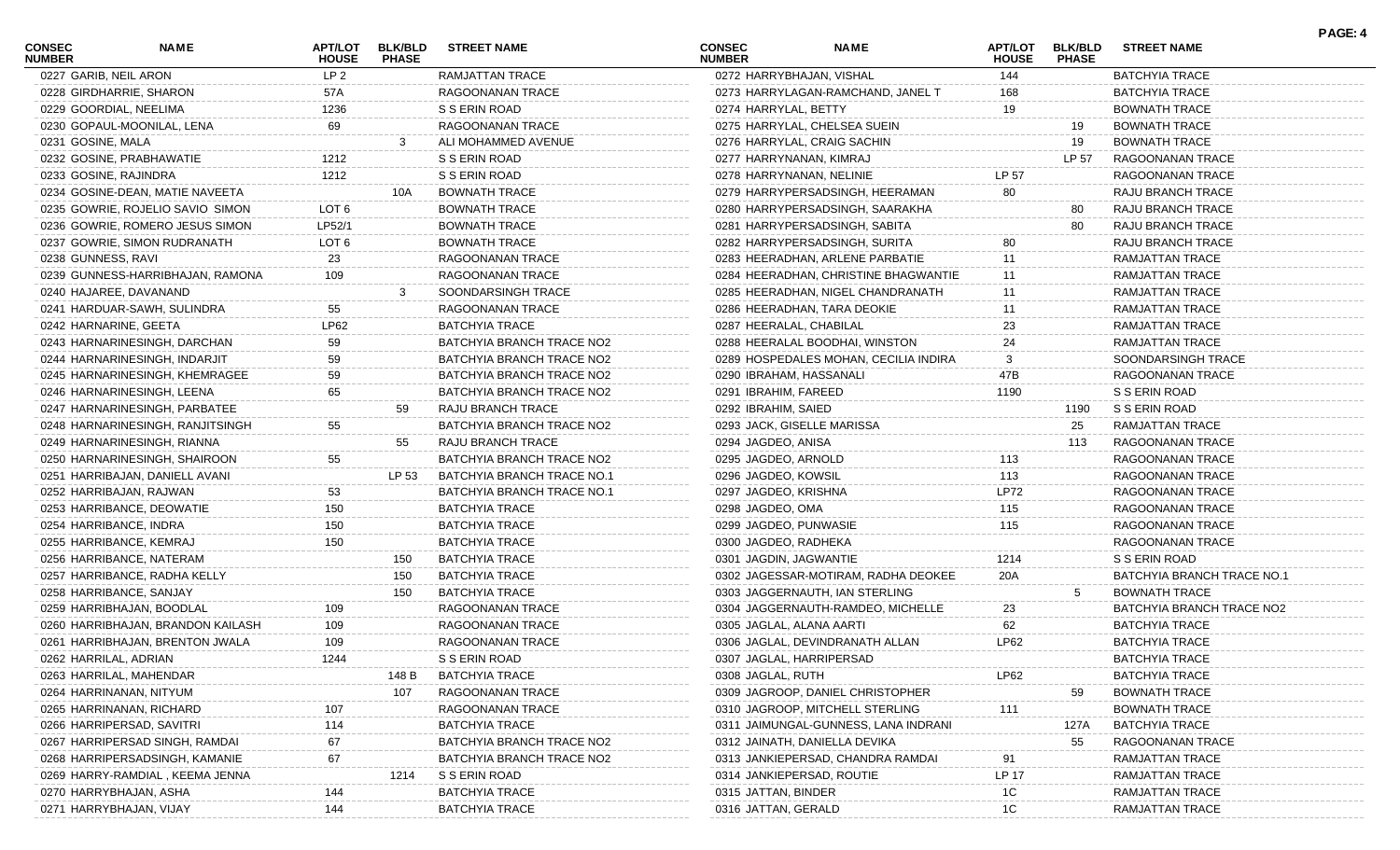| CONSEC<br><b>NUMBER</b>  | NAME                                    | APT/LOT<br><b>HOUSE</b> | <b>BLK/BLD</b><br><b>PHASE</b> | <b>STREET NAME</b>         | CONSEC<br><b>NUMBER</b>   | <b>NAME</b>                     | <b>APT/LOT</b><br><b>HOUSE</b> | <b>BLK/BLD</b><br><b>PHASE</b> | <b>STREET NAME</b>         | PAGE: 5 |
|--------------------------|-----------------------------------------|-------------------------|--------------------------------|----------------------------|---------------------------|---------------------------------|--------------------------------|--------------------------------|----------------------------|---------|
| 0317 JEENATH, DEORAJ     |                                         | 1180                    |                                | S S ERIN ROAD              | 0362 LEWIS, NORRIS        |                                 |                                | 13                             | SOONDARSINGH TRACE         |         |
|                          | 0318 JEENATH, GOWRA PATIE               | 1184                    |                                | S S ERIN ROAD              |                           | 0363 LUGO, RAPHEAL RAYMOND      |                                | 47A                            | BATCHYIA BRANCH TRACE NO2  |         |
| 0319 JEENATH, RADICA     |                                         | 1184                    |                                | S S ERIN ROAD              |                           | 0364 LUTCHMANSINGH, KUMAR       | 87A                            |                                | BATCHYIA TRACE             |         |
| 0320 JEENATH, SUNIL      |                                         |                         | 1184                           | S S ERIN ROAD              |                           | 0365 LUTCHMANSINGH, KUMARIE     | 87A                            |                                | <b>BATCHYIA TRACE</b>      |         |
|                          | 0321 JEWANLAL, SUNDARDAYE               | 144                     |                                | <b>BATCHYIA TRACE</b>      |                           | 0366 LUTCHMANSINGH, RAMDEO      |                                | 87A                            | BATCHYIA BRANCH TRACE NO.1 |         |
| 0322 JHILMIT, ANTHONY    |                                         |                         | 1226                           | S S ERIN ROAD              | 0367 MAHABIR, BASDEO      |                                 | 45D                            |                                | RAMJATTAN TRACE            |         |
|                          | 0323 JOHN, KHALITA KHALILAH CELENA      |                         |                                | SOONDARSINGH TRACE         |                           | 0368 MAHABIR, KRISHENDATH       | LP10                           |                                | RAMJATTAN TRACE            |         |
|                          | 0324 JOHN-LA ROSA, LINDA                | 1228                    |                                | S S ERIN ROAD              | 0369 MAHABIR, NICOLE      |                                 |                                | 45D                            | RAMJATTAN TRACE            |         |
|                          | 0325 JOSEPH-GOWRIE, ROSARIO RENEÉ KAREL | LOT 6                   |                                | <b>BOWNATH TRACE</b>       | 0370 MAHABIR, SABITREE    |                                 |                                | 50C                            | RAJU BRANCH TRACE          |         |
| 0326 KALLICHARAN, KENNY  |                                         | 146A                    |                                | <b>BATCHYIA TRACE</b>      | 0371 MAHABIR, SAVITRI     |                                 | LP10                           |                                | RAMJATTAN TRACE            |         |
| 0327 KALLICHARAN, KEVIN  |                                         |                         | 146A                           | <b>BATCHYIA TRACE</b>      | 0372 MAHABIR, SHELIA      |                                 |                                | 45                             | RAMJATTAN TRACE            |         |
|                          | 0328 KALLICHARAN, RAJPATIE              | 146A                    |                                | <b>BATCHYIA TRACE</b>      |                           | 0373 MAHABIR, SKYLER FRANCESCA  |                                | 161                            | <b>BATCHYIA TRACE</b>      |         |
| 0329 KANHAI, MUKESH      |                                         | <b>15A</b>              |                                | RAMJATTAN TRACE            |                           | 0374 MAHABIR-PATEL, DHANRAJEE   | LP10                           |                                | RAMJATTAN TRACE            |         |
| 0330 KANHAI, NIGEL       |                                         |                         | 148                            | <b>BATCHYIA TRACE</b>      |                           | 0375 MAHADEO, JONATHAN MARK     |                                | 1196                           | S S ERIN ROAD              |         |
| 0331 KANHAI, TRISHA      |                                         | 15B                     |                                | RAMJATTAN TRACE            |                           | 0376 MAHADEO, MIKHAIL AMIT      |                                | 27                             | ALI MOHAMMED AVENUE        |         |
|                          | 0332 KARPHA, STEVEN AMIT                |                         | 1226                           | S S ERIN ROAD              | 0377 MAHARAJ, AMEETA      |                                 | LP59                           |                                | <b>BATCHYIA TRACE</b>      |         |
|                          | 0333 KHAN, ARLENE NADIRA                |                         |                                | RAMJATTAN TRACE            | 0378 MAHARAJ, ANDY        |                                 |                                | 55                             | RAGOONANAN TRACE           |         |
| 0334 KHAN, IDI QUYAAM    |                                         | 3                       |                                | RAMJATTAN TRACE            | 0379 MAHARAJ, BALCHAN     |                                 |                                | 113                            | <b>BOWNATH TRACE</b>       |         |
|                          | 0335 KHAN, KAITLYN SORIYAA              |                         | 3                              | RAMJATTAN TRACE            | 0380 MAHARAJ, HEMAN       |                                 |                                | 57                             | RAGOONANAN TRACE           |         |
| 0336 KHAN, SALISHA       |                                         |                         |                                | RAMJATTAN TRACE            |                           | 0381 MAHARAJ, KEAVAN JONATHAN J | 57                             |                                | RAGOONANAN TRACE           |         |
| 0337 KHAN, ZONA ABIDA    |                                         | 3                       |                                | RAMJATTAN TRACE            |                           | 0382 MAHARAJ, KERON TIMOTHY     | 57                             |                                | RAGOONANAN TRACE           |         |
| 0338 KISSOON, RAJKUMAR   |                                         |                         |                                | ALI MOHAMMED AVENUE        |                           | 0383 MAHARAJ, SHAMAWATIE        | <b>LP58</b>                    |                                | <b>BATCHYIA TRACE</b>      |         |
|                          | 0339 KISSOONDATH, ROHINI BABITA         |                         | 11                             | <b>BOWNATH TRACE</b>       | 0384 MAHARAJ, SUSHMITA    |                                 |                                | LP60                           | <b>BATCHYIA TRACE</b>      |         |
| 0340 KNIGHTS, MARY ANN   |                                         |                         |                                | <b>BOWNATH TRACE</b>       |                           | 0385 MAHARAJ, TAKOORDEEN        |                                | 113                            | <b>BOWNATH TRACE</b>       |         |
| 0341 KOYLASS, JAMES      |                                         | 37                      |                                | BATCHYIA BRANCH TRACE NO.1 | 0386 MANGAROO, BRIAN      |                                 |                                |                                | BATCHYIA BRANCH TRACE NO.1 |         |
|                          | 0342 KOYLASS, JOSEPHINE PALINGENESIA A  | 37                      |                                | BATCHYIA BRANCH TRACE NO.1 | 0387 MANGAROO, KALOUTIE   |                                 | 48                             |                                | BATCHYIA BRANCH TRACE NO.1 |         |
| 0343 KOYLASS, RAMONA     |                                         | 51                      |                                | RAGOONANAN TRACE           | 0388 MANGAROO, STAFON     |                                 |                                | 48                             | BATCHYIA BRANCH TRACE NO.1 |         |
| 0344 KOYLASS, RODNEY     |                                         |                         | -51                            | RAGOONANAN TRACE           | 0389 MANGROO, MAHADAYE    |                                 | # 57                           |                                | RAGOONANAN TRACE           |         |
|                          | 0345 KOYLASS SEERAM, JOANNA ELIZABETH   | 37                      |                                | BATCHYIA BRANCH TRACE NO.1 |                           | 0390 MANGROO, RAMBASSIAH        | 57                             |                                | RAGOONANAN TRACE           |         |
| 0346 KUNJAN, MALA        |                                         | 147                     |                                | <b>BATCHYIA TRACE</b>      | 0391 MANIRAM, MICKY       |                                 | 16                             |                                | ALI MOHAMMED AVENUE        |         |
| 0347 KUNJAN, MELINA      |                                         | 33                      |                                | RAGOONANAN TRACE           | 0392 MANSINGH, GANSHAM    |                                 | 15A                            |                                | RAMJATTAN TRACE            |         |
| 0348 KUNJAN, RONALD      |                                         | 33                      |                                | RAGOONANAN TRACE           |                           | 0393 MANSINGH, JOEL ANDREW      | 15B                            |                                | RAMJATTAN TRACE            |         |
| 0349 KUSU, JOYCIE        |                                         | 136                     |                                | <b>BATCHYIA TRACE</b>      | 0394 MANSINGH, MAHADEO    |                                 | 15A                            |                                | RAMJATTAN TRACE            |         |
|                          | 0350 LA ROSA, NICHOLE MARY              | 1228                    |                                | S S ERIN ROAD              | 0395 MANSINGH, MICAH      |                                 | 15A                            |                                | RAMJATTAN TRACE            |         |
| 0351 LATCHIRAM, AVINASH  |                                         | LP60                    |                                | <b>BATCHYIA TRACE</b>      | 0396 MANSINGH, MOSES      |                                 | 15B                            |                                | RAMJATTAN TRACE            |         |
| 0352 LATCHIRAM, CHAITOO  |                                         | LP60                    |                                | <b>BATCHYIA TRACE</b>      | 0397 MARAJ, JENNIFER      |                                 | 16                             |                                | ALI MOHAMMED AVENUE        |         |
| 0353 LATCHIRAM, SHEILA   |                                         | LP60                    |                                | <b>BATCHYIA TRACE</b>      | 0398 MARAJ, MIA           |                                 |                                |                                | ALI MOHAMMED AVENUE        |         |
|                          | 0354 LATCHIRAM, SURUJDAYE               | <b>LP60</b>             |                                | <b>BATCHYIA TRACE</b>      |                           | 0399 MARAJ RAGHOONATH, SHILINEE | 36                             |                                | <b>BOWNATH TRACE</b>       |         |
|                          | 0355 LATCHMANSINGH, AMANDA              |                         | 30                             | BATCHYIA BRANCH TRACE NO.1 |                           | 0400 MATHURA, BRITNEY RUTH      |                                | 26                             | ALI MOHAMMED AVENUE        |         |
|                          | 0356 LATCHMANSINGH, SAVITRI             | 30                      |                                | BATCHYIA BRANCH TRACE NO.1 |                           | 0401 MENDEZ, RICARDO ANTHONY    |                                | LOT6                           | ALI MOHAMMED AVENUE        |         |
|                          | 0357 LATCHMIE, RECARDO RAJ              | 41                      |                                | BATCHYIA BRANCH TRACE NO2  |                           | 0402 MERIGH, EDMUND WINFIELD    |                                | LP61-62                        | <b>BATCHYIA TRACE</b>      |         |
|                          | 0358 LEE FIDDLER, BRANDON               |                         | 45                             | RAGOONANAN TRACE           |                           | 0403 MERIGH, NARISH VICKRAM     | LP 61-62                       |                                | <b>BATCHYIA TRACE</b>      |         |
| 0359 LEE FIDDLER, JUSTIN |                                         |                         |                                | RAGOONANAN TRACE           | 0404 MILLINGTON, JENNIFER |                                 |                                |                                | ALI MOHAMMED AVENUE        |         |
| 0360 LEE FIDDLER, LENA   |                                         | 45                      |                                | RAGOONANAN TRACE           |                           | 0405 MILLINGTON, KEVIN KELLY    |                                | LP4                            | ALI MOHAMMED AVENUE        |         |
| 0361 LEGERTON, PAMELA    |                                         | 28                      |                                | ALI MOHAMMED AVENUE        | 0406 MILLINGTON, MARILYN  |                                 |                                |                                | <b>BOWNATH TRACE</b>       |         |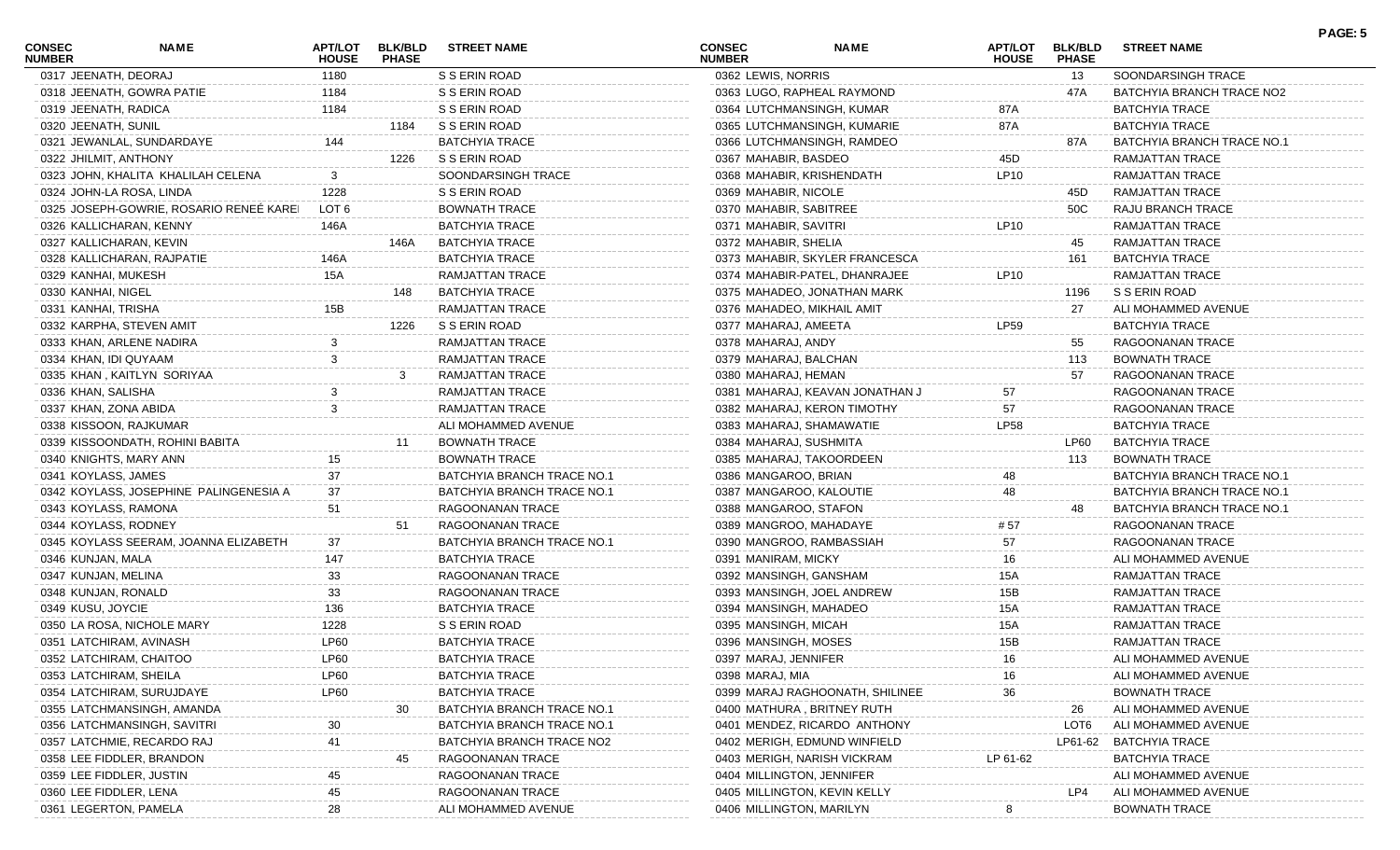| 0407 MILLINGTON, SHAWN ANTHONY RYAN<br><b>BOWNATH TRACE</b><br>0452 MOTEERAM, LESIA<br>20A<br>BATCHYIA BRANCH TRACE NO.1<br><b>BOWNATH TRACE</b><br>0408 MILLINGTON, SHERIENNE MARIA<br>0453 MOTEERAM, RISHI<br>20A<br>BATCHYIA BRANCH TRACE NO.1<br>S S ERIN ROAD<br>20A<br>0409 MOHAMED, ANDERSON SAFRAZ<br>1238<br>0454 MOTEERAM, SEEMUNGAL<br>BATCHYIA BRANCH TRACE NO.1<br>1238<br>S S ERIN ROAD<br>0410 MOHAMED, ROSABEL MOLLY<br>0455 MOTERAM, ALEX<br>124B<br><b>BATCHYIA TRACE</b><br>S S ERIN ROAD<br>124B<br>0411 MOHAMMED, AARIFA AZEEZA<br>1206A<br>0456 MOTERAM, AMELIA<br>BATCHYIA TRACE<br>RAMJATTAN TRACE<br>0412 MOHAMMED, AHAMAD<br>10<br>0457 MOTERAM, KALAWATIE<br>124B<br>BATCHYIA TRACE<br>0413 MOHAMMED, AMIROON<br>1192<br>S S ERIN ROAD<br>124B<br>0458 MOTERAM, RAMNATH<br>BATCHYIA TRACE<br>1192<br>S S ERIN ROAD<br>20A<br>0414 MOHAMMED, AZARD<br>0459 MOTHIRAM, HANSRAJIE<br>BATCHYIA BRANCH TRACE NO.1<br>S S ERIN ROAD<br>0415 MOHAMMED, FARHANNAH ORNELLA<br>1210<br>0460 MOTHIRAM, SEUGULAM<br>BATCHYIA BRANCH TRACE NO.1<br>20<br>S S ERIN ROAD<br>0416 MOHAMMED, FARIDA SALIMA<br>1206A<br>0461 MOTHIRAM, VIKASH<br>20A<br>BATCHYIA BRANCH TRACE NO.1<br>0417 MOHAMMED, GHANSHAM JUNIOR<br>39<br>RAMJATTAN TRACE<br>0462 MOTIRAM, ANJANIE<br>20A<br>BATCHYIA BRANCH TRACE NO.1<br>1210<br>S S ERIN ROAD<br>0418 MOHAMMED, HAFEEZ<br>0463 MOTIRAM, CINDY<br>30<br>BATCHYIA BRANCH TRACE NO.1<br>1192<br>S S ERIN ROAD<br>0419 MOHAMMED, HAFFIZAN<br>0464 MOTIRAM, KHUSIAL<br>BATCHYIA BRANCH TRACE NO.1<br>1206<br>S S ERIN ROAD<br>0420 MOHAMMED, ISLAMAN<br>0465 MOTIRAM, PRIYA<br>20A<br>BATCHYIA BRANCH TRACE NO.1<br>0466 MOTIRAM, SAVIE<br>0421 MOHAMMED, KARLISHA<br>ALI MOHAMMED AVENUE<br>20A<br>BATCHYIA BRANCH TRACE NO.1<br>1206A<br>S S ERIN ROAD<br>0422 MOHAMMED, KAZIM ALI<br>0467 MOTIRAM, SHERRY ANN<br>28<br>BATCHYIA BRANCH TRACE NO.1<br>28<br>0423 MOHAMMED, KIMBERLY JI<br>36<br>ALI MOHAMMED AVENUE<br>0468 MOTIRAM, WINSTON<br>BATCHYIA BRANCH TRACE NO.1<br>RAMJATTAN TRACE<br>0424 MOHAMMED, KIRSTIN ALYSHA<br>0469 NAGEE, CARL MURRAY<br>ALI MOHAMMED AVENUE<br>18.<br>BATCHYIA BRANCH TRACE NO2<br>23<br>0425 MOHAMMED, LENA<br>43C<br>0470 NAGEE, DEVIN RONDAL<br>ALI MOHAMMED AVENUE<br>43C<br>BATCHYIA BRANCH TRACE NO2<br>0426 MOHAMMED, RAFFICK<br>0471 NAGEE, HANNA<br>ALI MOHAMMED AVENUE<br>0427 MOHAMMED, RAFFIE<br>27<br>BATCHYIA BRANCH TRACE NO2<br>0472 NAGEE, KERRY BRENDON<br>ALI MOHAMMED AVENUE<br>ALI MOHAMMED AVENUE<br>0428 MOHAMMED, RAFFISUL<br>36<br>0473 NAGEE, KEVIN CARL<br>ALI MOHAMMED AVENUE<br>BATCHYIA BRANCH TRACE NO2<br>0429 MOHAMMED, REBEKAH KARINA<br>43C<br>0474 NANAN, DIANA<br>SOONDARSINGH TRACE<br><b>LP57</b><br>0430 MOHAMMED, REYAS LUKE<br>BATCHYIA BRANCH TRACE NO2<br>0475 NANAN, KEVIN<br>BOWNATH TRACE<br>43C<br><b>LP57</b><br>0431 MOHAMMED, RIAD RASHEEK<br>43C<br>BATCHYIA BRANCH TRACE NO2<br>0476 NANAN, KISHORE<br>BOWNATH TRACE<br>S S ERIN ROAD<br><b>LP57</b><br>0432 MOHAMMED, SALEEM<br>1210<br>0477 NANAN, KREEPAAL<br>BOWNATH TRACE<br>1192<br>S S ERIN ROAD<br><b>LP57</b><br>0433 MOHAMMED, SALISHA<br>0478 NANAN, NANDRAM<br>BOWNATH TRACE<br>36<br><b>LP57</b><br>0434 MOHAMMED, SHAAZID ZIDDY<br>ALI MOHAMMED AVENUE<br>0479 NANAN, SONNY<br>BOWNATH TRACE<br>RAMJATTAN TRACE<br><b>LP57</b><br>0435 MOHAMMED, SHARON SUZANNE<br>0480 NANAN, VHINA<br>BOWNATH TRACE<br>36<br>ALI MOHAMMED AVENUE<br>0481 NANDLAL, BRUCE RICHIE<br><b>LP55</b><br>0436 MOHAMMED, SUNITA<br>BATCHYIA TRACE<br>1192<br>S S ERIN ROAD<br>0437 MOHAMMED, YUSUFF<br>0482 NANDLAL, KELLY<br>SOONDARSINGH TRACE<br>LP 55<br>RAMJATTAN TRACE<br>BATCHYIA TRACE<br>0438 MOHAMMED, ZALIMAN<br>10<br>0483 NANDLAL, MICHAEL LEE<br>1210<br>S S ERIN ROAD<br>0439 MOHAMMED, ZORIDA<br>0484 NANDLAL, NARDA<br>SOONDARSINGH TRACE<br><b>BOWNATH TRACE</b><br><b>LP55</b><br>0440 MOHAMMED-SUKHOO, SAFFERAN<br>0485 NANDLAL, RAKESH<br>BATCHYIA TRACE<br>111<br>SOONDARSINGH TRACE<br>SOONDARSINGH TRACE<br>0441 MOHAN, EDITH CLAIR<br>APT 3<br>0486 NANDLAL, ROBERT<br>7<br><b>LP55</b><br><b>BOWNATH TRACE</b><br>$\overline{7}$<br>0442 MOHAN, JENNIFER<br>0487 NANDLAL, SHEENA<br>SOONDARSINGH TRACE<br>0443 MOHAN, KIM TUE<br><b>LP55</b><br><b>BATCHYIA TRACE</b><br>0488 NANLAL, RAMDEO<br><b>LP55</b><br><b>BATCHYIA TRACE</b><br><b>BATCHYIA TRACE</b><br>0489 NARINE, TARAMATEE<br><b>BATCHYIA TRACE</b><br>0444 MOHAN, MERRILL CASEY<br>LP55<br>LP67<br><b>BOWNATH TRACE</b><br><b>BATCHYIA TRACE</b><br>0445 MOHESS, INDIRA CHANARDAYE<br>0490 NOWBATH, JOSEPH JAGDIP<br>0446 MOONILAL, VIJAI<br>69<br>RAGOONANAN TRACE<br>0491 NOWBATH, KENNETH<br>38<br>BATCHYIA BRANCH TRACE NO2<br>0447 MOONILAL, VINAYA<br>69<br>RAGOONANAN TRACE<br>0492 NOWBATH, MARK<br>RAJU BRANCH TRACE<br>70<br>0448 MOOTEERAM, REYNOLD DAVE<br>BATCHYIA BRANCH TRACE NO.<br>0493 NOWBATH, NIRMALA<br>BATCHYIA BRANCH TRACE NO2<br>50C<br>0449 MOOTILAL, RICHARD WAYNE<br>BATCHYIA BRANCH TRACE NO2<br>0494 NOWBATH, PREMCHAND<br>RAJU BRANCH TRACE<br>70<br>0450 MOTEERAM, ANCILLA<br>20<br>BATCHYIA BRANCH TRACE NO.1<br>0495 NOWBATH, RAJMANEE<br>RAILWAY LINE ROAD<br>0451 MOTEERAM, GAYADEEN<br>0496 NOWBATH, RONALD | <b>CONSEC</b><br><b>NUMBER</b> | <b>NAME</b> | <b>APT/LOT</b><br><b>HOUSE</b> | <b>BLK/BLD</b><br><b>PHASE</b> | <b>STREET NAME</b>         | CONSEC<br><b>NUMBER</b> | <b>NAME</b> | <b>APT/LOT</b><br><b>HOUSE</b> | <b>BLK/BLD</b><br><b>PHASE</b> | <b>STREET NAME</b>        | PAGE: 6 |
|-----------------------------------------------------------------------------------------------------------------------------------------------------------------------------------------------------------------------------------------------------------------------------------------------------------------------------------------------------------------------------------------------------------------------------------------------------------------------------------------------------------------------------------------------------------------------------------------------------------------------------------------------------------------------------------------------------------------------------------------------------------------------------------------------------------------------------------------------------------------------------------------------------------------------------------------------------------------------------------------------------------------------------------------------------------------------------------------------------------------------------------------------------------------------------------------------------------------------------------------------------------------------------------------------------------------------------------------------------------------------------------------------------------------------------------------------------------------------------------------------------------------------------------------------------------------------------------------------------------------------------------------------------------------------------------------------------------------------------------------------------------------------------------------------------------------------------------------------------------------------------------------------------------------------------------------------------------------------------------------------------------------------------------------------------------------------------------------------------------------------------------------------------------------------------------------------------------------------------------------------------------------------------------------------------------------------------------------------------------------------------------------------------------------------------------------------------------------------------------------------------------------------------------------------------------------------------------------------------------------------------------------------------------------------------------------------------------------------------------------------------------------------------------------------------------------------------------------------------------------------------------------------------------------------------------------------------------------------------------------------------------------------------------------------------------------------------------------------------------------------------------------------------------------------------------------------------------------------------------------------------------------------------------------------------------------------------------------------------------------------------------------------------------------------------------------------------------------------------------------------------------------------------------------------------------------------------------------------------------------------------------------------------------------------------------------------------------------------------------------------------------------------------------------------------------------------------------------------------------------------------------------------------------------------------------------------------------------------------------------------------------------------------------------------------------------------------------------------------------------------------------------------------------------------------------------------------------------------------------------------------------------------------------------------------------------------------------------------------------------------------------------------------------------------------------------------------------------------------------------------------------------------------------------------------------------------------------------------------------------------------------------------------------------------------------------------------------------------------------------------------------------------------------------------------------------------------------------------------------------------------------------------------------------------------------------------------------------------------------------------------------------------------------------------------------------------------------------------------------------------------------------------------------------------------------------------------------------------|--------------------------------|-------------|--------------------------------|--------------------------------|----------------------------|-------------------------|-------------|--------------------------------|--------------------------------|---------------------------|---------|
|                                                                                                                                                                                                                                                                                                                                                                                                                                                                                                                                                                                                                                                                                                                                                                                                                                                                                                                                                                                                                                                                                                                                                                                                                                                                                                                                                                                                                                                                                                                                                                                                                                                                                                                                                                                                                                                                                                                                                                                                                                                                                                                                                                                                                                                                                                                                                                                                                                                                                                                                                                                                                                                                                                                                                                                                                                                                                                                                                                                                                                                                                                                                                                                                                                                                                                                                                                                                                                                                                                                                                                                                                                                                                                                                                                                                                                                                                                                                                                                                                                                                                                                                                                                                                                                                                                                                                                                                                                                                                                                                                                                                                                                                                                                                                                                                                                                                                                                                                                                                                                                                                                                                                                                                                       |                                |             |                                |                                |                            |                         |             |                                |                                |                           |         |
|                                                                                                                                                                                                                                                                                                                                                                                                                                                                                                                                                                                                                                                                                                                                                                                                                                                                                                                                                                                                                                                                                                                                                                                                                                                                                                                                                                                                                                                                                                                                                                                                                                                                                                                                                                                                                                                                                                                                                                                                                                                                                                                                                                                                                                                                                                                                                                                                                                                                                                                                                                                                                                                                                                                                                                                                                                                                                                                                                                                                                                                                                                                                                                                                                                                                                                                                                                                                                                                                                                                                                                                                                                                                                                                                                                                                                                                                                                                                                                                                                                                                                                                                                                                                                                                                                                                                                                                                                                                                                                                                                                                                                                                                                                                                                                                                                                                                                                                                                                                                                                                                                                                                                                                                                       |                                |             |                                |                                |                            |                         |             |                                |                                |                           |         |
|                                                                                                                                                                                                                                                                                                                                                                                                                                                                                                                                                                                                                                                                                                                                                                                                                                                                                                                                                                                                                                                                                                                                                                                                                                                                                                                                                                                                                                                                                                                                                                                                                                                                                                                                                                                                                                                                                                                                                                                                                                                                                                                                                                                                                                                                                                                                                                                                                                                                                                                                                                                                                                                                                                                                                                                                                                                                                                                                                                                                                                                                                                                                                                                                                                                                                                                                                                                                                                                                                                                                                                                                                                                                                                                                                                                                                                                                                                                                                                                                                                                                                                                                                                                                                                                                                                                                                                                                                                                                                                                                                                                                                                                                                                                                                                                                                                                                                                                                                                                                                                                                                                                                                                                                                       |                                |             |                                |                                |                            |                         |             |                                |                                |                           |         |
|                                                                                                                                                                                                                                                                                                                                                                                                                                                                                                                                                                                                                                                                                                                                                                                                                                                                                                                                                                                                                                                                                                                                                                                                                                                                                                                                                                                                                                                                                                                                                                                                                                                                                                                                                                                                                                                                                                                                                                                                                                                                                                                                                                                                                                                                                                                                                                                                                                                                                                                                                                                                                                                                                                                                                                                                                                                                                                                                                                                                                                                                                                                                                                                                                                                                                                                                                                                                                                                                                                                                                                                                                                                                                                                                                                                                                                                                                                                                                                                                                                                                                                                                                                                                                                                                                                                                                                                                                                                                                                                                                                                                                                                                                                                                                                                                                                                                                                                                                                                                                                                                                                                                                                                                                       |                                |             |                                |                                |                            |                         |             |                                |                                |                           |         |
|                                                                                                                                                                                                                                                                                                                                                                                                                                                                                                                                                                                                                                                                                                                                                                                                                                                                                                                                                                                                                                                                                                                                                                                                                                                                                                                                                                                                                                                                                                                                                                                                                                                                                                                                                                                                                                                                                                                                                                                                                                                                                                                                                                                                                                                                                                                                                                                                                                                                                                                                                                                                                                                                                                                                                                                                                                                                                                                                                                                                                                                                                                                                                                                                                                                                                                                                                                                                                                                                                                                                                                                                                                                                                                                                                                                                                                                                                                                                                                                                                                                                                                                                                                                                                                                                                                                                                                                                                                                                                                                                                                                                                                                                                                                                                                                                                                                                                                                                                                                                                                                                                                                                                                                                                       |                                |             |                                |                                |                            |                         |             |                                |                                |                           |         |
|                                                                                                                                                                                                                                                                                                                                                                                                                                                                                                                                                                                                                                                                                                                                                                                                                                                                                                                                                                                                                                                                                                                                                                                                                                                                                                                                                                                                                                                                                                                                                                                                                                                                                                                                                                                                                                                                                                                                                                                                                                                                                                                                                                                                                                                                                                                                                                                                                                                                                                                                                                                                                                                                                                                                                                                                                                                                                                                                                                                                                                                                                                                                                                                                                                                                                                                                                                                                                                                                                                                                                                                                                                                                                                                                                                                                                                                                                                                                                                                                                                                                                                                                                                                                                                                                                                                                                                                                                                                                                                                                                                                                                                                                                                                                                                                                                                                                                                                                                                                                                                                                                                                                                                                                                       |                                |             |                                |                                |                            |                         |             |                                |                                |                           |         |
|                                                                                                                                                                                                                                                                                                                                                                                                                                                                                                                                                                                                                                                                                                                                                                                                                                                                                                                                                                                                                                                                                                                                                                                                                                                                                                                                                                                                                                                                                                                                                                                                                                                                                                                                                                                                                                                                                                                                                                                                                                                                                                                                                                                                                                                                                                                                                                                                                                                                                                                                                                                                                                                                                                                                                                                                                                                                                                                                                                                                                                                                                                                                                                                                                                                                                                                                                                                                                                                                                                                                                                                                                                                                                                                                                                                                                                                                                                                                                                                                                                                                                                                                                                                                                                                                                                                                                                                                                                                                                                                                                                                                                                                                                                                                                                                                                                                                                                                                                                                                                                                                                                                                                                                                                       |                                |             |                                |                                |                            |                         |             |                                |                                |                           |         |
|                                                                                                                                                                                                                                                                                                                                                                                                                                                                                                                                                                                                                                                                                                                                                                                                                                                                                                                                                                                                                                                                                                                                                                                                                                                                                                                                                                                                                                                                                                                                                                                                                                                                                                                                                                                                                                                                                                                                                                                                                                                                                                                                                                                                                                                                                                                                                                                                                                                                                                                                                                                                                                                                                                                                                                                                                                                                                                                                                                                                                                                                                                                                                                                                                                                                                                                                                                                                                                                                                                                                                                                                                                                                                                                                                                                                                                                                                                                                                                                                                                                                                                                                                                                                                                                                                                                                                                                                                                                                                                                                                                                                                                                                                                                                                                                                                                                                                                                                                                                                                                                                                                                                                                                                                       |                                |             |                                |                                |                            |                         |             |                                |                                |                           |         |
|                                                                                                                                                                                                                                                                                                                                                                                                                                                                                                                                                                                                                                                                                                                                                                                                                                                                                                                                                                                                                                                                                                                                                                                                                                                                                                                                                                                                                                                                                                                                                                                                                                                                                                                                                                                                                                                                                                                                                                                                                                                                                                                                                                                                                                                                                                                                                                                                                                                                                                                                                                                                                                                                                                                                                                                                                                                                                                                                                                                                                                                                                                                                                                                                                                                                                                                                                                                                                                                                                                                                                                                                                                                                                                                                                                                                                                                                                                                                                                                                                                                                                                                                                                                                                                                                                                                                                                                                                                                                                                                                                                                                                                                                                                                                                                                                                                                                                                                                                                                                                                                                                                                                                                                                                       |                                |             |                                |                                |                            |                         |             |                                |                                |                           |         |
|                                                                                                                                                                                                                                                                                                                                                                                                                                                                                                                                                                                                                                                                                                                                                                                                                                                                                                                                                                                                                                                                                                                                                                                                                                                                                                                                                                                                                                                                                                                                                                                                                                                                                                                                                                                                                                                                                                                                                                                                                                                                                                                                                                                                                                                                                                                                                                                                                                                                                                                                                                                                                                                                                                                                                                                                                                                                                                                                                                                                                                                                                                                                                                                                                                                                                                                                                                                                                                                                                                                                                                                                                                                                                                                                                                                                                                                                                                                                                                                                                                                                                                                                                                                                                                                                                                                                                                                                                                                                                                                                                                                                                                                                                                                                                                                                                                                                                                                                                                                                                                                                                                                                                                                                                       |                                |             |                                |                                |                            |                         |             |                                |                                |                           |         |
|                                                                                                                                                                                                                                                                                                                                                                                                                                                                                                                                                                                                                                                                                                                                                                                                                                                                                                                                                                                                                                                                                                                                                                                                                                                                                                                                                                                                                                                                                                                                                                                                                                                                                                                                                                                                                                                                                                                                                                                                                                                                                                                                                                                                                                                                                                                                                                                                                                                                                                                                                                                                                                                                                                                                                                                                                                                                                                                                                                                                                                                                                                                                                                                                                                                                                                                                                                                                                                                                                                                                                                                                                                                                                                                                                                                                                                                                                                                                                                                                                                                                                                                                                                                                                                                                                                                                                                                                                                                                                                                                                                                                                                                                                                                                                                                                                                                                                                                                                                                                                                                                                                                                                                                                                       |                                |             |                                |                                |                            |                         |             |                                |                                |                           |         |
|                                                                                                                                                                                                                                                                                                                                                                                                                                                                                                                                                                                                                                                                                                                                                                                                                                                                                                                                                                                                                                                                                                                                                                                                                                                                                                                                                                                                                                                                                                                                                                                                                                                                                                                                                                                                                                                                                                                                                                                                                                                                                                                                                                                                                                                                                                                                                                                                                                                                                                                                                                                                                                                                                                                                                                                                                                                                                                                                                                                                                                                                                                                                                                                                                                                                                                                                                                                                                                                                                                                                                                                                                                                                                                                                                                                                                                                                                                                                                                                                                                                                                                                                                                                                                                                                                                                                                                                                                                                                                                                                                                                                                                                                                                                                                                                                                                                                                                                                                                                                                                                                                                                                                                                                                       |                                |             |                                |                                |                            |                         |             |                                |                                |                           |         |
|                                                                                                                                                                                                                                                                                                                                                                                                                                                                                                                                                                                                                                                                                                                                                                                                                                                                                                                                                                                                                                                                                                                                                                                                                                                                                                                                                                                                                                                                                                                                                                                                                                                                                                                                                                                                                                                                                                                                                                                                                                                                                                                                                                                                                                                                                                                                                                                                                                                                                                                                                                                                                                                                                                                                                                                                                                                                                                                                                                                                                                                                                                                                                                                                                                                                                                                                                                                                                                                                                                                                                                                                                                                                                                                                                                                                                                                                                                                                                                                                                                                                                                                                                                                                                                                                                                                                                                                                                                                                                                                                                                                                                                                                                                                                                                                                                                                                                                                                                                                                                                                                                                                                                                                                                       |                                |             |                                |                                |                            |                         |             |                                |                                |                           |         |
|                                                                                                                                                                                                                                                                                                                                                                                                                                                                                                                                                                                                                                                                                                                                                                                                                                                                                                                                                                                                                                                                                                                                                                                                                                                                                                                                                                                                                                                                                                                                                                                                                                                                                                                                                                                                                                                                                                                                                                                                                                                                                                                                                                                                                                                                                                                                                                                                                                                                                                                                                                                                                                                                                                                                                                                                                                                                                                                                                                                                                                                                                                                                                                                                                                                                                                                                                                                                                                                                                                                                                                                                                                                                                                                                                                                                                                                                                                                                                                                                                                                                                                                                                                                                                                                                                                                                                                                                                                                                                                                                                                                                                                                                                                                                                                                                                                                                                                                                                                                                                                                                                                                                                                                                                       |                                |             |                                |                                |                            |                         |             |                                |                                |                           |         |
|                                                                                                                                                                                                                                                                                                                                                                                                                                                                                                                                                                                                                                                                                                                                                                                                                                                                                                                                                                                                                                                                                                                                                                                                                                                                                                                                                                                                                                                                                                                                                                                                                                                                                                                                                                                                                                                                                                                                                                                                                                                                                                                                                                                                                                                                                                                                                                                                                                                                                                                                                                                                                                                                                                                                                                                                                                                                                                                                                                                                                                                                                                                                                                                                                                                                                                                                                                                                                                                                                                                                                                                                                                                                                                                                                                                                                                                                                                                                                                                                                                                                                                                                                                                                                                                                                                                                                                                                                                                                                                                                                                                                                                                                                                                                                                                                                                                                                                                                                                                                                                                                                                                                                                                                                       |                                |             |                                |                                |                            |                         |             |                                |                                |                           |         |
|                                                                                                                                                                                                                                                                                                                                                                                                                                                                                                                                                                                                                                                                                                                                                                                                                                                                                                                                                                                                                                                                                                                                                                                                                                                                                                                                                                                                                                                                                                                                                                                                                                                                                                                                                                                                                                                                                                                                                                                                                                                                                                                                                                                                                                                                                                                                                                                                                                                                                                                                                                                                                                                                                                                                                                                                                                                                                                                                                                                                                                                                                                                                                                                                                                                                                                                                                                                                                                                                                                                                                                                                                                                                                                                                                                                                                                                                                                                                                                                                                                                                                                                                                                                                                                                                                                                                                                                                                                                                                                                                                                                                                                                                                                                                                                                                                                                                                                                                                                                                                                                                                                                                                                                                                       |                                |             |                                |                                |                            |                         |             |                                |                                |                           |         |
|                                                                                                                                                                                                                                                                                                                                                                                                                                                                                                                                                                                                                                                                                                                                                                                                                                                                                                                                                                                                                                                                                                                                                                                                                                                                                                                                                                                                                                                                                                                                                                                                                                                                                                                                                                                                                                                                                                                                                                                                                                                                                                                                                                                                                                                                                                                                                                                                                                                                                                                                                                                                                                                                                                                                                                                                                                                                                                                                                                                                                                                                                                                                                                                                                                                                                                                                                                                                                                                                                                                                                                                                                                                                                                                                                                                                                                                                                                                                                                                                                                                                                                                                                                                                                                                                                                                                                                                                                                                                                                                                                                                                                                                                                                                                                                                                                                                                                                                                                                                                                                                                                                                                                                                                                       |                                |             |                                |                                |                            |                         |             |                                |                                |                           |         |
|                                                                                                                                                                                                                                                                                                                                                                                                                                                                                                                                                                                                                                                                                                                                                                                                                                                                                                                                                                                                                                                                                                                                                                                                                                                                                                                                                                                                                                                                                                                                                                                                                                                                                                                                                                                                                                                                                                                                                                                                                                                                                                                                                                                                                                                                                                                                                                                                                                                                                                                                                                                                                                                                                                                                                                                                                                                                                                                                                                                                                                                                                                                                                                                                                                                                                                                                                                                                                                                                                                                                                                                                                                                                                                                                                                                                                                                                                                                                                                                                                                                                                                                                                                                                                                                                                                                                                                                                                                                                                                                                                                                                                                                                                                                                                                                                                                                                                                                                                                                                                                                                                                                                                                                                                       |                                |             |                                |                                |                            |                         |             |                                |                                |                           |         |
|                                                                                                                                                                                                                                                                                                                                                                                                                                                                                                                                                                                                                                                                                                                                                                                                                                                                                                                                                                                                                                                                                                                                                                                                                                                                                                                                                                                                                                                                                                                                                                                                                                                                                                                                                                                                                                                                                                                                                                                                                                                                                                                                                                                                                                                                                                                                                                                                                                                                                                                                                                                                                                                                                                                                                                                                                                                                                                                                                                                                                                                                                                                                                                                                                                                                                                                                                                                                                                                                                                                                                                                                                                                                                                                                                                                                                                                                                                                                                                                                                                                                                                                                                                                                                                                                                                                                                                                                                                                                                                                                                                                                                                                                                                                                                                                                                                                                                                                                                                                                                                                                                                                                                                                                                       |                                |             |                                |                                |                            |                         |             |                                |                                |                           |         |
|                                                                                                                                                                                                                                                                                                                                                                                                                                                                                                                                                                                                                                                                                                                                                                                                                                                                                                                                                                                                                                                                                                                                                                                                                                                                                                                                                                                                                                                                                                                                                                                                                                                                                                                                                                                                                                                                                                                                                                                                                                                                                                                                                                                                                                                                                                                                                                                                                                                                                                                                                                                                                                                                                                                                                                                                                                                                                                                                                                                                                                                                                                                                                                                                                                                                                                                                                                                                                                                                                                                                                                                                                                                                                                                                                                                                                                                                                                                                                                                                                                                                                                                                                                                                                                                                                                                                                                                                                                                                                                                                                                                                                                                                                                                                                                                                                                                                                                                                                                                                                                                                                                                                                                                                                       |                                |             |                                |                                |                            |                         |             |                                |                                |                           |         |
|                                                                                                                                                                                                                                                                                                                                                                                                                                                                                                                                                                                                                                                                                                                                                                                                                                                                                                                                                                                                                                                                                                                                                                                                                                                                                                                                                                                                                                                                                                                                                                                                                                                                                                                                                                                                                                                                                                                                                                                                                                                                                                                                                                                                                                                                                                                                                                                                                                                                                                                                                                                                                                                                                                                                                                                                                                                                                                                                                                                                                                                                                                                                                                                                                                                                                                                                                                                                                                                                                                                                                                                                                                                                                                                                                                                                                                                                                                                                                                                                                                                                                                                                                                                                                                                                                                                                                                                                                                                                                                                                                                                                                                                                                                                                                                                                                                                                                                                                                                                                                                                                                                                                                                                                                       |                                |             |                                |                                |                            |                         |             |                                |                                |                           |         |
|                                                                                                                                                                                                                                                                                                                                                                                                                                                                                                                                                                                                                                                                                                                                                                                                                                                                                                                                                                                                                                                                                                                                                                                                                                                                                                                                                                                                                                                                                                                                                                                                                                                                                                                                                                                                                                                                                                                                                                                                                                                                                                                                                                                                                                                                                                                                                                                                                                                                                                                                                                                                                                                                                                                                                                                                                                                                                                                                                                                                                                                                                                                                                                                                                                                                                                                                                                                                                                                                                                                                                                                                                                                                                                                                                                                                                                                                                                                                                                                                                                                                                                                                                                                                                                                                                                                                                                                                                                                                                                                                                                                                                                                                                                                                                                                                                                                                                                                                                                                                                                                                                                                                                                                                                       |                                |             |                                |                                |                            |                         |             |                                |                                |                           |         |
|                                                                                                                                                                                                                                                                                                                                                                                                                                                                                                                                                                                                                                                                                                                                                                                                                                                                                                                                                                                                                                                                                                                                                                                                                                                                                                                                                                                                                                                                                                                                                                                                                                                                                                                                                                                                                                                                                                                                                                                                                                                                                                                                                                                                                                                                                                                                                                                                                                                                                                                                                                                                                                                                                                                                                                                                                                                                                                                                                                                                                                                                                                                                                                                                                                                                                                                                                                                                                                                                                                                                                                                                                                                                                                                                                                                                                                                                                                                                                                                                                                                                                                                                                                                                                                                                                                                                                                                                                                                                                                                                                                                                                                                                                                                                                                                                                                                                                                                                                                                                                                                                                                                                                                                                                       |                                |             |                                |                                |                            |                         |             |                                |                                |                           |         |
|                                                                                                                                                                                                                                                                                                                                                                                                                                                                                                                                                                                                                                                                                                                                                                                                                                                                                                                                                                                                                                                                                                                                                                                                                                                                                                                                                                                                                                                                                                                                                                                                                                                                                                                                                                                                                                                                                                                                                                                                                                                                                                                                                                                                                                                                                                                                                                                                                                                                                                                                                                                                                                                                                                                                                                                                                                                                                                                                                                                                                                                                                                                                                                                                                                                                                                                                                                                                                                                                                                                                                                                                                                                                                                                                                                                                                                                                                                                                                                                                                                                                                                                                                                                                                                                                                                                                                                                                                                                                                                                                                                                                                                                                                                                                                                                                                                                                                                                                                                                                                                                                                                                                                                                                                       |                                |             |                                |                                |                            |                         |             |                                |                                |                           |         |
|                                                                                                                                                                                                                                                                                                                                                                                                                                                                                                                                                                                                                                                                                                                                                                                                                                                                                                                                                                                                                                                                                                                                                                                                                                                                                                                                                                                                                                                                                                                                                                                                                                                                                                                                                                                                                                                                                                                                                                                                                                                                                                                                                                                                                                                                                                                                                                                                                                                                                                                                                                                                                                                                                                                                                                                                                                                                                                                                                                                                                                                                                                                                                                                                                                                                                                                                                                                                                                                                                                                                                                                                                                                                                                                                                                                                                                                                                                                                                                                                                                                                                                                                                                                                                                                                                                                                                                                                                                                                                                                                                                                                                                                                                                                                                                                                                                                                                                                                                                                                                                                                                                                                                                                                                       |                                |             |                                |                                |                            |                         |             |                                |                                |                           |         |
|                                                                                                                                                                                                                                                                                                                                                                                                                                                                                                                                                                                                                                                                                                                                                                                                                                                                                                                                                                                                                                                                                                                                                                                                                                                                                                                                                                                                                                                                                                                                                                                                                                                                                                                                                                                                                                                                                                                                                                                                                                                                                                                                                                                                                                                                                                                                                                                                                                                                                                                                                                                                                                                                                                                                                                                                                                                                                                                                                                                                                                                                                                                                                                                                                                                                                                                                                                                                                                                                                                                                                                                                                                                                                                                                                                                                                                                                                                                                                                                                                                                                                                                                                                                                                                                                                                                                                                                                                                                                                                                                                                                                                                                                                                                                                                                                                                                                                                                                                                                                                                                                                                                                                                                                                       |                                |             |                                |                                |                            |                         |             |                                |                                |                           |         |
|                                                                                                                                                                                                                                                                                                                                                                                                                                                                                                                                                                                                                                                                                                                                                                                                                                                                                                                                                                                                                                                                                                                                                                                                                                                                                                                                                                                                                                                                                                                                                                                                                                                                                                                                                                                                                                                                                                                                                                                                                                                                                                                                                                                                                                                                                                                                                                                                                                                                                                                                                                                                                                                                                                                                                                                                                                                                                                                                                                                                                                                                                                                                                                                                                                                                                                                                                                                                                                                                                                                                                                                                                                                                                                                                                                                                                                                                                                                                                                                                                                                                                                                                                                                                                                                                                                                                                                                                                                                                                                                                                                                                                                                                                                                                                                                                                                                                                                                                                                                                                                                                                                                                                                                                                       |                                |             |                                |                                |                            |                         |             |                                |                                |                           |         |
|                                                                                                                                                                                                                                                                                                                                                                                                                                                                                                                                                                                                                                                                                                                                                                                                                                                                                                                                                                                                                                                                                                                                                                                                                                                                                                                                                                                                                                                                                                                                                                                                                                                                                                                                                                                                                                                                                                                                                                                                                                                                                                                                                                                                                                                                                                                                                                                                                                                                                                                                                                                                                                                                                                                                                                                                                                                                                                                                                                                                                                                                                                                                                                                                                                                                                                                                                                                                                                                                                                                                                                                                                                                                                                                                                                                                                                                                                                                                                                                                                                                                                                                                                                                                                                                                                                                                                                                                                                                                                                                                                                                                                                                                                                                                                                                                                                                                                                                                                                                                                                                                                                                                                                                                                       |                                |             |                                |                                |                            |                         |             |                                |                                |                           |         |
|                                                                                                                                                                                                                                                                                                                                                                                                                                                                                                                                                                                                                                                                                                                                                                                                                                                                                                                                                                                                                                                                                                                                                                                                                                                                                                                                                                                                                                                                                                                                                                                                                                                                                                                                                                                                                                                                                                                                                                                                                                                                                                                                                                                                                                                                                                                                                                                                                                                                                                                                                                                                                                                                                                                                                                                                                                                                                                                                                                                                                                                                                                                                                                                                                                                                                                                                                                                                                                                                                                                                                                                                                                                                                                                                                                                                                                                                                                                                                                                                                                                                                                                                                                                                                                                                                                                                                                                                                                                                                                                                                                                                                                                                                                                                                                                                                                                                                                                                                                                                                                                                                                                                                                                                                       |                                |             |                                |                                |                            |                         |             |                                |                                |                           |         |
|                                                                                                                                                                                                                                                                                                                                                                                                                                                                                                                                                                                                                                                                                                                                                                                                                                                                                                                                                                                                                                                                                                                                                                                                                                                                                                                                                                                                                                                                                                                                                                                                                                                                                                                                                                                                                                                                                                                                                                                                                                                                                                                                                                                                                                                                                                                                                                                                                                                                                                                                                                                                                                                                                                                                                                                                                                                                                                                                                                                                                                                                                                                                                                                                                                                                                                                                                                                                                                                                                                                                                                                                                                                                                                                                                                                                                                                                                                                                                                                                                                                                                                                                                                                                                                                                                                                                                                                                                                                                                                                                                                                                                                                                                                                                                                                                                                                                                                                                                                                                                                                                                                                                                                                                                       |                                |             |                                |                                |                            |                         |             |                                |                                |                           |         |
|                                                                                                                                                                                                                                                                                                                                                                                                                                                                                                                                                                                                                                                                                                                                                                                                                                                                                                                                                                                                                                                                                                                                                                                                                                                                                                                                                                                                                                                                                                                                                                                                                                                                                                                                                                                                                                                                                                                                                                                                                                                                                                                                                                                                                                                                                                                                                                                                                                                                                                                                                                                                                                                                                                                                                                                                                                                                                                                                                                                                                                                                                                                                                                                                                                                                                                                                                                                                                                                                                                                                                                                                                                                                                                                                                                                                                                                                                                                                                                                                                                                                                                                                                                                                                                                                                                                                                                                                                                                                                                                                                                                                                                                                                                                                                                                                                                                                                                                                                                                                                                                                                                                                                                                                                       |                                |             |                                |                                |                            |                         |             |                                |                                |                           |         |
|                                                                                                                                                                                                                                                                                                                                                                                                                                                                                                                                                                                                                                                                                                                                                                                                                                                                                                                                                                                                                                                                                                                                                                                                                                                                                                                                                                                                                                                                                                                                                                                                                                                                                                                                                                                                                                                                                                                                                                                                                                                                                                                                                                                                                                                                                                                                                                                                                                                                                                                                                                                                                                                                                                                                                                                                                                                                                                                                                                                                                                                                                                                                                                                                                                                                                                                                                                                                                                                                                                                                                                                                                                                                                                                                                                                                                                                                                                                                                                                                                                                                                                                                                                                                                                                                                                                                                                                                                                                                                                                                                                                                                                                                                                                                                                                                                                                                                                                                                                                                                                                                                                                                                                                                                       |                                |             |                                |                                |                            |                         |             |                                |                                |                           |         |
|                                                                                                                                                                                                                                                                                                                                                                                                                                                                                                                                                                                                                                                                                                                                                                                                                                                                                                                                                                                                                                                                                                                                                                                                                                                                                                                                                                                                                                                                                                                                                                                                                                                                                                                                                                                                                                                                                                                                                                                                                                                                                                                                                                                                                                                                                                                                                                                                                                                                                                                                                                                                                                                                                                                                                                                                                                                                                                                                                                                                                                                                                                                                                                                                                                                                                                                                                                                                                                                                                                                                                                                                                                                                                                                                                                                                                                                                                                                                                                                                                                                                                                                                                                                                                                                                                                                                                                                                                                                                                                                                                                                                                                                                                                                                                                                                                                                                                                                                                                                                                                                                                                                                                                                                                       |                                |             |                                |                                |                            |                         |             |                                |                                |                           |         |
|                                                                                                                                                                                                                                                                                                                                                                                                                                                                                                                                                                                                                                                                                                                                                                                                                                                                                                                                                                                                                                                                                                                                                                                                                                                                                                                                                                                                                                                                                                                                                                                                                                                                                                                                                                                                                                                                                                                                                                                                                                                                                                                                                                                                                                                                                                                                                                                                                                                                                                                                                                                                                                                                                                                                                                                                                                                                                                                                                                                                                                                                                                                                                                                                                                                                                                                                                                                                                                                                                                                                                                                                                                                                                                                                                                                                                                                                                                                                                                                                                                                                                                                                                                                                                                                                                                                                                                                                                                                                                                                                                                                                                                                                                                                                                                                                                                                                                                                                                                                                                                                                                                                                                                                                                       |                                |             |                                |                                |                            |                         |             |                                |                                |                           |         |
|                                                                                                                                                                                                                                                                                                                                                                                                                                                                                                                                                                                                                                                                                                                                                                                                                                                                                                                                                                                                                                                                                                                                                                                                                                                                                                                                                                                                                                                                                                                                                                                                                                                                                                                                                                                                                                                                                                                                                                                                                                                                                                                                                                                                                                                                                                                                                                                                                                                                                                                                                                                                                                                                                                                                                                                                                                                                                                                                                                                                                                                                                                                                                                                                                                                                                                                                                                                                                                                                                                                                                                                                                                                                                                                                                                                                                                                                                                                                                                                                                                                                                                                                                                                                                                                                                                                                                                                                                                                                                                                                                                                                                                                                                                                                                                                                                                                                                                                                                                                                                                                                                                                                                                                                                       |                                |             |                                |                                |                            |                         |             |                                |                                |                           |         |
|                                                                                                                                                                                                                                                                                                                                                                                                                                                                                                                                                                                                                                                                                                                                                                                                                                                                                                                                                                                                                                                                                                                                                                                                                                                                                                                                                                                                                                                                                                                                                                                                                                                                                                                                                                                                                                                                                                                                                                                                                                                                                                                                                                                                                                                                                                                                                                                                                                                                                                                                                                                                                                                                                                                                                                                                                                                                                                                                                                                                                                                                                                                                                                                                                                                                                                                                                                                                                                                                                                                                                                                                                                                                                                                                                                                                                                                                                                                                                                                                                                                                                                                                                                                                                                                                                                                                                                                                                                                                                                                                                                                                                                                                                                                                                                                                                                                                                                                                                                                                                                                                                                                                                                                                                       |                                |             |                                |                                |                            |                         |             |                                |                                |                           |         |
|                                                                                                                                                                                                                                                                                                                                                                                                                                                                                                                                                                                                                                                                                                                                                                                                                                                                                                                                                                                                                                                                                                                                                                                                                                                                                                                                                                                                                                                                                                                                                                                                                                                                                                                                                                                                                                                                                                                                                                                                                                                                                                                                                                                                                                                                                                                                                                                                                                                                                                                                                                                                                                                                                                                                                                                                                                                                                                                                                                                                                                                                                                                                                                                                                                                                                                                                                                                                                                                                                                                                                                                                                                                                                                                                                                                                                                                                                                                                                                                                                                                                                                                                                                                                                                                                                                                                                                                                                                                                                                                                                                                                                                                                                                                                                                                                                                                                                                                                                                                                                                                                                                                                                                                                                       |                                |             |                                |                                |                            |                         |             |                                |                                |                           |         |
|                                                                                                                                                                                                                                                                                                                                                                                                                                                                                                                                                                                                                                                                                                                                                                                                                                                                                                                                                                                                                                                                                                                                                                                                                                                                                                                                                                                                                                                                                                                                                                                                                                                                                                                                                                                                                                                                                                                                                                                                                                                                                                                                                                                                                                                                                                                                                                                                                                                                                                                                                                                                                                                                                                                                                                                                                                                                                                                                                                                                                                                                                                                                                                                                                                                                                                                                                                                                                                                                                                                                                                                                                                                                                                                                                                                                                                                                                                                                                                                                                                                                                                                                                                                                                                                                                                                                                                                                                                                                                                                                                                                                                                                                                                                                                                                                                                                                                                                                                                                                                                                                                                                                                                                                                       |                                |             |                                |                                |                            |                         |             |                                |                                |                           |         |
|                                                                                                                                                                                                                                                                                                                                                                                                                                                                                                                                                                                                                                                                                                                                                                                                                                                                                                                                                                                                                                                                                                                                                                                                                                                                                                                                                                                                                                                                                                                                                                                                                                                                                                                                                                                                                                                                                                                                                                                                                                                                                                                                                                                                                                                                                                                                                                                                                                                                                                                                                                                                                                                                                                                                                                                                                                                                                                                                                                                                                                                                                                                                                                                                                                                                                                                                                                                                                                                                                                                                                                                                                                                                                                                                                                                                                                                                                                                                                                                                                                                                                                                                                                                                                                                                                                                                                                                                                                                                                                                                                                                                                                                                                                                                                                                                                                                                                                                                                                                                                                                                                                                                                                                                                       |                                |             |                                |                                |                            |                         |             |                                |                                |                           |         |
|                                                                                                                                                                                                                                                                                                                                                                                                                                                                                                                                                                                                                                                                                                                                                                                                                                                                                                                                                                                                                                                                                                                                                                                                                                                                                                                                                                                                                                                                                                                                                                                                                                                                                                                                                                                                                                                                                                                                                                                                                                                                                                                                                                                                                                                                                                                                                                                                                                                                                                                                                                                                                                                                                                                                                                                                                                                                                                                                                                                                                                                                                                                                                                                                                                                                                                                                                                                                                                                                                                                                                                                                                                                                                                                                                                                                                                                                                                                                                                                                                                                                                                                                                                                                                                                                                                                                                                                                                                                                                                                                                                                                                                                                                                                                                                                                                                                                                                                                                                                                                                                                                                                                                                                                                       |                                |             |                                |                                |                            |                         |             |                                |                                |                           |         |
|                                                                                                                                                                                                                                                                                                                                                                                                                                                                                                                                                                                                                                                                                                                                                                                                                                                                                                                                                                                                                                                                                                                                                                                                                                                                                                                                                                                                                                                                                                                                                                                                                                                                                                                                                                                                                                                                                                                                                                                                                                                                                                                                                                                                                                                                                                                                                                                                                                                                                                                                                                                                                                                                                                                                                                                                                                                                                                                                                                                                                                                                                                                                                                                                                                                                                                                                                                                                                                                                                                                                                                                                                                                                                                                                                                                                                                                                                                                                                                                                                                                                                                                                                                                                                                                                                                                                                                                                                                                                                                                                                                                                                                                                                                                                                                                                                                                                                                                                                                                                                                                                                                                                                                                                                       |                                |             |                                |                                |                            |                         |             |                                |                                |                           |         |
|                                                                                                                                                                                                                                                                                                                                                                                                                                                                                                                                                                                                                                                                                                                                                                                                                                                                                                                                                                                                                                                                                                                                                                                                                                                                                                                                                                                                                                                                                                                                                                                                                                                                                                                                                                                                                                                                                                                                                                                                                                                                                                                                                                                                                                                                                                                                                                                                                                                                                                                                                                                                                                                                                                                                                                                                                                                                                                                                                                                                                                                                                                                                                                                                                                                                                                                                                                                                                                                                                                                                                                                                                                                                                                                                                                                                                                                                                                                                                                                                                                                                                                                                                                                                                                                                                                                                                                                                                                                                                                                                                                                                                                                                                                                                                                                                                                                                                                                                                                                                                                                                                                                                                                                                                       |                                |             |                                |                                |                            |                         |             |                                |                                |                           |         |
|                                                                                                                                                                                                                                                                                                                                                                                                                                                                                                                                                                                                                                                                                                                                                                                                                                                                                                                                                                                                                                                                                                                                                                                                                                                                                                                                                                                                                                                                                                                                                                                                                                                                                                                                                                                                                                                                                                                                                                                                                                                                                                                                                                                                                                                                                                                                                                                                                                                                                                                                                                                                                                                                                                                                                                                                                                                                                                                                                                                                                                                                                                                                                                                                                                                                                                                                                                                                                                                                                                                                                                                                                                                                                                                                                                                                                                                                                                                                                                                                                                                                                                                                                                                                                                                                                                                                                                                                                                                                                                                                                                                                                                                                                                                                                                                                                                                                                                                                                                                                                                                                                                                                                                                                                       |                                |             |                                |                                |                            |                         |             |                                |                                |                           |         |
|                                                                                                                                                                                                                                                                                                                                                                                                                                                                                                                                                                                                                                                                                                                                                                                                                                                                                                                                                                                                                                                                                                                                                                                                                                                                                                                                                                                                                                                                                                                                                                                                                                                                                                                                                                                                                                                                                                                                                                                                                                                                                                                                                                                                                                                                                                                                                                                                                                                                                                                                                                                                                                                                                                                                                                                                                                                                                                                                                                                                                                                                                                                                                                                                                                                                                                                                                                                                                                                                                                                                                                                                                                                                                                                                                                                                                                                                                                                                                                                                                                                                                                                                                                                                                                                                                                                                                                                                                                                                                                                                                                                                                                                                                                                                                                                                                                                                                                                                                                                                                                                                                                                                                                                                                       |                                |             |                                |                                |                            |                         |             |                                |                                |                           |         |
|                                                                                                                                                                                                                                                                                                                                                                                                                                                                                                                                                                                                                                                                                                                                                                                                                                                                                                                                                                                                                                                                                                                                                                                                                                                                                                                                                                                                                                                                                                                                                                                                                                                                                                                                                                                                                                                                                                                                                                                                                                                                                                                                                                                                                                                                                                                                                                                                                                                                                                                                                                                                                                                                                                                                                                                                                                                                                                                                                                                                                                                                                                                                                                                                                                                                                                                                                                                                                                                                                                                                                                                                                                                                                                                                                                                                                                                                                                                                                                                                                                                                                                                                                                                                                                                                                                                                                                                                                                                                                                                                                                                                                                                                                                                                                                                                                                                                                                                                                                                                                                                                                                                                                                                                                       |                                |             | 20A                            |                                | BATCHYIA BRANCH TRACE NO.1 |                         |             | 34                             |                                | BATCHYIA BRANCH TRACE NO2 |         |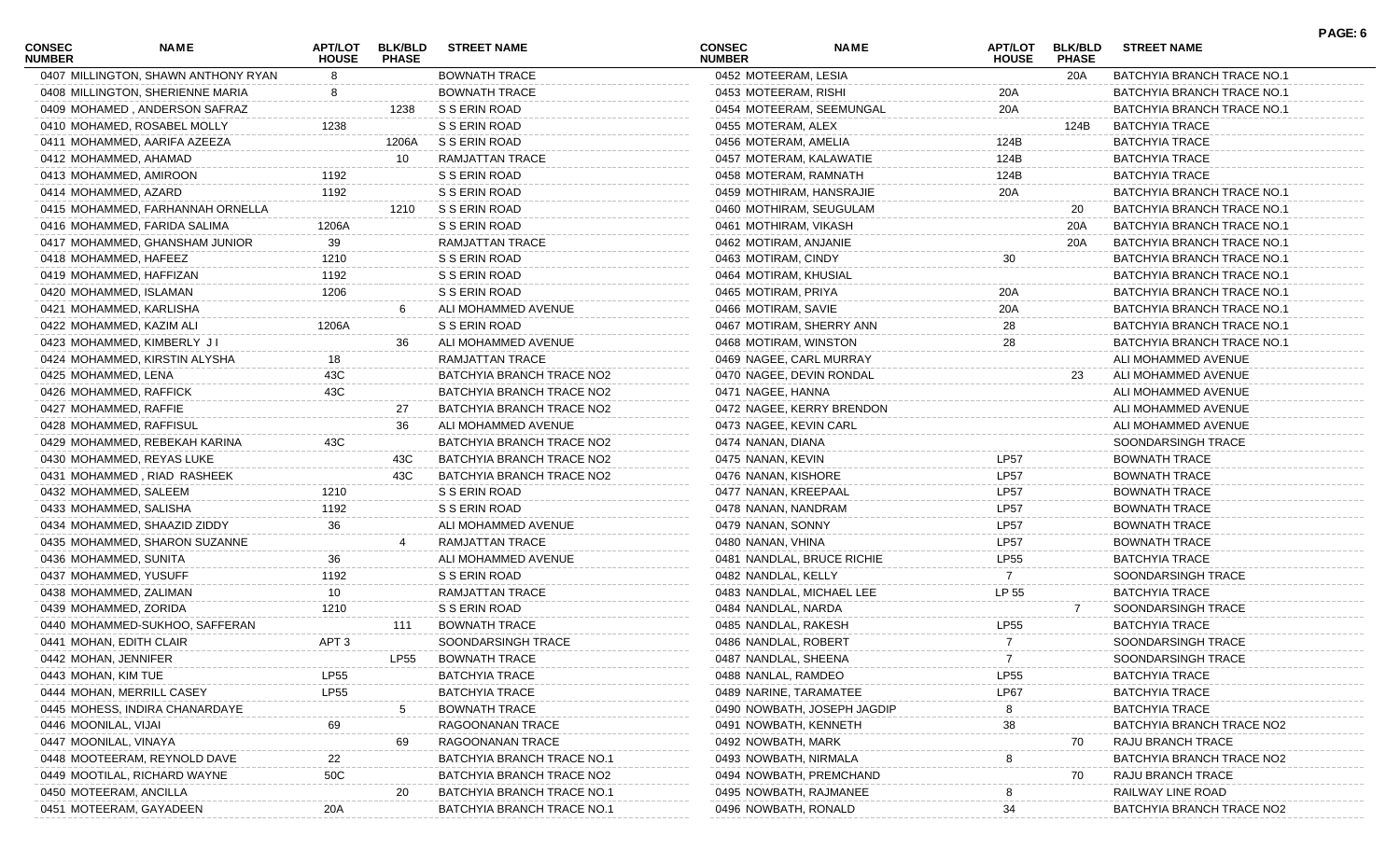| <b>CONSEC</b><br><b>NUMBER</b> | NAME                                | <b>APT/LOT</b><br><b>HOUSE</b> | <b>BLK/BLD</b><br><b>PHASE</b> | <b>STREET NAME</b>         | <b>CONSEC</b><br><b>NUMBER</b> | <b>NAME</b>                      | APT/LOT<br><b>HOUSE</b> | <b>BLK/BLD</b><br><b>PHASE</b> | <b>STREET NAME</b>        | <b>PAGE: 7</b> |
|--------------------------------|-------------------------------------|--------------------------------|--------------------------------|----------------------------|--------------------------------|----------------------------------|-------------------------|--------------------------------|---------------------------|----------------|
| 0497 NOWBATH, RUSSEL           |                                     | 38                             |                                | BATCHYIA BRANCH TRACE NO2  |                                | 0542 RAGHOONATH, HEMLATA PRATIMA | 36                      |                                | <b>BOWNATH TRACE</b>      |                |
|                                | 0498 NOWBATH, SARA ANNISA           |                                |                                | BATCHYIA BRANCH TRACE NO2  | 0543 RAGHOONATH, JEENANAN      |                                  | LP56                    |                                | <b>BOWNATH TRACE</b>      |                |
|                                | 0499 O'BRIEN, ROBERT NESTOR IYENDAI |                                |                                | RAMJATTAN TRACE            | 0544 RAGHOONATH, JEWANLAL      |                                  | LP56                    |                                | <b>BOWNATH TRACE</b>      |                |
| 0500 OVID, PAUL ANDY           |                                     |                                | LP 53                          | SOONDARSINGH TRACE         | 0545 RAGHOONATH, MINAWATEE     |                                  | LP55                    |                                | <b>BOWNATH TRACE</b>      |                |
| 0501 PARAG, INDIRA             |                                     |                                | 41                             | BATCHYIA BRANCH TRACE NO2  | 0546 RAGHOONATH, OMA           |                                  | LP56                    |                                | <b>BOWNATH TRACE</b>      |                |
|                                | 0502 PARTAP, NERMALA LELAUTIE       |                                |                                | RAGOONANAN TRACE           | 0547 RAGHOONATH, RAVI          |                                  | LP55                    |                                | <b>BOWNATH TRACE</b>      |                |
| 0503 PATEL, CARLOS             |                                     |                                | 45                             | RAMJATTAN TRACE            | 0548 RAGHOONATH, SAMSUNDAR     |                                  | 114                     |                                | <b>BOWNATH TRACE</b>      |                |
|                                | 0504 PATHAY, KURT FAREED            |                                | 18                             | ALI MOHAMMED AVENUE        | 0549 RAGHOONATH, SASHA         |                                  |                         | LP56                           | <b>BOWNATH TRACE</b>      |                |
| 0505 PATHAY, MADLYN            |                                     |                                | 18                             | ALI MOHAMMED AVENUE        | 0550 RAGHOONATH, SHAUN YOHAN   |                                  |                         | LP 56                          | <b>BOWNATH TRACE</b>      |                |
|                                | 0506 PATHAY, ROLAND JAMEEL          | LP6                            |                                | ALI MOHAMMED AVENUE        | 0551 RAGHOONATH, TRICIA        |                                  | <b>LP55</b>             |                                | <b>BOWNATH TRACE</b>      |                |
|                                | 0507 PATHAY, SEDIKA MEIGHAN KEISHA  |                                | 1232                           | S S ERIN ROAD              | 0552 RAGHOONATH, VASHISH       |                                  | 36                      |                                | <b>BOWNATH TRACE</b>      |                |
|                                | 0508 PATHAY, TRAVIS JAMEEL          | LP6                            |                                | ALI MOHAMMED AVENUE        | 0553 RAGHOONATH, VIGYAN        |                                  | 36                      |                                | <b>BOWNATH TRACE</b>      |                |
| 0509 PATRAJ, LEELATI           |                                     | 57                             |                                | RAMJATTAN TRACE            | 0554 RAGOONATH, DEONARINE      |                                  | LP53                    |                                | SOONDARSINGH TRACE        |                |
| 0510 PATRAJ, SOMATIE           |                                     |                                | 57                             | RAMJATTAN TRACE            | 0555 RAGOONATH, GRACE          |                                  | 20                      |                                | SOONDARSINGH TRACE        |                |
| 0511 PATRICK, SEETA            |                                     |                                |                                | ALI MOHAMMED AVENUE        | 0556 RAGOONATH, HAYMAN         |                                  | 114                     |                                | <b>BOWNATH TRACE</b>      |                |
|                                | 0512 PATRICK, SHELLY ANN SHABANA    |                                |                                | ALI MOHAMMED AVENUE        | 0557 RAGOONATH, KALAUTI        |                                  | 20                      |                                | SOONDARSINGH TRACE        |                |
|                                | 0513 PATRICK-MANSHOOR, ALICIA KELLY |                                |                                | ALI MOHAMMED AVENUE        | 0558 RAGOONATH, RAMCHAND       |                                  |                         | 20                             | SOONDARSINGH TRACE        |                |
| 0514 PEETAM, ALLISON           |                                     |                                | 14A                            | SOONDARSINGH TRACE         | 0559 RAGOONATHSINGH, CHRISTIAN |                                  |                         | 1242                           | S S ERIN ROAD             |                |
| 0515 PEETAM, DONALD            |                                     | LP 52                          |                                | SOONDARSINGH TRACE         | 0560 RAGOONATHSINGH, JOSHUA    |                                  |                         | 1242                           | S S ERIN ROAD             |                |
| 0516 PEETAM, JASSODRA          |                                     | <b>LP52</b>                    |                                | SOONDARSINGH TRACE         | 0561 RAGOONATHSINGH, NANDINI   |                                  |                         | 1242                           | S S ERIN ROAD             |                |
| 0517 PEETAM, MOHAN             |                                     | LP52                           |                                | SOONDARSINGH TRACE         | 0562 RAGOONATHSINGH, SAMPSON   |                                  | 1242                    |                                | S S ERIN ROAD             |                |
|                                | 0518 PEETAM, SANDRA RAJDAYE         | <b>LP52</b>                    |                                | SOONDARSINGH TRACE         | 0563 RAGOONATHSINGH, SHERRY    |                                  |                         | 1242                           | S S ERIN ROAD             |                |
|                                | 0519 PERSAD, BRANDON KALLICHARAN    | 173                            |                                | <b>BOWNATH TRACE</b>       | 0564 RAGOONATHSINGH, THERESA   |                                  | 1242                    |                                | S S ERIN ROAD             |                |
|                                | 0520 PERSAD, CHRISTOPHER K          | 173                            |                                | <b>BOWNATH TRACE</b>       | 0565 RAGOONATHSINGH, VINCENT   |                                  |                         | 1242                           | S S ERIN ROAD             |                |
|                                | 0521 PERSAD, NISHA KAMINI           |                                | 25                             | BATCHYIA BRANCH TRACE NO.1 | 0566 RAJARAM, SORYIAH REHANNA  |                                  |                         | 18                             | RAMJATTAN TRACE           |                |
| 0522 PERSAD, RAMESH            |                                     | 173                            |                                | <b>BOWNATH TRACE</b>       | 0567 RAJPAUL, SABASTIAN SATESH |                                  |                         | LP62                           | <b>BATCHYIA TRACE</b>     |                |
| 0523 PERSADIE, CHRISSY         |                                     |                                | 18                             | <b>BOWNATH TRACE</b>       | 0568 RAJPAUL, SURESH           |                                  | LP62                    |                                | <b>BATCHYIA TRACE</b>     |                |
|                                | 0524 PERSADIE, MARIO LINCOLN        |                                | 18                             | <b>BOWNATH TRACE</b>       | 0569 RAMADHIN-SOOKHOO, SANDRA  |                                  | LP 59                   |                                | <b>BOWNATH TRACE</b>      |                |
|                                | 0525 PHANG YOU, AMANDA              |                                | 28                             | ALI MOHAMMED AVENUE        | 0570 RAMASSAR, POLLY           |                                  | 21                      |                                | RAMJATTAN TRACE           |                |
|                                | 0526 PHANG YOU, DOUGLAS             |                                | 15                             | ALI MOHAMMED AVENUE        | 0571 RAMBARAN, KRISTEN KEVIN   |                                  |                         | 43                             | <b>BOWNATH TRACE</b>      |                |
| 0527 PITY, AMBER MIKALA        |                                     |                                | 4C                             | <b>BOWNATH TRACE</b>       |                                | 0572 RAMBARAN, ROLAND RAMPERSAD  |                         | 43                             | <b>BOWNATH TRACE</b>      |                |
| 0528 PITY, JADE SHANIA         |                                     |                                | 4C                             | <b>BOWNATH TRACE</b>       | 0573 RAMBERAN, SHIRLEY         |                                  | 4Α                      |                                | <b>BOWNATH TRACE</b>      |                |
| 0529 POORAI, LINDA             |                                     | 43                             |                                | RAMJATTAN TRACE            | 0574 RAMCHAND, SHANTIE         |                                  | 162                     |                                | <b>BATCHYIA TRACE</b>     |                |
| 0530 POORAI, PARBATIE          |                                     | LP57                           |                                | <b>BOWNATH TRACE</b>       | 0575 RAMCHAND, SOHAN           |                                  | 168                     |                                | BATCHYIA BRANCH TRACE NO2 |                |
| 0531 POORAI, RAJENDAI          |                                     | 43                             |                                | RAMJATTAN TRACE            | 0576 RAMCHAND, STEVE           |                                  |                         | 168                            | <b>BATCHYIA TRACE</b>     |                |
| 0532 POORAI, RAMSARAN          |                                     | LP 57                          |                                | <b>BOWNATH TRACE</b>       | 0577 RAMCHAND, TOM             |                                  | 162                     |                                | <b>BATCHYIA TRACE</b>     |                |
| 0533 POORAI, SAMAROO           |                                     | 43                             |                                | RAMJATTAN TRACE            | 0578 RAMCHAND, ZAINA           |                                  | 168                     |                                | <b>BATCHYIA TRACE</b>     |                |
|                                | 0534 POORAI, SHASTRI KERON          |                                | 43                             | RAMJATTAN TRACE            | 0579 RAMCHARAN, BINDAWATTIE    |                                  |                         | 39                             | BATCHYIA BRANCH TRACE NO2 |                |
|                                | 0535 POORAI, SUNITA KOMAL           | <b>LP57</b>                    |                                | <b>BOWNATH TRACE</b>       | 0580 RAMCHARAN, BRANDON AMOS   |                                  | 23                      |                                | RAGOONANAN TRACE          |                |
|                                | 0536 POORAI, VINDAMATIE             |                                |                                | RAMJATTAN TRACE            | 0581 RAMCHARAN, HEMRAJ         |                                  | 1186                    |                                | S S ERIN ROAD             |                |
|                                | 0537 POORAI-RAMNARINE, ANEETA       |                                |                                | RAMJATTAN TRACE            | 0582 RAMCHARAN, LEE ANN LILLY  |                                  | 23                      |                                | RAGOONANAN TRACE          |                |
| 0538 POULTER, INDRA            |                                     | 73                             |                                | <b>RAMJATTAN TRACE</b>     | 0583 RAMCHARAN, RAJENDRA       |                                  |                         | 39                             | BATCHYIA BRANCH TRACE NO2 |                |
| 0539 RAGBIR, RAJDATH           |                                     |                                |                                | ALI MOHAMMED AVENUE        | 0584 RAMCHARAN, SASTREE        |                                  |                         | 9A                             | <b>BOWNATH TRACE</b>      |                |
|                                | 0540 RAGHOONANAN-SEEPERSAD, LEELA   | 1226                           |                                | S S ERIN ROAD              |                                | 0585 RAMCHARAN-MOHAMMED, LESHYA  |                         | 27                             | BATCHYIA BRANCH TRACE NO2 |                |
|                                | 0541 RAGHOONATH, DEODATH            | 114                            |                                | <b>BOWNATH TRACE</b>       |                                | 0586 RAMDASS, RAMDHAN RAGHOONATH | 36                      |                                | <b>BOWNATH TRACE</b>      |                |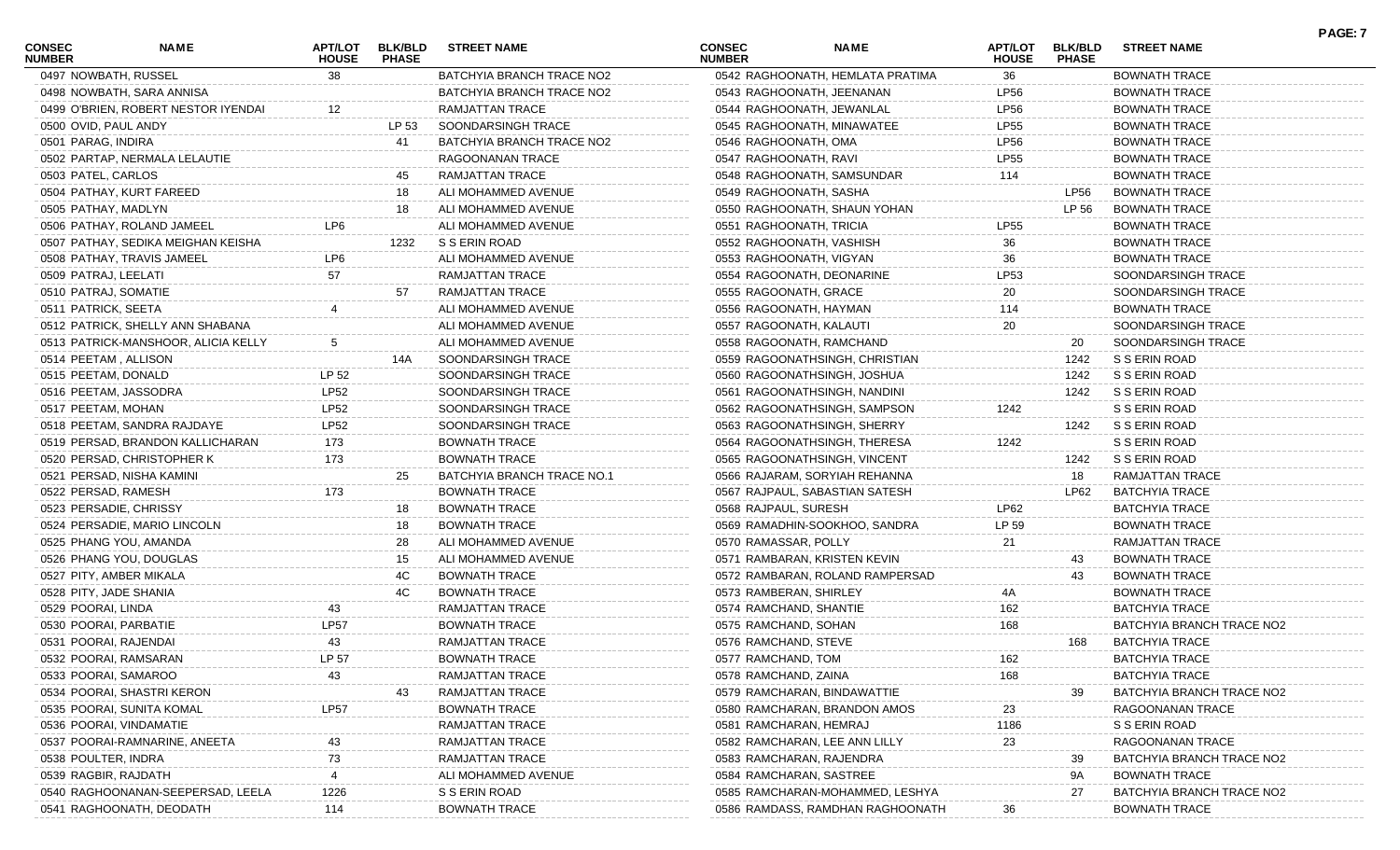| <b>BATCHYIA TRACE</b><br>LP67<br><b>BATCHYIA TRACE</b><br>0587 RAMDEEN, GLEN<br>174<br>0632 RAMHIT, DIPRAJ<br><b>BATCHYIA TRACE</b><br><b>BATCHYIA TRACE</b><br>0588 RAMDEEN, KEVIN PAUL<br>0633 RAMHIT, KHEMRAJ<br>116<br>174<br>0589 RAMDEEN, VIDA<br>174<br><b>BATCHYIA TRACE</b><br>116<br><b>BATCHYIA TRACE</b><br>0634 RAMHIT, ZABIDA SHAMA<br>174<br>0590 RAMDEEN-JAGLALSINGH, ALICIA<br><b>BATCHYIA TRACE</b><br>RAMJATTAN TRACE<br>0635 RAMJASS, CANDICE INDIRA<br>27<br>0591 RAMDEO, CHLOE JADE<br>BATCHYIA BRANCH TRACE NO2<br>LP6<br>0636 RAMJATTAN, ABBY<br>RAMJATTAN TRACE<br>23<br>132<br><b>BATCHYIA TRACE</b><br>0592 RAMDEO, DINESH RAJESH<br>0637 RAMJATTAN, BASDEO<br>32<br>RAMJATTAN TRACE<br>126<br><b>BATCHYIA TRACE</b><br>32C<br>RAMJATTAN TRACE<br>0593 RAMDEO, ELLIOTT JOEY<br>0638 RAMJATTAN, BISSOONDAYE<br>126<br><b>BATCHYIA TRACE</b><br>32B<br><b>RAMJATTAN TRACE</b><br>0594 RAMDEO, EMERSON LENNARD<br>0639 RAMJATTAN, CHANDROUTI<br>126<br>BATCHYIA BRANCH TRACE NO.1<br>32D<br>0595 RAMDEO, ERROL<br>0640 RAMJATTAN, CHRIS<br>RAMJATTAN TRACE<br>BATCHYIA BRANCH TRACE NO.1<br>0596 RAMDEO, ESTELLA<br>0641 RAMJATTAN, CRISHENLAL<br>32A<br>RAMJATTAN TRACE<br><b>BATCHYIA TRACE</b><br>RAMJATTAN TRACE<br>0597 RAMDEO, EVERETT EMMANUEL<br>0642 RAMJATTAN, DARREN<br>32A<br>109<br>126<br><b>BATCHYIA TRACE</b><br>32<br>RAMJATTAN TRACE<br>0598 RAMDEO, FEDGIA<br>0643 RAMJATTAN, DAVANAND<br>132<br>32D<br>BATCHYIA TRACE<br>0599 RAMDEO, GANGADEEN<br>0644 RAMJATTAN, DILLON<br>RAMJATTAN TRACE<br>23<br>BATCHYIA BRANCH TRACE NO2<br>0600 RAMDEO, LEENA<br>0645 RAMJATTAN, KENISHA TIFFANY AMY<br>RAGOONANAN TRACE<br>93<br><b>BATCHYIA TRACE</b><br>0601 RAMDEO, LEN ROOPLAL<br>109<br>RAGOONANAN TRACE<br>0646 RAMJATTAN, KRISENLAL<br>93<br>LP65<br>0602 RAMDEO, LILAWTEE<br><b>BATCHYIA TRACE</b><br>32A<br>RAMJATTAN TRACE<br>0647 RAMJATTAN, KUMARIE<br>BATCHYIA BRANCH TRACE NO2<br>RAMJATTAN TRACE<br>0603 RAMDEO, MARIAM SHIVANNA<br>0648 RAMJATTAN, NABINDRANAND<br>23<br>32B<br>BATCHYIA BRANCH TRACE NO2<br>RAMJATTAN TRACE<br>0604 RAMDEO, MARLENE CHERYL<br>23<br>0649 RAMJATTAN, NEELA<br>32C<br>124<br><b>BATCHYIA TRACE</b><br>RAMJATTAN TRACE<br>0605 RAMDEO, PARAMDAYE<br>0650 RAMJATTAN, NICHOLAS MUNILAL<br>32D<br>0606 RAMDEO, POLLY<br>BATCHYIA BRANCH TRACE NO.1<br>14<br>0651 RAMJATTAN, NICOLE<br>32D<br>RAMJATTAN TRACE<br>132<br><b>BATCHYIA TRACE</b><br>32C<br>0607 RAMDEO, PURNAWATIE<br>0652 RAMJATTAN, RAVINDRANAND<br>RAMJATTAN TRACE<br>23<br>BATCHYIA BRANCH TRACE NO2<br>0608 RAMDEO, RACHEL ALICIA<br>0653 RAMJATTAN, SANDRA<br>32A<br>RAMJATTAN TRACE<br>LP63<br><b>BATCHYIA TRACE</b><br>RAMJATTAN TRACE<br>0609 RAMDEO, RAJENDRA<br>0654 RAMJATTAN, VIDESH RICHARD<br>32A<br>124<br>BATCHYIA TRACE<br>32<br>RAMJATTAN TRACE<br>0610 RAMDEO, RAMLOCHAN<br>0655 RAMJATTAN, VIKESH<br>RAILWAY LINE ROAD<br>LP6<br>0611 RAMDEO, RANDALL KIERON VICKY<br>14<br>0656 RAMJATTAN, VISHNU<br>RAMJATTAN TRACE<br>LP63<br><b>BATCHYIA TRACE</b><br>32E<br>0612 RAMDEO, ROBINDRA<br>0657 RAMJATTAN-SAMLAL, KHAMANIE<br>RAMJATTAN TRACE<br>132<br><b>BATCHYIA TRACE</b><br>ALI MOHAMMED AVENUE<br>0613 RAMDEO, SADESH DEV<br>0658 RAMKARAN, THAKUR PERSAD<br>BATCHYIA BRANCH TRACE NO2<br>RAJU BRANCH TRACE<br>0614 RAMDEO, SAMDAYE<br>0659 RAMKISSOON, AMBIKA AMY<br>23<br>LP63<br><b>BATCHYIA TRACE</b><br>42<br>BATCHYIA BRANCH TRACE NO2<br>0615 RAMDEO, SEETARA<br>0660 RAMKISSOON, BALRAJ<br>BATCHYIA BRANCH TRACE NO.1<br>RAMJATTAN TRACE<br>0616 RAMDEO BRIDGELAL, LOUVINA L<br>0661 RAMKISSOON, DESMOND<br>50<br>18A<br>RAGOONANAN TRACE<br>0662 RAMKISSOON, DHANRAJIE<br>BATCHYIA BRANCH TRACE NO2<br>0617 RAMDHAN, ALANA PARBATIE<br>93<br>0618 RAMDHAN, CHANDRAWATEE<br>RAMJATTAN TRACE<br>0663 RAMKISSOON, DONNA<br>RAILWAY LINE ROAD<br>148<br><b>BATCHYIA TRACE</b><br>0664 RAMKISSOON, GAITRI<br>BATCHYIA BRANCH TRACE NO2<br>0619 RAMDHAN, MATTHEW<br>42<br><b>RAMJATTAN TRACE</b><br>0665 RAMKISSOON, GLEN<br><b>BATCHYIA TRACE</b><br>0620 RAMDHAN, STEFAN CODY<br>0621 RAMDHAN, TAGORE<br>RAMJATTAN TRACE<br>0666 RAMKISSOON, JAINARINE<br>BATCHYIA BRANCH TRACE NO2<br>5.<br>50<br>RAMJATTAN TRACE<br><b>BATCHYIA TRACE</b><br>0622 RAMDHAN, YUSHWARLAL<br>5<br>0667 RAMKISSOON, KALOUTIE<br>91A<br>0623 RAMDHANAS, BASSO<br>RAMJATTAN TRACE<br>0668 RAMKISSOON, KAMINI<br>RAJU BRANCH TRACE<br>91A<br>RAMJATTAN TRACE<br><b>BATCHYIA TRACE</b><br>0624 RAMDHANAS, HANSRAJIE<br>0669 RAMKISSOON, KAMLOUTIE FLORIE<br>152A<br>RAMJATTAN TRACE<br>BATCHYIA BRANCH TRACE NO2<br>0625 RAMDHANAS, KRISTINNA D<br>0670 RAMKISSOON, KHALAWAN<br>91<br>RAMJATTAN TRACE<br>0626 RAMDHANAS, KRYSTAL CHANDROUTIE<br>0671 RAMKISSOON, LEANN<br>RAJU BRANCH TRACE<br>50<br>0627 RAMDHANAS, MAHENDRA<br>91<br>RAMJATTAN TRACE<br>0672 RAMKISSOON, MANGROO<br>RAILWAY LINE ROAD<br>6<br>91A<br><b>RAMJATTAN TRACE</b><br>0628 RAMDHANAS, RAVINDRA<br>0673 RAMKISSOON, MANISHA<br>42<br>BATCHYIA BRANCH TRACE NO2<br>91A<br>RAMJATTAN TRACE<br>0674 RAMKISSOON, MARLINE<br>LP6<br>RAILWAY LINE ROAD<br>0629 RAMDHANAS, SUMATEE<br>0630 RAMDIAL, KIMBERLY<br>19<br>RAMJATTAN TRACE<br>170<br><b>BATCHYIA TRACE</b><br>0675 RAMKISSOON, NAVIN<br>0631 RAMHARRY, LYNDON<br>0676 RAMKISSOON, NESHA | <b>CONSEC</b><br><b>NUMBER</b> | NAME | APT/LOT<br><b>HOUSE</b> | <b>BLK/BLD</b><br><b>PHASE</b> | <b>STREET NAME</b>    | <b>CONSEC</b><br><b>NUMBER</b> | <b>NAME</b> | APT/LOT<br><b>HOUSE</b> | <b>BLK/BLD</b><br><b>PHASE</b> | <b>STREET NAME</b>        | PAGE: 8 |
|---------------------------------------------------------------------------------------------------------------------------------------------------------------------------------------------------------------------------------------------------------------------------------------------------------------------------------------------------------------------------------------------------------------------------------------------------------------------------------------------------------------------------------------------------------------------------------------------------------------------------------------------------------------------------------------------------------------------------------------------------------------------------------------------------------------------------------------------------------------------------------------------------------------------------------------------------------------------------------------------------------------------------------------------------------------------------------------------------------------------------------------------------------------------------------------------------------------------------------------------------------------------------------------------------------------------------------------------------------------------------------------------------------------------------------------------------------------------------------------------------------------------------------------------------------------------------------------------------------------------------------------------------------------------------------------------------------------------------------------------------------------------------------------------------------------------------------------------------------------------------------------------------------------------------------------------------------------------------------------------------------------------------------------------------------------------------------------------------------------------------------------------------------------------------------------------------------------------------------------------------------------------------------------------------------------------------------------------------------------------------------------------------------------------------------------------------------------------------------------------------------------------------------------------------------------------------------------------------------------------------------------------------------------------------------------------------------------------------------------------------------------------------------------------------------------------------------------------------------------------------------------------------------------------------------------------------------------------------------------------------------------------------------------------------------------------------------------------------------------------------------------------------------------------------------------------------------------------------------------------------------------------------------------------------------------------------------------------------------------------------------------------------------------------------------------------------------------------------------------------------------------------------------------------------------------------------------------------------------------------------------------------------------------------------------------------------------------------------------------------------------------------------------------------------------------------------------------------------------------------------------------------------------------------------------------------------------------------------------------------------------------------------------------------------------------------------------------------------------------------------------------------------------------------------------------------------------------------------------------------------------------------------------------------------------------------------------------------------------------------------------------------------------------------------------------------------------------------------------------------------------------------------------------------------------------------------------------------------------------------------------------------------------------------------------------------------------------------------------------------------------------------------------------------------------------------------------------------------------------------------------------------------------------------------------------------------------------------------------------------------------------------------------------------------------------------------------------------------------------------------------------------------------------------------------------------------------------------------------------------------------------------------|--------------------------------|------|-------------------------|--------------------------------|-----------------------|--------------------------------|-------------|-------------------------|--------------------------------|---------------------------|---------|
|                                                                                                                                                                                                                                                                                                                                                                                                                                                                                                                                                                                                                                                                                                                                                                                                                                                                                                                                                                                                                                                                                                                                                                                                                                                                                                                                                                                                                                                                                                                                                                                                                                                                                                                                                                                                                                                                                                                                                                                                                                                                                                                                                                                                                                                                                                                                                                                                                                                                                                                                                                                                                                                                                                                                                                                                                                                                                                                                                                                                                                                                                                                                                                                                                                                                                                                                                                                                                                                                                                                                                                                                                                                                                                                                                                                                                                                                                                                                                                                                                                                                                                                                                                                                                                                                                                                                                                                                                                                                                                                                                                                                                                                                                                                                                                                                                                                                                                                                                                                                                                                                                                                                                                                                                                                                           |                                |      |                         |                                |                       |                                |             |                         |                                |                           |         |
|                                                                                                                                                                                                                                                                                                                                                                                                                                                                                                                                                                                                                                                                                                                                                                                                                                                                                                                                                                                                                                                                                                                                                                                                                                                                                                                                                                                                                                                                                                                                                                                                                                                                                                                                                                                                                                                                                                                                                                                                                                                                                                                                                                                                                                                                                                                                                                                                                                                                                                                                                                                                                                                                                                                                                                                                                                                                                                                                                                                                                                                                                                                                                                                                                                                                                                                                                                                                                                                                                                                                                                                                                                                                                                                                                                                                                                                                                                                                                                                                                                                                                                                                                                                                                                                                                                                                                                                                                                                                                                                                                                                                                                                                                                                                                                                                                                                                                                                                                                                                                                                                                                                                                                                                                                                                           |                                |      |                         |                                |                       |                                |             |                         |                                |                           |         |
|                                                                                                                                                                                                                                                                                                                                                                                                                                                                                                                                                                                                                                                                                                                                                                                                                                                                                                                                                                                                                                                                                                                                                                                                                                                                                                                                                                                                                                                                                                                                                                                                                                                                                                                                                                                                                                                                                                                                                                                                                                                                                                                                                                                                                                                                                                                                                                                                                                                                                                                                                                                                                                                                                                                                                                                                                                                                                                                                                                                                                                                                                                                                                                                                                                                                                                                                                                                                                                                                                                                                                                                                                                                                                                                                                                                                                                                                                                                                                                                                                                                                                                                                                                                                                                                                                                                                                                                                                                                                                                                                                                                                                                                                                                                                                                                                                                                                                                                                                                                                                                                                                                                                                                                                                                                                           |                                |      |                         |                                |                       |                                |             |                         |                                |                           |         |
|                                                                                                                                                                                                                                                                                                                                                                                                                                                                                                                                                                                                                                                                                                                                                                                                                                                                                                                                                                                                                                                                                                                                                                                                                                                                                                                                                                                                                                                                                                                                                                                                                                                                                                                                                                                                                                                                                                                                                                                                                                                                                                                                                                                                                                                                                                                                                                                                                                                                                                                                                                                                                                                                                                                                                                                                                                                                                                                                                                                                                                                                                                                                                                                                                                                                                                                                                                                                                                                                                                                                                                                                                                                                                                                                                                                                                                                                                                                                                                                                                                                                                                                                                                                                                                                                                                                                                                                                                                                                                                                                                                                                                                                                                                                                                                                                                                                                                                                                                                                                                                                                                                                                                                                                                                                                           |                                |      |                         |                                |                       |                                |             |                         |                                |                           |         |
|                                                                                                                                                                                                                                                                                                                                                                                                                                                                                                                                                                                                                                                                                                                                                                                                                                                                                                                                                                                                                                                                                                                                                                                                                                                                                                                                                                                                                                                                                                                                                                                                                                                                                                                                                                                                                                                                                                                                                                                                                                                                                                                                                                                                                                                                                                                                                                                                                                                                                                                                                                                                                                                                                                                                                                                                                                                                                                                                                                                                                                                                                                                                                                                                                                                                                                                                                                                                                                                                                                                                                                                                                                                                                                                                                                                                                                                                                                                                                                                                                                                                                                                                                                                                                                                                                                                                                                                                                                                                                                                                                                                                                                                                                                                                                                                                                                                                                                                                                                                                                                                                                                                                                                                                                                                                           |                                |      |                         |                                |                       |                                |             |                         |                                |                           |         |
|                                                                                                                                                                                                                                                                                                                                                                                                                                                                                                                                                                                                                                                                                                                                                                                                                                                                                                                                                                                                                                                                                                                                                                                                                                                                                                                                                                                                                                                                                                                                                                                                                                                                                                                                                                                                                                                                                                                                                                                                                                                                                                                                                                                                                                                                                                                                                                                                                                                                                                                                                                                                                                                                                                                                                                                                                                                                                                                                                                                                                                                                                                                                                                                                                                                                                                                                                                                                                                                                                                                                                                                                                                                                                                                                                                                                                                                                                                                                                                                                                                                                                                                                                                                                                                                                                                                                                                                                                                                                                                                                                                                                                                                                                                                                                                                                                                                                                                                                                                                                                                                                                                                                                                                                                                                                           |                                |      |                         |                                |                       |                                |             |                         |                                |                           |         |
|                                                                                                                                                                                                                                                                                                                                                                                                                                                                                                                                                                                                                                                                                                                                                                                                                                                                                                                                                                                                                                                                                                                                                                                                                                                                                                                                                                                                                                                                                                                                                                                                                                                                                                                                                                                                                                                                                                                                                                                                                                                                                                                                                                                                                                                                                                                                                                                                                                                                                                                                                                                                                                                                                                                                                                                                                                                                                                                                                                                                                                                                                                                                                                                                                                                                                                                                                                                                                                                                                                                                                                                                                                                                                                                                                                                                                                                                                                                                                                                                                                                                                                                                                                                                                                                                                                                                                                                                                                                                                                                                                                                                                                                                                                                                                                                                                                                                                                                                                                                                                                                                                                                                                                                                                                                                           |                                |      |                         |                                |                       |                                |             |                         |                                |                           |         |
|                                                                                                                                                                                                                                                                                                                                                                                                                                                                                                                                                                                                                                                                                                                                                                                                                                                                                                                                                                                                                                                                                                                                                                                                                                                                                                                                                                                                                                                                                                                                                                                                                                                                                                                                                                                                                                                                                                                                                                                                                                                                                                                                                                                                                                                                                                                                                                                                                                                                                                                                                                                                                                                                                                                                                                                                                                                                                                                                                                                                                                                                                                                                                                                                                                                                                                                                                                                                                                                                                                                                                                                                                                                                                                                                                                                                                                                                                                                                                                                                                                                                                                                                                                                                                                                                                                                                                                                                                                                                                                                                                                                                                                                                                                                                                                                                                                                                                                                                                                                                                                                                                                                                                                                                                                                                           |                                |      |                         |                                |                       |                                |             |                         |                                |                           |         |
|                                                                                                                                                                                                                                                                                                                                                                                                                                                                                                                                                                                                                                                                                                                                                                                                                                                                                                                                                                                                                                                                                                                                                                                                                                                                                                                                                                                                                                                                                                                                                                                                                                                                                                                                                                                                                                                                                                                                                                                                                                                                                                                                                                                                                                                                                                                                                                                                                                                                                                                                                                                                                                                                                                                                                                                                                                                                                                                                                                                                                                                                                                                                                                                                                                                                                                                                                                                                                                                                                                                                                                                                                                                                                                                                                                                                                                                                                                                                                                                                                                                                                                                                                                                                                                                                                                                                                                                                                                                                                                                                                                                                                                                                                                                                                                                                                                                                                                                                                                                                                                                                                                                                                                                                                                                                           |                                |      |                         |                                |                       |                                |             |                         |                                |                           |         |
|                                                                                                                                                                                                                                                                                                                                                                                                                                                                                                                                                                                                                                                                                                                                                                                                                                                                                                                                                                                                                                                                                                                                                                                                                                                                                                                                                                                                                                                                                                                                                                                                                                                                                                                                                                                                                                                                                                                                                                                                                                                                                                                                                                                                                                                                                                                                                                                                                                                                                                                                                                                                                                                                                                                                                                                                                                                                                                                                                                                                                                                                                                                                                                                                                                                                                                                                                                                                                                                                                                                                                                                                                                                                                                                                                                                                                                                                                                                                                                                                                                                                                                                                                                                                                                                                                                                                                                                                                                                                                                                                                                                                                                                                                                                                                                                                                                                                                                                                                                                                                                                                                                                                                                                                                                                                           |                                |      |                         |                                |                       |                                |             |                         |                                |                           |         |
|                                                                                                                                                                                                                                                                                                                                                                                                                                                                                                                                                                                                                                                                                                                                                                                                                                                                                                                                                                                                                                                                                                                                                                                                                                                                                                                                                                                                                                                                                                                                                                                                                                                                                                                                                                                                                                                                                                                                                                                                                                                                                                                                                                                                                                                                                                                                                                                                                                                                                                                                                                                                                                                                                                                                                                                                                                                                                                                                                                                                                                                                                                                                                                                                                                                                                                                                                                                                                                                                                                                                                                                                                                                                                                                                                                                                                                                                                                                                                                                                                                                                                                                                                                                                                                                                                                                                                                                                                                                                                                                                                                                                                                                                                                                                                                                                                                                                                                                                                                                                                                                                                                                                                                                                                                                                           |                                |      |                         |                                |                       |                                |             |                         |                                |                           |         |
|                                                                                                                                                                                                                                                                                                                                                                                                                                                                                                                                                                                                                                                                                                                                                                                                                                                                                                                                                                                                                                                                                                                                                                                                                                                                                                                                                                                                                                                                                                                                                                                                                                                                                                                                                                                                                                                                                                                                                                                                                                                                                                                                                                                                                                                                                                                                                                                                                                                                                                                                                                                                                                                                                                                                                                                                                                                                                                                                                                                                                                                                                                                                                                                                                                                                                                                                                                                                                                                                                                                                                                                                                                                                                                                                                                                                                                                                                                                                                                                                                                                                                                                                                                                                                                                                                                                                                                                                                                                                                                                                                                                                                                                                                                                                                                                                                                                                                                                                                                                                                                                                                                                                                                                                                                                                           |                                |      |                         |                                |                       |                                |             |                         |                                |                           |         |
|                                                                                                                                                                                                                                                                                                                                                                                                                                                                                                                                                                                                                                                                                                                                                                                                                                                                                                                                                                                                                                                                                                                                                                                                                                                                                                                                                                                                                                                                                                                                                                                                                                                                                                                                                                                                                                                                                                                                                                                                                                                                                                                                                                                                                                                                                                                                                                                                                                                                                                                                                                                                                                                                                                                                                                                                                                                                                                                                                                                                                                                                                                                                                                                                                                                                                                                                                                                                                                                                                                                                                                                                                                                                                                                                                                                                                                                                                                                                                                                                                                                                                                                                                                                                                                                                                                                                                                                                                                                                                                                                                                                                                                                                                                                                                                                                                                                                                                                                                                                                                                                                                                                                                                                                                                                                           |                                |      |                         |                                |                       |                                |             |                         |                                |                           |         |
|                                                                                                                                                                                                                                                                                                                                                                                                                                                                                                                                                                                                                                                                                                                                                                                                                                                                                                                                                                                                                                                                                                                                                                                                                                                                                                                                                                                                                                                                                                                                                                                                                                                                                                                                                                                                                                                                                                                                                                                                                                                                                                                                                                                                                                                                                                                                                                                                                                                                                                                                                                                                                                                                                                                                                                                                                                                                                                                                                                                                                                                                                                                                                                                                                                                                                                                                                                                                                                                                                                                                                                                                                                                                                                                                                                                                                                                                                                                                                                                                                                                                                                                                                                                                                                                                                                                                                                                                                                                                                                                                                                                                                                                                                                                                                                                                                                                                                                                                                                                                                                                                                                                                                                                                                                                                           |                                |      |                         |                                |                       |                                |             |                         |                                |                           |         |
|                                                                                                                                                                                                                                                                                                                                                                                                                                                                                                                                                                                                                                                                                                                                                                                                                                                                                                                                                                                                                                                                                                                                                                                                                                                                                                                                                                                                                                                                                                                                                                                                                                                                                                                                                                                                                                                                                                                                                                                                                                                                                                                                                                                                                                                                                                                                                                                                                                                                                                                                                                                                                                                                                                                                                                                                                                                                                                                                                                                                                                                                                                                                                                                                                                                                                                                                                                                                                                                                                                                                                                                                                                                                                                                                                                                                                                                                                                                                                                                                                                                                                                                                                                                                                                                                                                                                                                                                                                                                                                                                                                                                                                                                                                                                                                                                                                                                                                                                                                                                                                                                                                                                                                                                                                                                           |                                |      |                         |                                |                       |                                |             |                         |                                |                           |         |
|                                                                                                                                                                                                                                                                                                                                                                                                                                                                                                                                                                                                                                                                                                                                                                                                                                                                                                                                                                                                                                                                                                                                                                                                                                                                                                                                                                                                                                                                                                                                                                                                                                                                                                                                                                                                                                                                                                                                                                                                                                                                                                                                                                                                                                                                                                                                                                                                                                                                                                                                                                                                                                                                                                                                                                                                                                                                                                                                                                                                                                                                                                                                                                                                                                                                                                                                                                                                                                                                                                                                                                                                                                                                                                                                                                                                                                                                                                                                                                                                                                                                                                                                                                                                                                                                                                                                                                                                                                                                                                                                                                                                                                                                                                                                                                                                                                                                                                                                                                                                                                                                                                                                                                                                                                                                           |                                |      |                         |                                |                       |                                |             |                         |                                |                           |         |
|                                                                                                                                                                                                                                                                                                                                                                                                                                                                                                                                                                                                                                                                                                                                                                                                                                                                                                                                                                                                                                                                                                                                                                                                                                                                                                                                                                                                                                                                                                                                                                                                                                                                                                                                                                                                                                                                                                                                                                                                                                                                                                                                                                                                                                                                                                                                                                                                                                                                                                                                                                                                                                                                                                                                                                                                                                                                                                                                                                                                                                                                                                                                                                                                                                                                                                                                                                                                                                                                                                                                                                                                                                                                                                                                                                                                                                                                                                                                                                                                                                                                                                                                                                                                                                                                                                                                                                                                                                                                                                                                                                                                                                                                                                                                                                                                                                                                                                                                                                                                                                                                                                                                                                                                                                                                           |                                |      |                         |                                |                       |                                |             |                         |                                |                           |         |
|                                                                                                                                                                                                                                                                                                                                                                                                                                                                                                                                                                                                                                                                                                                                                                                                                                                                                                                                                                                                                                                                                                                                                                                                                                                                                                                                                                                                                                                                                                                                                                                                                                                                                                                                                                                                                                                                                                                                                                                                                                                                                                                                                                                                                                                                                                                                                                                                                                                                                                                                                                                                                                                                                                                                                                                                                                                                                                                                                                                                                                                                                                                                                                                                                                                                                                                                                                                                                                                                                                                                                                                                                                                                                                                                                                                                                                                                                                                                                                                                                                                                                                                                                                                                                                                                                                                                                                                                                                                                                                                                                                                                                                                                                                                                                                                                                                                                                                                                                                                                                                                                                                                                                                                                                                                                           |                                |      |                         |                                |                       |                                |             |                         |                                |                           |         |
|                                                                                                                                                                                                                                                                                                                                                                                                                                                                                                                                                                                                                                                                                                                                                                                                                                                                                                                                                                                                                                                                                                                                                                                                                                                                                                                                                                                                                                                                                                                                                                                                                                                                                                                                                                                                                                                                                                                                                                                                                                                                                                                                                                                                                                                                                                                                                                                                                                                                                                                                                                                                                                                                                                                                                                                                                                                                                                                                                                                                                                                                                                                                                                                                                                                                                                                                                                                                                                                                                                                                                                                                                                                                                                                                                                                                                                                                                                                                                                                                                                                                                                                                                                                                                                                                                                                                                                                                                                                                                                                                                                                                                                                                                                                                                                                                                                                                                                                                                                                                                                                                                                                                                                                                                                                                           |                                |      |                         |                                |                       |                                |             |                         |                                |                           |         |
|                                                                                                                                                                                                                                                                                                                                                                                                                                                                                                                                                                                                                                                                                                                                                                                                                                                                                                                                                                                                                                                                                                                                                                                                                                                                                                                                                                                                                                                                                                                                                                                                                                                                                                                                                                                                                                                                                                                                                                                                                                                                                                                                                                                                                                                                                                                                                                                                                                                                                                                                                                                                                                                                                                                                                                                                                                                                                                                                                                                                                                                                                                                                                                                                                                                                                                                                                                                                                                                                                                                                                                                                                                                                                                                                                                                                                                                                                                                                                                                                                                                                                                                                                                                                                                                                                                                                                                                                                                                                                                                                                                                                                                                                                                                                                                                                                                                                                                                                                                                                                                                                                                                                                                                                                                                                           |                                |      |                         |                                |                       |                                |             |                         |                                |                           |         |
|                                                                                                                                                                                                                                                                                                                                                                                                                                                                                                                                                                                                                                                                                                                                                                                                                                                                                                                                                                                                                                                                                                                                                                                                                                                                                                                                                                                                                                                                                                                                                                                                                                                                                                                                                                                                                                                                                                                                                                                                                                                                                                                                                                                                                                                                                                                                                                                                                                                                                                                                                                                                                                                                                                                                                                                                                                                                                                                                                                                                                                                                                                                                                                                                                                                                                                                                                                                                                                                                                                                                                                                                                                                                                                                                                                                                                                                                                                                                                                                                                                                                                                                                                                                                                                                                                                                                                                                                                                                                                                                                                                                                                                                                                                                                                                                                                                                                                                                                                                                                                                                                                                                                                                                                                                                                           |                                |      |                         |                                |                       |                                |             |                         |                                |                           |         |
|                                                                                                                                                                                                                                                                                                                                                                                                                                                                                                                                                                                                                                                                                                                                                                                                                                                                                                                                                                                                                                                                                                                                                                                                                                                                                                                                                                                                                                                                                                                                                                                                                                                                                                                                                                                                                                                                                                                                                                                                                                                                                                                                                                                                                                                                                                                                                                                                                                                                                                                                                                                                                                                                                                                                                                                                                                                                                                                                                                                                                                                                                                                                                                                                                                                                                                                                                                                                                                                                                                                                                                                                                                                                                                                                                                                                                                                                                                                                                                                                                                                                                                                                                                                                                                                                                                                                                                                                                                                                                                                                                                                                                                                                                                                                                                                                                                                                                                                                                                                                                                                                                                                                                                                                                                                                           |                                |      |                         |                                |                       |                                |             |                         |                                |                           |         |
|                                                                                                                                                                                                                                                                                                                                                                                                                                                                                                                                                                                                                                                                                                                                                                                                                                                                                                                                                                                                                                                                                                                                                                                                                                                                                                                                                                                                                                                                                                                                                                                                                                                                                                                                                                                                                                                                                                                                                                                                                                                                                                                                                                                                                                                                                                                                                                                                                                                                                                                                                                                                                                                                                                                                                                                                                                                                                                                                                                                                                                                                                                                                                                                                                                                                                                                                                                                                                                                                                                                                                                                                                                                                                                                                                                                                                                                                                                                                                                                                                                                                                                                                                                                                                                                                                                                                                                                                                                                                                                                                                                                                                                                                                                                                                                                                                                                                                                                                                                                                                                                                                                                                                                                                                                                                           |                                |      |                         |                                |                       |                                |             |                         |                                |                           |         |
|                                                                                                                                                                                                                                                                                                                                                                                                                                                                                                                                                                                                                                                                                                                                                                                                                                                                                                                                                                                                                                                                                                                                                                                                                                                                                                                                                                                                                                                                                                                                                                                                                                                                                                                                                                                                                                                                                                                                                                                                                                                                                                                                                                                                                                                                                                                                                                                                                                                                                                                                                                                                                                                                                                                                                                                                                                                                                                                                                                                                                                                                                                                                                                                                                                                                                                                                                                                                                                                                                                                                                                                                                                                                                                                                                                                                                                                                                                                                                                                                                                                                                                                                                                                                                                                                                                                                                                                                                                                                                                                                                                                                                                                                                                                                                                                                                                                                                                                                                                                                                                                                                                                                                                                                                                                                           |                                |      |                         |                                |                       |                                |             |                         |                                |                           |         |
|                                                                                                                                                                                                                                                                                                                                                                                                                                                                                                                                                                                                                                                                                                                                                                                                                                                                                                                                                                                                                                                                                                                                                                                                                                                                                                                                                                                                                                                                                                                                                                                                                                                                                                                                                                                                                                                                                                                                                                                                                                                                                                                                                                                                                                                                                                                                                                                                                                                                                                                                                                                                                                                                                                                                                                                                                                                                                                                                                                                                                                                                                                                                                                                                                                                                                                                                                                                                                                                                                                                                                                                                                                                                                                                                                                                                                                                                                                                                                                                                                                                                                                                                                                                                                                                                                                                                                                                                                                                                                                                                                                                                                                                                                                                                                                                                                                                                                                                                                                                                                                                                                                                                                                                                                                                                           |                                |      |                         |                                |                       |                                |             |                         |                                |                           |         |
|                                                                                                                                                                                                                                                                                                                                                                                                                                                                                                                                                                                                                                                                                                                                                                                                                                                                                                                                                                                                                                                                                                                                                                                                                                                                                                                                                                                                                                                                                                                                                                                                                                                                                                                                                                                                                                                                                                                                                                                                                                                                                                                                                                                                                                                                                                                                                                                                                                                                                                                                                                                                                                                                                                                                                                                                                                                                                                                                                                                                                                                                                                                                                                                                                                                                                                                                                                                                                                                                                                                                                                                                                                                                                                                                                                                                                                                                                                                                                                                                                                                                                                                                                                                                                                                                                                                                                                                                                                                                                                                                                                                                                                                                                                                                                                                                                                                                                                                                                                                                                                                                                                                                                                                                                                                                           |                                |      |                         |                                |                       |                                |             |                         |                                |                           |         |
|                                                                                                                                                                                                                                                                                                                                                                                                                                                                                                                                                                                                                                                                                                                                                                                                                                                                                                                                                                                                                                                                                                                                                                                                                                                                                                                                                                                                                                                                                                                                                                                                                                                                                                                                                                                                                                                                                                                                                                                                                                                                                                                                                                                                                                                                                                                                                                                                                                                                                                                                                                                                                                                                                                                                                                                                                                                                                                                                                                                                                                                                                                                                                                                                                                                                                                                                                                                                                                                                                                                                                                                                                                                                                                                                                                                                                                                                                                                                                                                                                                                                                                                                                                                                                                                                                                                                                                                                                                                                                                                                                                                                                                                                                                                                                                                                                                                                                                                                                                                                                                                                                                                                                                                                                                                                           |                                |      |                         |                                |                       |                                |             |                         |                                |                           |         |
|                                                                                                                                                                                                                                                                                                                                                                                                                                                                                                                                                                                                                                                                                                                                                                                                                                                                                                                                                                                                                                                                                                                                                                                                                                                                                                                                                                                                                                                                                                                                                                                                                                                                                                                                                                                                                                                                                                                                                                                                                                                                                                                                                                                                                                                                                                                                                                                                                                                                                                                                                                                                                                                                                                                                                                                                                                                                                                                                                                                                                                                                                                                                                                                                                                                                                                                                                                                                                                                                                                                                                                                                                                                                                                                                                                                                                                                                                                                                                                                                                                                                                                                                                                                                                                                                                                                                                                                                                                                                                                                                                                                                                                                                                                                                                                                                                                                                                                                                                                                                                                                                                                                                                                                                                                                                           |                                |      |                         |                                |                       |                                |             |                         |                                |                           |         |
|                                                                                                                                                                                                                                                                                                                                                                                                                                                                                                                                                                                                                                                                                                                                                                                                                                                                                                                                                                                                                                                                                                                                                                                                                                                                                                                                                                                                                                                                                                                                                                                                                                                                                                                                                                                                                                                                                                                                                                                                                                                                                                                                                                                                                                                                                                                                                                                                                                                                                                                                                                                                                                                                                                                                                                                                                                                                                                                                                                                                                                                                                                                                                                                                                                                                                                                                                                                                                                                                                                                                                                                                                                                                                                                                                                                                                                                                                                                                                                                                                                                                                                                                                                                                                                                                                                                                                                                                                                                                                                                                                                                                                                                                                                                                                                                                                                                                                                                                                                                                                                                                                                                                                                                                                                                                           |                                |      |                         |                                |                       |                                |             |                         |                                |                           |         |
|                                                                                                                                                                                                                                                                                                                                                                                                                                                                                                                                                                                                                                                                                                                                                                                                                                                                                                                                                                                                                                                                                                                                                                                                                                                                                                                                                                                                                                                                                                                                                                                                                                                                                                                                                                                                                                                                                                                                                                                                                                                                                                                                                                                                                                                                                                                                                                                                                                                                                                                                                                                                                                                                                                                                                                                                                                                                                                                                                                                                                                                                                                                                                                                                                                                                                                                                                                                                                                                                                                                                                                                                                                                                                                                                                                                                                                                                                                                                                                                                                                                                                                                                                                                                                                                                                                                                                                                                                                                                                                                                                                                                                                                                                                                                                                                                                                                                                                                                                                                                                                                                                                                                                                                                                                                                           |                                |      |                         |                                |                       |                                |             |                         |                                |                           |         |
|                                                                                                                                                                                                                                                                                                                                                                                                                                                                                                                                                                                                                                                                                                                                                                                                                                                                                                                                                                                                                                                                                                                                                                                                                                                                                                                                                                                                                                                                                                                                                                                                                                                                                                                                                                                                                                                                                                                                                                                                                                                                                                                                                                                                                                                                                                                                                                                                                                                                                                                                                                                                                                                                                                                                                                                                                                                                                                                                                                                                                                                                                                                                                                                                                                                                                                                                                                                                                                                                                                                                                                                                                                                                                                                                                                                                                                                                                                                                                                                                                                                                                                                                                                                                                                                                                                                                                                                                                                                                                                                                                                                                                                                                                                                                                                                                                                                                                                                                                                                                                                                                                                                                                                                                                                                                           |                                |      |                         |                                |                       |                                |             |                         |                                |                           |         |
|                                                                                                                                                                                                                                                                                                                                                                                                                                                                                                                                                                                                                                                                                                                                                                                                                                                                                                                                                                                                                                                                                                                                                                                                                                                                                                                                                                                                                                                                                                                                                                                                                                                                                                                                                                                                                                                                                                                                                                                                                                                                                                                                                                                                                                                                                                                                                                                                                                                                                                                                                                                                                                                                                                                                                                                                                                                                                                                                                                                                                                                                                                                                                                                                                                                                                                                                                                                                                                                                                                                                                                                                                                                                                                                                                                                                                                                                                                                                                                                                                                                                                                                                                                                                                                                                                                                                                                                                                                                                                                                                                                                                                                                                                                                                                                                                                                                                                                                                                                                                                                                                                                                                                                                                                                                                           |                                |      |                         |                                |                       |                                |             |                         |                                |                           |         |
|                                                                                                                                                                                                                                                                                                                                                                                                                                                                                                                                                                                                                                                                                                                                                                                                                                                                                                                                                                                                                                                                                                                                                                                                                                                                                                                                                                                                                                                                                                                                                                                                                                                                                                                                                                                                                                                                                                                                                                                                                                                                                                                                                                                                                                                                                                                                                                                                                                                                                                                                                                                                                                                                                                                                                                                                                                                                                                                                                                                                                                                                                                                                                                                                                                                                                                                                                                                                                                                                                                                                                                                                                                                                                                                                                                                                                                                                                                                                                                                                                                                                                                                                                                                                                                                                                                                                                                                                                                                                                                                                                                                                                                                                                                                                                                                                                                                                                                                                                                                                                                                                                                                                                                                                                                                                           |                                |      |                         |                                |                       |                                |             |                         |                                |                           |         |
|                                                                                                                                                                                                                                                                                                                                                                                                                                                                                                                                                                                                                                                                                                                                                                                                                                                                                                                                                                                                                                                                                                                                                                                                                                                                                                                                                                                                                                                                                                                                                                                                                                                                                                                                                                                                                                                                                                                                                                                                                                                                                                                                                                                                                                                                                                                                                                                                                                                                                                                                                                                                                                                                                                                                                                                                                                                                                                                                                                                                                                                                                                                                                                                                                                                                                                                                                                                                                                                                                                                                                                                                                                                                                                                                                                                                                                                                                                                                                                                                                                                                                                                                                                                                                                                                                                                                                                                                                                                                                                                                                                                                                                                                                                                                                                                                                                                                                                                                                                                                                                                                                                                                                                                                                                                                           |                                |      |                         |                                |                       |                                |             |                         |                                |                           |         |
|                                                                                                                                                                                                                                                                                                                                                                                                                                                                                                                                                                                                                                                                                                                                                                                                                                                                                                                                                                                                                                                                                                                                                                                                                                                                                                                                                                                                                                                                                                                                                                                                                                                                                                                                                                                                                                                                                                                                                                                                                                                                                                                                                                                                                                                                                                                                                                                                                                                                                                                                                                                                                                                                                                                                                                                                                                                                                                                                                                                                                                                                                                                                                                                                                                                                                                                                                                                                                                                                                                                                                                                                                                                                                                                                                                                                                                                                                                                                                                                                                                                                                                                                                                                                                                                                                                                                                                                                                                                                                                                                                                                                                                                                                                                                                                                                                                                                                                                                                                                                                                                                                                                                                                                                                                                                           |                                |      |                         |                                |                       |                                |             |                         |                                |                           |         |
|                                                                                                                                                                                                                                                                                                                                                                                                                                                                                                                                                                                                                                                                                                                                                                                                                                                                                                                                                                                                                                                                                                                                                                                                                                                                                                                                                                                                                                                                                                                                                                                                                                                                                                                                                                                                                                                                                                                                                                                                                                                                                                                                                                                                                                                                                                                                                                                                                                                                                                                                                                                                                                                                                                                                                                                                                                                                                                                                                                                                                                                                                                                                                                                                                                                                                                                                                                                                                                                                                                                                                                                                                                                                                                                                                                                                                                                                                                                                                                                                                                                                                                                                                                                                                                                                                                                                                                                                                                                                                                                                                                                                                                                                                                                                                                                                                                                                                                                                                                                                                                                                                                                                                                                                                                                                           |                                |      |                         |                                |                       |                                |             |                         |                                |                           |         |
|                                                                                                                                                                                                                                                                                                                                                                                                                                                                                                                                                                                                                                                                                                                                                                                                                                                                                                                                                                                                                                                                                                                                                                                                                                                                                                                                                                                                                                                                                                                                                                                                                                                                                                                                                                                                                                                                                                                                                                                                                                                                                                                                                                                                                                                                                                                                                                                                                                                                                                                                                                                                                                                                                                                                                                                                                                                                                                                                                                                                                                                                                                                                                                                                                                                                                                                                                                                                                                                                                                                                                                                                                                                                                                                                                                                                                                                                                                                                                                                                                                                                                                                                                                                                                                                                                                                                                                                                                                                                                                                                                                                                                                                                                                                                                                                                                                                                                                                                                                                                                                                                                                                                                                                                                                                                           |                                |      |                         |                                |                       |                                |             |                         |                                |                           |         |
|                                                                                                                                                                                                                                                                                                                                                                                                                                                                                                                                                                                                                                                                                                                                                                                                                                                                                                                                                                                                                                                                                                                                                                                                                                                                                                                                                                                                                                                                                                                                                                                                                                                                                                                                                                                                                                                                                                                                                                                                                                                                                                                                                                                                                                                                                                                                                                                                                                                                                                                                                                                                                                                                                                                                                                                                                                                                                                                                                                                                                                                                                                                                                                                                                                                                                                                                                                                                                                                                                                                                                                                                                                                                                                                                                                                                                                                                                                                                                                                                                                                                                                                                                                                                                                                                                                                                                                                                                                                                                                                                                                                                                                                                                                                                                                                                                                                                                                                                                                                                                                                                                                                                                                                                                                                                           |                                |      |                         |                                |                       |                                |             |                         |                                |                           |         |
|                                                                                                                                                                                                                                                                                                                                                                                                                                                                                                                                                                                                                                                                                                                                                                                                                                                                                                                                                                                                                                                                                                                                                                                                                                                                                                                                                                                                                                                                                                                                                                                                                                                                                                                                                                                                                                                                                                                                                                                                                                                                                                                                                                                                                                                                                                                                                                                                                                                                                                                                                                                                                                                                                                                                                                                                                                                                                                                                                                                                                                                                                                                                                                                                                                                                                                                                                                                                                                                                                                                                                                                                                                                                                                                                                                                                                                                                                                                                                                                                                                                                                                                                                                                                                                                                                                                                                                                                                                                                                                                                                                                                                                                                                                                                                                                                                                                                                                                                                                                                                                                                                                                                                                                                                                                                           |                                |      |                         |                                |                       |                                |             |                         |                                |                           |         |
|                                                                                                                                                                                                                                                                                                                                                                                                                                                                                                                                                                                                                                                                                                                                                                                                                                                                                                                                                                                                                                                                                                                                                                                                                                                                                                                                                                                                                                                                                                                                                                                                                                                                                                                                                                                                                                                                                                                                                                                                                                                                                                                                                                                                                                                                                                                                                                                                                                                                                                                                                                                                                                                                                                                                                                                                                                                                                                                                                                                                                                                                                                                                                                                                                                                                                                                                                                                                                                                                                                                                                                                                                                                                                                                                                                                                                                                                                                                                                                                                                                                                                                                                                                                                                                                                                                                                                                                                                                                                                                                                                                                                                                                                                                                                                                                                                                                                                                                                                                                                                                                                                                                                                                                                                                                                           |                                |      |                         |                                |                       |                                |             |                         |                                |                           |         |
|                                                                                                                                                                                                                                                                                                                                                                                                                                                                                                                                                                                                                                                                                                                                                                                                                                                                                                                                                                                                                                                                                                                                                                                                                                                                                                                                                                                                                                                                                                                                                                                                                                                                                                                                                                                                                                                                                                                                                                                                                                                                                                                                                                                                                                                                                                                                                                                                                                                                                                                                                                                                                                                                                                                                                                                                                                                                                                                                                                                                                                                                                                                                                                                                                                                                                                                                                                                                                                                                                                                                                                                                                                                                                                                                                                                                                                                                                                                                                                                                                                                                                                                                                                                                                                                                                                                                                                                                                                                                                                                                                                                                                                                                                                                                                                                                                                                                                                                                                                                                                                                                                                                                                                                                                                                                           |                                |      |                         |                                |                       |                                |             |                         |                                |                           |         |
|                                                                                                                                                                                                                                                                                                                                                                                                                                                                                                                                                                                                                                                                                                                                                                                                                                                                                                                                                                                                                                                                                                                                                                                                                                                                                                                                                                                                                                                                                                                                                                                                                                                                                                                                                                                                                                                                                                                                                                                                                                                                                                                                                                                                                                                                                                                                                                                                                                                                                                                                                                                                                                                                                                                                                                                                                                                                                                                                                                                                                                                                                                                                                                                                                                                                                                                                                                                                                                                                                                                                                                                                                                                                                                                                                                                                                                                                                                                                                                                                                                                                                                                                                                                                                                                                                                                                                                                                                                                                                                                                                                                                                                                                                                                                                                                                                                                                                                                                                                                                                                                                                                                                                                                                                                                                           |                                |      |                         |                                |                       |                                |             |                         |                                |                           |         |
|                                                                                                                                                                                                                                                                                                                                                                                                                                                                                                                                                                                                                                                                                                                                                                                                                                                                                                                                                                                                                                                                                                                                                                                                                                                                                                                                                                                                                                                                                                                                                                                                                                                                                                                                                                                                                                                                                                                                                                                                                                                                                                                                                                                                                                                                                                                                                                                                                                                                                                                                                                                                                                                                                                                                                                                                                                                                                                                                                                                                                                                                                                                                                                                                                                                                                                                                                                                                                                                                                                                                                                                                                                                                                                                                                                                                                                                                                                                                                                                                                                                                                                                                                                                                                                                                                                                                                                                                                                                                                                                                                                                                                                                                                                                                                                                                                                                                                                                                                                                                                                                                                                                                                                                                                                                                           |                                |      |                         |                                |                       |                                |             |                         |                                |                           |         |
|                                                                                                                                                                                                                                                                                                                                                                                                                                                                                                                                                                                                                                                                                                                                                                                                                                                                                                                                                                                                                                                                                                                                                                                                                                                                                                                                                                                                                                                                                                                                                                                                                                                                                                                                                                                                                                                                                                                                                                                                                                                                                                                                                                                                                                                                                                                                                                                                                                                                                                                                                                                                                                                                                                                                                                                                                                                                                                                                                                                                                                                                                                                                                                                                                                                                                                                                                                                                                                                                                                                                                                                                                                                                                                                                                                                                                                                                                                                                                                                                                                                                                                                                                                                                                                                                                                                                                                                                                                                                                                                                                                                                                                                                                                                                                                                                                                                                                                                                                                                                                                                                                                                                                                                                                                                                           |                                |      |                         |                                |                       |                                |             |                         |                                |                           |         |
|                                                                                                                                                                                                                                                                                                                                                                                                                                                                                                                                                                                                                                                                                                                                                                                                                                                                                                                                                                                                                                                                                                                                                                                                                                                                                                                                                                                                                                                                                                                                                                                                                                                                                                                                                                                                                                                                                                                                                                                                                                                                                                                                                                                                                                                                                                                                                                                                                                                                                                                                                                                                                                                                                                                                                                                                                                                                                                                                                                                                                                                                                                                                                                                                                                                                                                                                                                                                                                                                                                                                                                                                                                                                                                                                                                                                                                                                                                                                                                                                                                                                                                                                                                                                                                                                                                                                                                                                                                                                                                                                                                                                                                                                                                                                                                                                                                                                                                                                                                                                                                                                                                                                                                                                                                                                           |                                |      | 144                     |                                | <b>BATCHYIA TRACE</b> |                                |             | 50                      |                                | BATCHYIA BRANCH TRACE NO2 |         |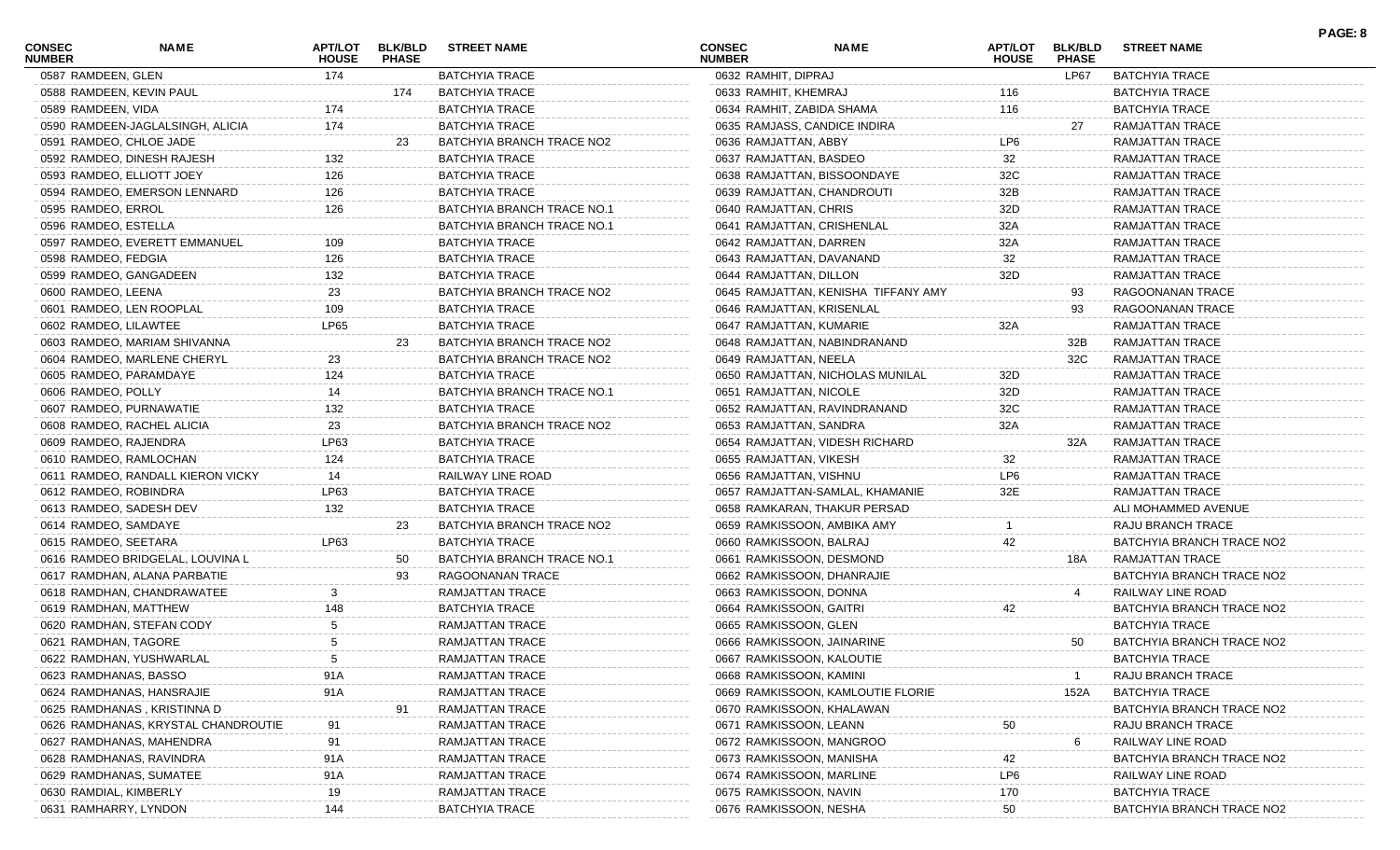| <b>CONSEC</b><br><b>NUMBER</b> | <b>NAME</b>                        | <b>HOUSE</b>     | <b>PHASE</b> | APT/LOT BLK/BLD STREET NAME | <b>CONSEC</b><br><b>NUMBER</b> | <b>NAME</b>                         | <b>HOUSE</b>   | APT/LOT BLK/BLD<br><b>PHASE</b> | <b>STREET NAME</b>     |  |
|--------------------------------|------------------------------------|------------------|--------------|-----------------------------|--------------------------------|-------------------------------------|----------------|---------------------------------|------------------------|--|
|                                | 0677 RAMKISSOON, NIRMALA AVISHA    |                  | - 1          | RAJU BRANCH TRACE           |                                | 0722 RAMNARINE, HARRIDATH           | 93             |                                 | RAMJATTAN TRACE        |  |
|                                | 0678 RAMKISSOON, PREMWATEE         |                  |              | BATCHYIA BRANCH TRACE NO2   |                                | 0723 RAMNARINE, INAWATEE            | 51             |                                 | RAMJATTAN TRACE        |  |
|                                | 0679 RAMKISSOON, RISHI VISHWANATH  | 170              |              | <b>BATCHYIA TRACE</b>       |                                | 0724 RAMNARINE, KALIPERSAD          | 32             |                                 | <b>RAMJATTAN TRACE</b> |  |
| 0680 RAMKISSOON, ROBIN         |                                    | 113              |              | <b>BOWNATH TRACE</b>        |                                | 0725 RAMNARINE, KALOUTIE            |                | 93                              | <b>RAMJATTAN TRACE</b> |  |
|                                | 0681 RAMKISSOON, RUKHIYA           |                  |              | RAMJATTAN TRACE             | 0726 RAMNARINE, KAVITA         |                                     |                | 93                              | RAMJATTAN TRACE        |  |
|                                | 0682 RAMKISSOON, SALINIA           |                  | 170          | <b>BATCHYIA TRACE</b>       |                                | 0727 RAMNARINE, KHUSIAL             | 49             |                                 | RAMJATTAN TRACE        |  |
|                                | 0683 RAMKISSOON, SAVITRI           |                  |              | RAILWAY LINE ROAD           |                                | 0728 RAMNARINE, LARRY GANGABISSOON  | 13             |                                 | <b>BOWNATH TRACE</b>   |  |
|                                | 0684 RAMKISSOON, SUSHILA           |                  |              | SOONDARSINGH TRACE          |                                | 0729 RAMNARINE, LISA DEVAHUTIE      | 53             |                                 | RAMJATTAN TRACE        |  |
|                                | 0685 RAMKISSOON, TRACY             |                  | 42           | BATCHYIA BRANCH TRACE NO2   | 0730 RAMNARINE, NARINE         |                                     | 51             |                                 | RAMJATTAN TRACE        |  |
|                                | 0686 RAMKISSOON-MAHARAJ, ANGELA R  | 113              |              | <b>BOWNATH TRACE</b>        |                                | 0731 RAMNARINE, PAMAWATIE           | 49             |                                 | RAMJATTAN TRACE        |  |
| 0687 RAMLACHAN, SHAM           |                                    |                  |              | RAMJATTAN TRACE             |                                | 0732 RAMNARINE, PHULMATIE           | 1224           |                                 | S S ERIN ROAD          |  |
|                                | 0688 RAMLAKHAN, SHARMILA ARLENE    | APT <sub>4</sub> | 19           | ALI MOHAMMED AVENUE         |                                | 0733 RAMNARINE, SATHI VADEWATIE T   | <b>LP17</b>    |                                 | RAMJATTAN TRACE        |  |
|                                | 0689 RAMLOCHAN, ADRIAN O'NEIL      | 19               |              | SOONDARSINGH TRACE          |                                | 0734 RAMNARINE, SELOCHANIE          | 11             |                                 | RAGOONANAN TRACE       |  |
|                                | 0690 RAMLOCHAN, ANJANEE            |                  | 27           | RAMJATTAN TRACE             |                                | 0735 RAMNARINE, SHASTRI BHARATH R   | 93             |                                 | RAMJATTAN TRACE        |  |
|                                | 0691 RAMLOCHAN, ANN MARIE          |                  |              | RAMJATTAN TRACE             |                                | 0736 RAMNARINE, VIKASH PHAESWAR     | 53             |                                 | RAMJATTAN TRACE        |  |
|                                | 0692 RAMLOCHAN, DANICA AMELIA      |                  |              | <b>RAMJATTAN TRACE</b>      |                                | 0737 RAMNARINE, VISHAL GOLDIE RAMAN | 51             |                                 | <b>RAMJATTAN TRACE</b> |  |
| 0693 RAMLOCHAN, DAVID          |                                    |                  | 27           | RAMJATTAN TRACE             |                                | 0738 RAMNARINE-BAHADUR, ANN VASHTI  | 13             |                                 | <b>BOWNATH TRACE</b>   |  |
|                                | 0694 RAMLOCHAN, DIANA YOLANDA      | 1238             |              | S S ERIN ROAD               |                                | 0739 RAMNARINE-SANTANA, SUNARDAYE   | 73             |                                 | RAGOONANAN TRACE       |  |
|                                | 0695 RAMLOCHAN, ELLIOTT SHAWN      | 25               |              | RAMJATTAN TRACE             |                                | 0740 RAMNARINE-VAID, BEVERLY GEETA  | 13             |                                 | <b>BOWNATH TRACE</b>   |  |
|                                | 0696 RAMLOCHAN, JESSICA AVISHA     | 5A               |              | RAMJATTAN TRACE             |                                | 0741 RAMNATH, ANDRE VIJAY           |                | 82                              | RAMJATTAN TRACE        |  |
|                                | 0697 RAMLOCHAN, JUSTIN AVINASH     | 5A               |              | RAMJATTAN TRACE             | 0742 RAMNATH, BALDEO           |                                     | 150A           |                                 | <b>BATCHYIA TRACE</b>  |  |
| 0698 RAMLOCHAN, KERRY          |                                    | 19               |              | SOONDARSINGH TRACE          |                                | 0743 RAMNATH, DARIUS RADESH         | 84             |                                 | RAMJATTAN TRACE        |  |
| 0699 RAMLOCHAN, MINTI          |                                    |                  | 27           | RAMJATTAN TRACE             |                                | 0744 RAMNATH, DOODNATH              |                |                                 | RAMJATTAN TRACE        |  |
|                                | 0700 RAMLOCHAN, NATALIA KIMBERLY   |                  | 8            | SOONDARSINGH TRACE          |                                | 0745 RAMNATH, JASODRA INDIRA        | 150B           |                                 | <b>BATCHYIA TRACE</b>  |  |
|                                | 0701 RAMLOCHAN, NEIL AARON         | 19.              |              | SOONDARSINGH TRACE          | 0746 RAMNATH, KARIENE          |                                     | 148B           |                                 | <b>BATCHYIA TRACE</b>  |  |
|                                | 0702 RAMLOCHAN, RAJINDRA           |                  |              | SOONDARSINGH TRACE          | 0747 RAMNATH, KHEMRAJ          |                                     |                |                                 | <b>BATCHYIA TRACE</b>  |  |
| 0703 RAMLOCHAN, RUDY           |                                    |                  |              | SOONDARSINGH TRACE          |                                | 0748 RAMNATH, LUTCHMIPERSAD         | 148B           |                                 | <b>BATCHYIA TRACE</b>  |  |
| 0704 RAMLOCHAN, SILVAN         |                                    | 5А               |              | RAMJATTAN TRACE             |                                | 0749 RAMNATH, MELLISA VICKY         | 82             |                                 | RAMJATTAN TRACE        |  |
|                                | 0705 RAMLOCHAN, SUNETA             | 25               |              | RAMJATTAN TRACE             | 0750 RAMNATH, MOHAN            |                                     | 148B           |                                 | <b>BATCHYIA TRACE</b>  |  |
|                                | 0706 RAMLOCHAN, TALIA SHARON       | 25               |              | RAMJATTAN TRACE             | 0751 RAMNATH, MOHAN            |                                     | 82             |                                 | RAMJATTAN TRACE        |  |
| 0707 RAMLOGAN, DENISH          |                                    |                  | 1222         | S S ERIN ROAD               | 0752 RAMNATH, NADIRA           |                                     | 148B           |                                 | <b>BATCHYIA TRACE</b>  |  |
| 0708 RAMLOGAN, NESHA           |                                    | 1222             |              | S S ERIN ROAD               | 0753 RAMNATH, NANAN            |                                     |                |                                 | <b>BATCHYIA TRACE</b>  |  |
|                                | 0709 RAMLOGAN, STEPHEN             | 1188             |              | S S ERIN ROAD               |                                | 0754 RAMNATH, PARBATTEE             | 150B           |                                 | <b>BATCHYIA TRACE</b>  |  |
| 0710 RAMLOGAN, TRISHA          |                                    | 1188             |              | S S ERIN ROAD               | 0755 RAMNATH, POORAN           |                                     | 150B           |                                 | <b>BATCHYIA TRACE</b>  |  |
|                                | 0711 RAMNARACE, ADRIAN NOEL        | 86               |              | RAMJATTAN TRACE             |                                | 0756 RAMNATH, PURANMATIE            | 150A           |                                 | <b>BATCHYIA TRACE</b>  |  |
|                                | 0712 RAMNARACE, CHRIS SHIVA        |                  |              | RAMJATTAN TRACE             | 0757 RAMNATH, RADESH           |                                     | 82             |                                 | RAMJATTAN TRACE        |  |
|                                | 0713 RAMNARACE, RAMDAI             | 146A             |              | <b>BATCHYIA TRACE</b>       | 0758 RAMNATH, RAMRAJI          |                                     | 82             |                                 | RAMJATTAN TRACE        |  |
|                                | 0714 RAMNARACE, SATHROHAN          | 1200             |              | S S ERIN ROAD               | 0759 RAMNATH, SHARMILA         |                                     |                |                                 | <b>BATCHYIA TRACE</b>  |  |
|                                | 0715 RAMNARACE, SURUJNARINE        | 86               |              | <b>RAMJATTAN TRACE</b>      |                                | 0760 RAMNATH DE ESPANA, DULARIE     |                |                                 | <b>RAMJATTAN TRACE</b> |  |
| 0716 RAMNARACE, VASHTI         |                                    |                  | 45D          | RAMJATTAN TRACE             |                                | 0761 RAMNAUTH, SAMDAYE              | 82             |                                 | RAMJATTAN TRACE        |  |
|                                | 0717 RAMNARACE-HARRINANAN, NIRMALA | 107              |              | RAGOONANAN TRACE            |                                | 0762 RAMOUTAR, CHARLOTTE VIOLET     | <b>LOT 148</b> |                                 | BATCHYIA TRACE         |  |
|                                | 0718 RAMNARINE, CHANARDAI          | 32F              |              | RAMJATTAN TRACE             | 0763 RAMOUTAR, GIRLIE          |                                     | 111            |                                 | RAGOONANAN TRACE       |  |
|                                | 0719 RAMNARINE, DARIN GOPAUL       | 49               |              | <b>RAMJATTAN TRACE</b>      | 0764 RAMOUTAR, GISELLE         |                                     | 111            |                                 | RAGOONANAN TRACE       |  |
| 0720 RAMNARINE, DONNA          |                                    |                  | 11           | RAGOONANAN TRACE            | 0765 RAMOUTAR, HARDEO          |                                     | 146B           |                                 | <b>BATCHYIA TRACE</b>  |  |
|                                | 0721 RAMNARINE, GUAYATREE          |                  | 51           | RAMJATTAN TRACE             | 0766 RAMOUTAR, JUSTIN          |                                     |                | 111                             | RAGOONANAN TRACE       |  |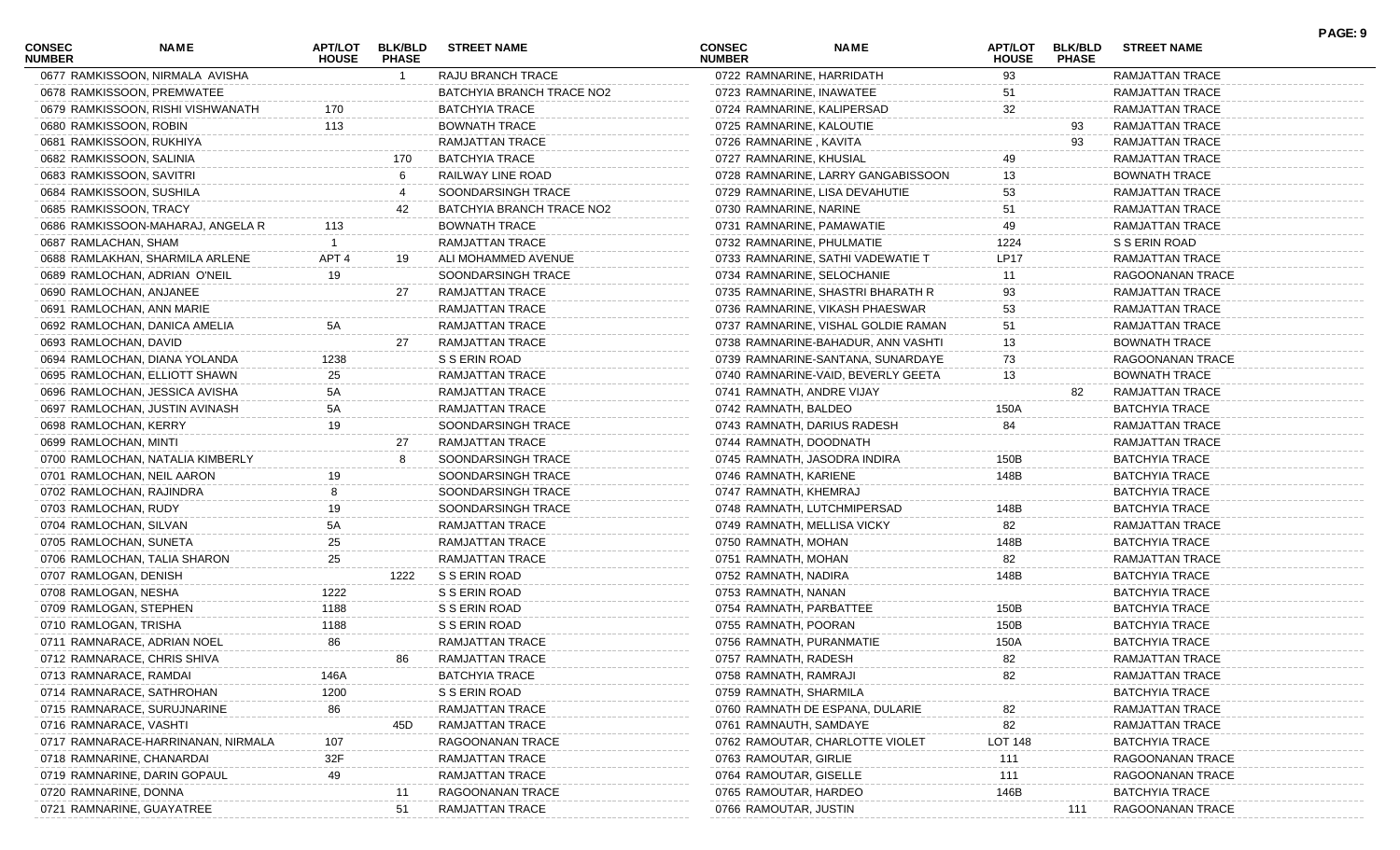| CONSEC<br><b>NUMBER</b>   | NAME                              | <b>APT/LOT</b><br><b>HOUSE</b> | <b>BLK/BLD</b><br><b>PHASE</b> | <b>STREET NAME</b>    | <b>CONSEC</b><br><b>NUMBER</b> | <b>NAME</b>                        | APT/LOT<br><b>HOUSE</b> | <b>BLK/BLD</b><br><b>PHASE</b> | <b>STREET NAME</b>         | <b>PAGE: 10</b> |
|---------------------------|-----------------------------------|--------------------------------|--------------------------------|-----------------------|--------------------------------|------------------------------------|-------------------------|--------------------------------|----------------------------|-----------------|
| 0767 RAMOUTAR, KIMBERLY   |                                   |                                | 146B                           | <b>BATCHYIA TRACE</b> | 0812 RAMSARAN, GAYATRIE        |                                    | 67                      |                                | RAGOONANAN TRACE           |                 |
| 0768 RAMOUTAR, KISMETTE   |                                   | 148                            |                                | <b>BATCHYIA TRACE</b> | 0813 RAMSARAN, HARRIPERSAD     |                                    | 59                      |                                | RAGOONANAN TRACE           |                 |
|                           | 0769 RAMOUTAR, LEELA ASHMEED      | 146B                           |                                | <b>BATCHYIA TRACE</b> | 0814 RAMSARAN, INDRA           |                                    |                         |                                | RAMJATTAN TRACE            |                 |
| 0770 RAMOUTAR, MINA SHAMA |                                   | 1234                           |                                | S S ERIN ROAD         |                                | 0815 RAMSARAN, ISAAC NEWTON        | 8                       |                                | RAMJATTAN TRACE            |                 |
| 0771 RAMOUTAR, NANLAL     |                                   | <b>LOT 148</b>                 |                                | BATCHYIA TRACE        | 0816 RAMSARAN, SACHA           |                                    |                         | 59                             | RAGOONANAN TRACE           |                 |
| 0772 RAMOUTAR, NIRMAL     |                                   | 111                            |                                | RAGOONANAN TRACE      | 0817 RAMSARAN, SARAH           |                                    |                         | 59                             | RAGOONANAN TRACE           |                 |
| 0773 RAMOUTAR, POONAN     |                                   | 1234                           |                                | S S ERIN ROAD         | 0818 RAMSARAN, SAVITRY         |                                    | 59                      |                                | RAGOONANAN TRACE           |                 |
|                           | 0774 RAMOUTAR, RICHARD JAIPERSAD  |                                | 148                            | <b>BATCHYIA TRACE</b> | 0819 RAMSARAN, SHERILLE        |                                    |                         |                                | RAMJATTAN TRACE            |                 |
|                           | 0775 RAMOUTAR-HARRILAL, AMY ARTHI |                                | 148                            | <b>BATCHYIA TRACE</b> | 0820 RAMSARAN, SINDY           |                                    | 65                      |                                | RAGOONANAN TRACE           |                 |
|                           | 0776 RAMOUTAR-KANHAI, CHRYSTAL L  | 148                            |                                | <b>BATCHYIA TRACE</b> | 0821 RAMSARAN, UNA             |                                    | 59                      |                                | RAGOONANAN TRACE           |                 |
|                           | 0777 RAMOUTAR-NOWBATH, MARILYN    | 70                             |                                | RAJU BRANCH TRACE     | 0822 RAMSARAN, ZALINA          |                                    | 65                      |                                | RAGOONANAN TRACE           |                 |
| 0778 RAMPERSAD, AKAASH    |                                   | 45A                            |                                | RAGOONANAN TRACE      |                                | 0823 RAMSARAN-SURUJBALLY, LEENA    | 59                      |                                | RAGOONANAN TRACE           |                 |
| 0779 RAMPERSAD, AMBIKA    |                                   | 12                             |                                | SOONDARSINGH TRACE    |                                | 0824 RAMSAROOP, CHRISTOPHER        |                         | LP67                           | RAGOONANAN TRACE           |                 |
| 0780 RAMPERSAD, AVINAASH  |                                   | 45                             |                                | RAGOONANAN TRACE      |                                | 0825 RAMSAROOP, SHARMAN TILBOWAN   |                         | LP67                           | RAGOONANAN TRACE           |                 |
| 0781 RAMPERSAD, BASDAI    |                                   |                                |                                | SOONDARSINGH TRACE    |                                | 0826 RAMSINGH, ARRYSIA VILMA       | 13                      |                                | RAGOONANAN TRACE           |                 |
| 0782 RAMPERSAD, CAMENEE   |                                   |                                | 45B                            | RAGOONANAN TRACE      |                                | 0827 RAMSINGH, DARRYL DAVID JR     |                         | 13                             | RAGOONANAN TRACE           |                 |
| 0783 RAMPERSAD, CRYSTAL   |                                   | 45B                            |                                | RAGOONANAN TRACE      | 0828 RAMSINGH, DAVID BRENT     |                                    | 13                      |                                | RAGOONANAN TRACE           |                 |
| 0784 RAMPERSAD, DULCIE    |                                   | 1222                           |                                | S S ERIN ROAD         | 0829 RAMSINGH, GOOMTIE         |                                    | 13                      |                                | RAGOONANAN TRACE           |                 |
| 0785 RAMPERSAD, GANGA     |                                   | 45A                            |                                | RAGOONANAN TRACE      | 0830 RAMSINGH, HAZEL           |                                    | 3A                      |                                | <b>BOWNATH TRACE</b>       |                 |
|                           | 0786 RAMPERSAD, GARY VESHAL       | 17                             |                                | SOONDARSINGH TRACE    | 0831 RAMSINGH, TARAMATEE       |                                    |                         | 32D                            | RAMJATTAN TRACE            |                 |
| 0787 RAMPERSAD, HALIA     |                                   | 17                             |                                | SOONDARSINGH TRACE    | 0832 RAMSOOK, DIANA SARA       |                                    | 12A                     |                                | <b>BOWNATH TRACE</b>       |                 |
|                           | 0788 RAMPERSAD, INGRID PEARL      | 19                             |                                | SOONDARSINGH TRACE    | 0833 RAMSOOK, LACKRAJ          |                                    | 12A                     |                                | BOWNATH TRACE              |                 |
|                           | 0789 RAMPERSAD, JAGGERNATH        | 45B                            |                                | RAGOONANAN TRACE      | 0834 RAMSOOK, RHONDA RENE      |                                    | 12A                     |                                | BOWNATH TRACE              |                 |
|                           | 0790 RAMPERSAD, KEISHA ANASTASIA  | 17                             |                                | SOONDARSINGH TRACE    | 0835 RASSOOL, AFZAL            |                                    | 1212                    |                                | S S ERIN ROAD              |                 |
|                           | 0791 RAMPERSAD, KEVIN JAGDESH     | 45B                            |                                | RAGOONANAN TRACE      |                                | 0836 RASSOOL, ROSHNI RACHAEL       | 1212                    |                                | S S ERIN ROAD              |                 |
| 0792 RAMPERSAD, KUMARDEO  |                                   |                                | 12                             | SOONDARSINGH TRACE    |                                | 0837 REX ARAIH, SAMDAI DAOUKEE     | 43                      |                                | BATCHYIA BRANCH TRACE NO2  |                 |
|                           | 0793 RAMPERSAD, NICHOLAS ARNOLD   |                                | 29                             | RAGOONANAN TRACE      | 0838 ROOPCHAND, JANELLE        |                                    |                         | 111                            | RAGOONANAN TRACE           |                 |
|                           | 0794 RAMPERSAD, NIGEL JONATHAN    |                                | 29                             | RAGOONANAN TRACE      | 0839 ROOPNARINE, ESHWAR        |                                    | 1202                    |                                | S S ERIN ROAD              |                 |
| 0795 RAMPERSAD, RICKY     |                                   | LP 71                          | # 98                           | RAGOONANAN TRACE      | 0840 ROOPNARINE, MAHADAYA      |                                    | 21                      |                                | RAGOONANAN TRACE           |                 |
| 0796 RAMPERSAD, SUDESH    |                                   | 29                             |                                | RAGOONANAN TRACE      |                                | 0841 ROOPNARINE, NAREE SUNILDATH   |                         |                                | RAGOONANAN TRACE           |                 |
|                           | 0797 RAMPERSAD, THAKUR PERSAD     | 17                             |                                | SOONDARSINGH TRACE    |                                | 0842 ROOPNARINE, RAMESH RAMLAGAN   |                         | 57                             | RAGOONANAN TRACE           |                 |
|                           | 0798 RAMPERSAD, VIKAASH ANOOP     |                                | 45A                            | RAGOONANAN TRACE      |                                | 0843 ROOPNARINE-BALDEO, NISHA S A  |                         | 39A                            | RAGOONANAN TRACE           |                 |
|                           | 0799 RAMPERSAD, VINDRAWATEE       |                                |                                | SOONDARSINGH TRACE    |                                | 0844 ROOPNARINE-RAMJATTAN, KOONTIE | 32B                     |                                | RAMJATTAN TRACE            |                 |
| 0800 RAMPERSAD, VISHALL   |                                   | 45B                            |                                | RAGOONANAN TRACE      | 0845 SAHADEO, NADEEM           |                                    |                         | 5                              | ALI MOHAMMED AVENUE        |                 |
|                           | 0801 RAMPERSADSINGH, MINAWATEE I  | 7A                             |                                | <b>BOWNATH TRACE</b>  | 0846 SAHADEO, NALINI TRICIA    |                                    | LP59                    |                                | <b>BATCHYIA TRACE</b>      |                 |
|                           | 0802 RAMPERSADSINGH, VINNY CARLOS | 7A                             |                                | <b>BOWNATH TRACE</b>  | 0847 SAHADEO, NUTAN            |                                    | LP60                    |                                | <b>BATCHYIA TRACE</b>      |                 |
| 0803 RAMRATTAN, RAMDASSIE |                                   | LP56                           |                                | <b>BOWNATH TRACE</b>  | 0848 SAHADEO, PARBATIE         |                                    | LP59                    |                                | <b>BATCHYIA TRACE</b>      |                 |
|                           | 0804 RAMROOP, MELISSA MAEGAN      | LP67                           |                                | RAGOONANAN TRACE      | 0849 SAHADEO, RAMCHANDAR       |                                    | <b>LP59</b>             |                                | <b>BATCHYIA TRACE</b>      |                 |
| 0805 RAMSAMMY, AMAR VERAN |                                   |                                |                                | ALI MOHAMMED AVENUE   |                                | 0850 SAHADEO, SHASTRI DEEVESH      |                         | LP59                           | <b>BATCHYIA TRACE</b>      |                 |
|                           | 0806 RAMSAMMY, DEONARINE VERAN    |                                |                                | ALI MOHAMMED AVENUE   | 0851 SAHADEO, TARA             |                                    |                         | $5^{\circ}$                    | ALI MOHAMMED AVENUE        |                 |
| 0807 RAMSAMMY, ELIZABETH  |                                   | <b>LP55</b>                    |                                | <b>BOWNATH TRACE</b>  |                                | 0852 SAHADEO-SINGH, HAEMRAWATEE    | 3                       |                                | ALI MOHAMMED AVENUE        |                 |
| 0808 RAMSAMMY, HASPATIE   |                                   |                                |                                | ALI MOHAMMED AVENUE   | 0853 SALICKRAM, CHRISTINE      |                                    |                         |                                | BATCHYIA BRANCH TRACE NO.  |                 |
| 0809 RAMSAMMY, KRISTA     |                                   |                                |                                | ALI MOHAMMED AVENUE   | 0854 SALICKRAM, KISHAN         |                                    |                         |                                | BATCHYIA BRANCH TRACE NO.1 |                 |
| 0810 RAMSARAN, AJIT       |                                   | 65                             |                                | RAGOONANAN TRACE      | 0855 SALICKRAM, KISHORE        |                                    |                         |                                | BATCHYIA BRANCH TRACE NO.1 |                 |
| 0811 RAMSARAN, ANIL       |                                   | 59                             |                                | RAGOONANAN TRACE      | 0856 SALICKRAM, KRISTINA       |                                    |                         | LP42                           | BATCHYIA BRANCH TRACE NO.1 |                 |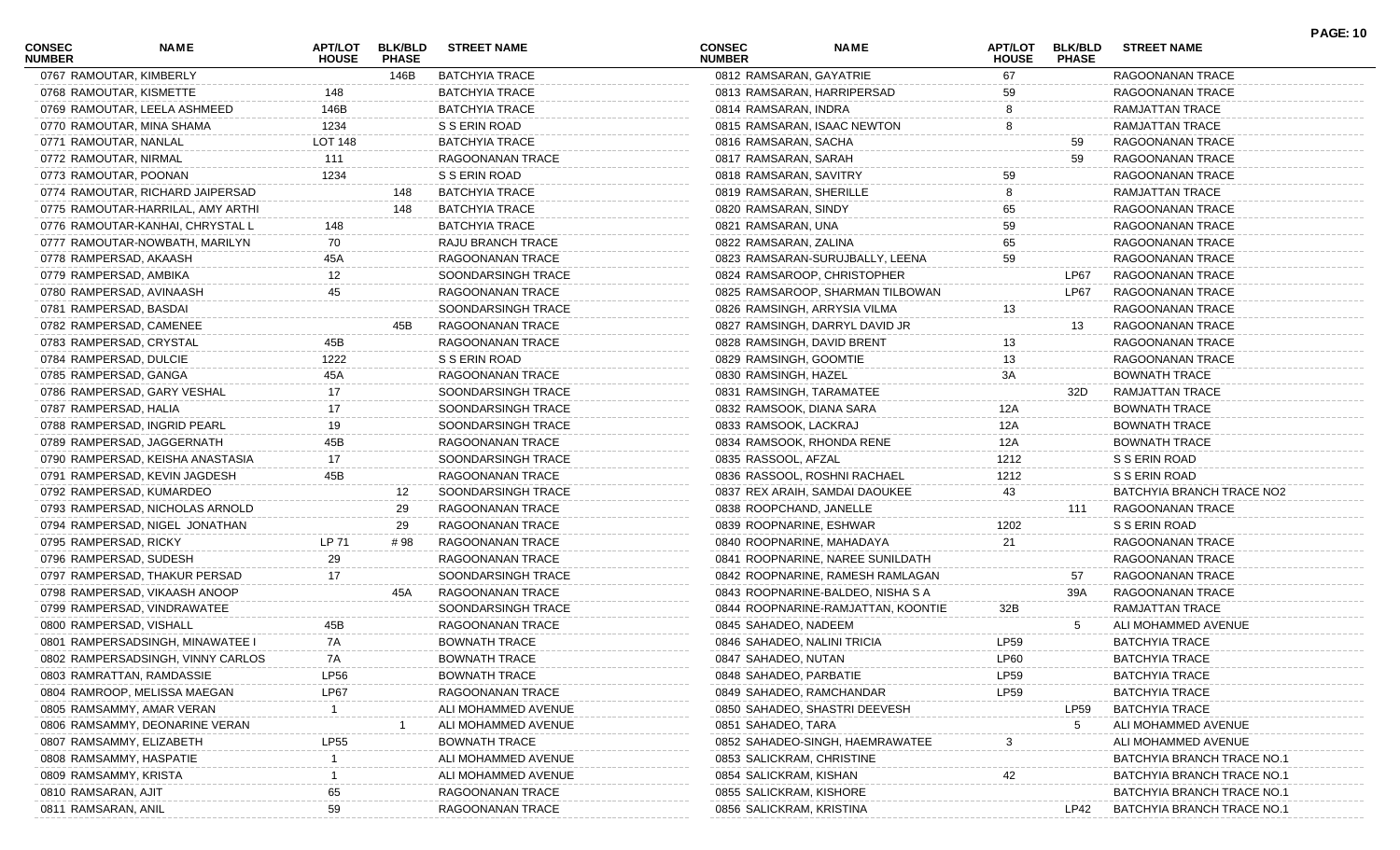| <b>CONSEC</b><br><b>NUMBER</b> | NAME                                                         | APT/LOT<br><b>HOUSE</b> | <b>BLK/BLD</b><br><b>PHASE</b> | <b>STREET NAME</b>                       | CONSEC<br><b>NUMBER</b> | <b>NAME</b>                     | APT/LOT<br><b>HOUSE</b> | <b>BLK/BLD</b><br><b>PHASE</b> | <b>STREET NAME</b>                               | <b>PAGE: 11</b> |
|--------------------------------|--------------------------------------------------------------|-------------------------|--------------------------------|------------------------------------------|-------------------------|---------------------------------|-------------------------|--------------------------------|--------------------------------------------------|-----------------|
| 0857 SAMAROO, KAMINI           |                                                              |                         | 91                             | RAMJATTAN TRACE                          | 0902 SEETARAM, SUSAN    |                                 | 16                      |                                | SOONDARSINGH TRACE                               |                 |
|                                | 0858 SAMUEL-GADOO, KATHLEEN                                  | 26                      |                                | RAMJATTAN TRACE                          |                         | 0903 SEETARAM, TULSIE RAM       | 15                      |                                | SOONDARSINGH TRACE                               |                 |
|                                | 0859 SAMUEL-MOTERAM, SAMANTHA                                |                         | 124B                           | <b>BATCHYIA TRACE</b>                    |                         | 0904 SIEW, KAMANI MELISSA       | <b>LP 55A</b>           |                                | BATCHYIA BRANCH TRACE NO.1                       |                 |
| 0860 SANKAR, LYNDA             |                                                              |                         | 15                             | RAMJATTAN TRACE                          | 0905 SIEW, LINDA        |                                 | LP62                    |                                | <b>BATCHYIA TRACE</b>                            |                 |
|                                | 0861 SANKAR, NARAMATEE DEVI                                  |                         | 28                             | ALI MOHAMMED AVENUE                      | 0906 SIEW, RAJPAUL      |                                 | LP62                    |                                | <b>BATCHYIA TRACE</b>                            |                 |
|                                | 0862 SANTANA, ALLAN MAHESH                                   | 73                      |                                | RAGOONANAN TRACE                         | 0907 SIEW, RAMGOON      |                                 | 19                      |                                | RAMJATTAN TRACE                                  |                 |
|                                | 0863 SANTANA, ELLIS GEOFFREY                                 | 73                      |                                | RAGOONANAN TRACE                         | 0908 SIEW, SAROJH       |                                 | LP62                    |                                | <b>BATCHYIA TRACE</b>                            |                 |
|                                | 0864 SANTANA, TRACEY GAYMATEE                                | 73                      |                                | RAGOONANAN TRACE                         | 0909 SIEW, SUDESH       |                                 | LP62                    |                                | <b>BATCHYIA TRACE</b>                            |                 |
| 0865 SAROOP, ANGELLA           |                                                              |                         |                                | SOONDARSINGH TRACE                       |                         | 0910 SIEW, VAROON RAJPAUL       | LP62                    |                                | <b>BATCHYIA TRACE</b>                            |                 |
| 0866 SAROOP, SAMLAL            |                                                              | <b>LP50</b>             |                                | SOONDARSINGH TRACE                       |                         | 0911 SIEW RAMDIAL, KRISTOV      | 19                      |                                | RAMJATTAN TRACE                                  |                 |
|                                | 0867 SARWAN, TOTALALL                                        | APT 12                  |                                | ALI MOHAMMED AVENUE                      |                         | 0912 SIEW-RAMDIAL, KAYLOR       |                         | 19                             | RAMJATTAN TRACE                                  |                 |
|                                | 0868 SEEBALACK, PRAKASH                                      | 132                     |                                | <b>BATCHYIA TRACE</b>                    |                         | 0913 SIEWLAL, CHANDRAUTI        |                         | 157                            | <b>BATCHYIA TRACE</b>                            |                 |
|                                | 0869 SEEBALACK, SAVITRI                                      | 132                     |                                | <b>BATCHYIA TRACE</b>                    | 0914 SIEWLAL, LEILA     |                                 | 157                     |                                | <b>BATCHYIA TRACE</b>                            |                 |
|                                | 0870 SEECHARAN, CARAN                                        | 28                      |                                | BATCHYIA BRANCH TRACE NO2                | 0915 SIEWLAL, SOOKLAL   |                                 | 159                     |                                | <b>BATCHYIA TRACE</b>                            |                 |
|                                | 0871 SEECHARAN, DEBBIE                                       | 28                      |                                | BATCHYIA BRANCH TRACE NO2                | 0916 SIEWLAL, STEVE     |                                 |                         | 157                            | <b>BATCHYIA TRACE</b>                            |                 |
|                                | 0872 SEECHARAN, DHANWANTIA                                   | 28                      |                                | BATCHYIA BRANCH TRACE NO2                |                         | 0917 SIMBHOO, DULARIYA DOLCIE   | 71                      |                                | RAMJATTAN TRACE                                  |                 |
|                                | 0873 SEECHARAN, KOWSIL CHRISINDAYE                           | 28                      |                                | BATCHYIA BRANCH TRACE NO2                | 0918 SIMBHOO, SAROJE    |                                 | 71                      |                                | <b>RAMJATTAN TRACE</b>                           |                 |
|                                | 0874 SEECHARAN, NARINE PERSAD                                | 33                      |                                | BATCHYIA BRANCH TRACE NO2                | 0919 SIMMONS, CURTIS    |                                 |                         | 4C.                            | <b>BOWNATH TRACE</b>                             |                 |
|                                | 0875 SEECHARAN, SAMANTHA                                     |                         | 32                             | BATCHYIA BRANCH TRACE NO2                | 0920 SIMMONS, DE LION   |                                 |                         |                                | <b>BOWNATH TRACE</b>                             |                 |
| 0876 SEEGOBIN, LEELA           |                                                              |                         |                                | BATCHYIA TRACE                           | 0921 SIMMONS, GLENN     |                                 | 4C                      |                                | <b>BOWNATH TRACE</b>                             |                 |
|                                | 0877 SEEGOBIN, PRAKASH                                       | 147                     |                                | <b>BATCHYIA TRACE</b>                    |                         | 0922 SIMMONS, MELLISSA NATALIE  |                         |                                | <b>BOWNATH TRACE</b>                             |                 |
|                                | 0878 SEEMANGAL, AMELIA                                       | 31                      |                                | RAGOONANAN TRACE                         |                         | 0923 SIMMONS, STEPHON DALE      | 4C                      |                                | <b>BOWNATH TRACE</b>                             |                 |
|                                | 0879 SEEMANGAL, ANUSHKA                                      |                         | -31                            | RAGOONANAN TRACE                         |                         | 0924 SIMMONS PITY, KAREN        | 4C                      |                                | <b>BOWNATH TRACE</b>                             |                 |
|                                | 0880 SEEMANGAL, EITHEAN                                      | 31                      |                                | RAGOONANAN TRACE                         | 0925 SINANAN, BASDEO    |                                 | 1196                    |                                | S S ERIN ROAD                                    |                 |
|                                | 0881 SEEPERSAD, GULLIN                                       | 1232                    |                                | S S ERIN ROAD                            |                         | 0926 SINANAN-RAMDHAN, CAMILLE   | 17                      |                                | RAMJATTAN TRACE                                  |                 |
|                                | 0882 SEEPERSAD, NATALIE                                      | 1226                    |                                | S S ERIN ROAD                            |                         | 0927 SINGH, CHERISE PETAL ANGEL | 50                      |                                | BATCHYIA BRANCH TRACE NO.1                       |                 |
|                                | 0883 SEEPERSAD, RAMDATH                                      | 14                      |                                | SOONDARSINGH TRACE                       | 0928 SINGH, DOLORES     |                                 |                         |                                | RAMJATTAN TRACE                                  |                 |
|                                | 0884 SEEPERSAD, SAVITRIE                                     | # 14                    |                                | SOONDARSINGH TRACE                       | 0929 SINGH, HARRIPERSAD |                                 | 67                      |                                | BATCHYIA BRANCH TRACE NO2                        |                 |
|                                | 0885 SEEPERSAD, SEWCHAN                                      | 1232                    |                                | S S ERIN ROAD                            | 0930 SINGH, HEMA        |                                 |                         |                                | ALI MOHAMMED AVENUE                              |                 |
| 0886 SEEPERSAD, SHAM           |                                                              | 1230                    |                                | S S ERIN ROAD                            | 0931 SINGH, INDARJIT    |                                 |                         |                                | ALI MOHAMMED AVENUE                              |                 |
|                                | 0887 SEEPERSAD, SHIVON                                       |                         | 1226                           | S S ERIN ROAD                            | 0932 SINGH, KAYMA       |                                 | 85                      |                                | BATCHYIA BRANCH TRACE NO.1                       |                 |
| 0888 SEEPERSAD, SUNIL          |                                                              | 2                       |                                | RAMJATTAN TRACE                          | 0933 SINGH, KEN INDAR   |                                 | 3                       |                                | ALI MOHAMMED AVENUE                              |                 |
|                                | 0889 SEEPERSAD SINGH, RAJESH                                 | 7A                      |                                | BATCHYIA BRANCH TRACE NO2                |                         | 0934 SINGH, KERRY BHEESHAM      | 1278                    |                                | S S ERIN ROAD                                    |                 |
|                                | 0890 SEEPERSAD-KARPHA, NICOLE                                |                         | 1226                           | S S ERIN ROAD                            | 0935 SINGH, SEAN SHASHI |                                 |                         |                                | RAMJATTAN TRACE                                  |                 |
|                                | 0891 SEEPERSADSINGH, DEOSARAN                                | 7A                      |                                | <b>BATCHYIA TRACE</b>                    |                         | 0936 SMITH, MILDRED ISEDORA     | LP8                     |                                | ALI MOHAMMED AVENUE                              |                 |
|                                | 0892 SEEPERSADSINGH, UDESH                                   |                         | 7A                             | BATCHYIA BRANCH TRACE NO2                |                         | 0937 SOHUN, DELLON ALISTAIR     | LP62                    |                                | <b>BATCHYIA TRACE</b>                            |                 |
|                                | 0893 SEERAM, GIRDHARY                                        | 1234                    |                                | S S ERIN ROAD                            |                         | 0938 SOHUN, DENISE ALISON       | LP62                    |                                | <b>BATCHYIA TRACE</b>                            |                 |
|                                | 0894 SEERAM, MARGARET                                        | 1234                    |                                | S S ERIN ROAD                            |                         | 0939 SOHUN, MARJORIE GEETA      | LP62                    |                                | <b>BATCHYIA TRACE</b>                            |                 |
| 0895 SEERAM, RAKESH            |                                                              | 1234                    |                                | SOONDARSINGH TRACE                       |                         | 0940 SOHUN, MELANIE SHANIA      | LP62                    |                                | <b>BATCHYIA TRACE</b>                            |                 |
|                                |                                                              |                         |                                |                                          |                         |                                 |                         |                                |                                                  |                 |
| 0896 SEERAM, RONNIE            |                                                              | 1234                    |                                | S S ERIN ROAD                            | 0941 SONNY, RAJ         |                                 | 41                      |                                | BATCHYIA BRANCH TRACE NO2                        |                 |
|                                | 0897 SEERAM, SANGEETA                                        |                         |                                | SOONDARSINGH TRACE<br>SOONDARSINGH TRACE | 0942 SONNY, ROOPNARINE  |                                 |                         |                                | SOONDARSINGH TRACE<br>BATCHYIA BRANCH TRACE NO.1 |                 |
|                                | 0898 SEETARAM, CHRISTOPHER<br>0899 SEETARAM, MELISSA VALERIE |                         |                                | SOONDARSINGH TRACE                       |                         | 0943 SOOKHAI-RAMLAKHAN, LATCHEE | 36                      |                                |                                                  |                 |
|                                |                                                              | 16                      |                                |                                          |                         | 0944 SOOKHOO, CHANDRAKHA        | 59                      |                                | <b>BOWNATH TRACE</b>                             |                 |
|                                | 0900 SEETARAM, RADHICA                                       | 15                      |                                | SOONDARSINGH TRACE                       | 0945 SOOKHOO, DEVIKA    |                                 |                         | 19                             | RAMJATTAN TRACE                                  |                 |
|                                | 0901 SEETARAM, SHANE STEPHEN                                 | 15                      |                                | SOONDARSINGH TRACE                       | 0946 SOOKHOO, JOEL      |                                 | 111                     |                                | <b>BOWNATH TRACE</b>                             |                 |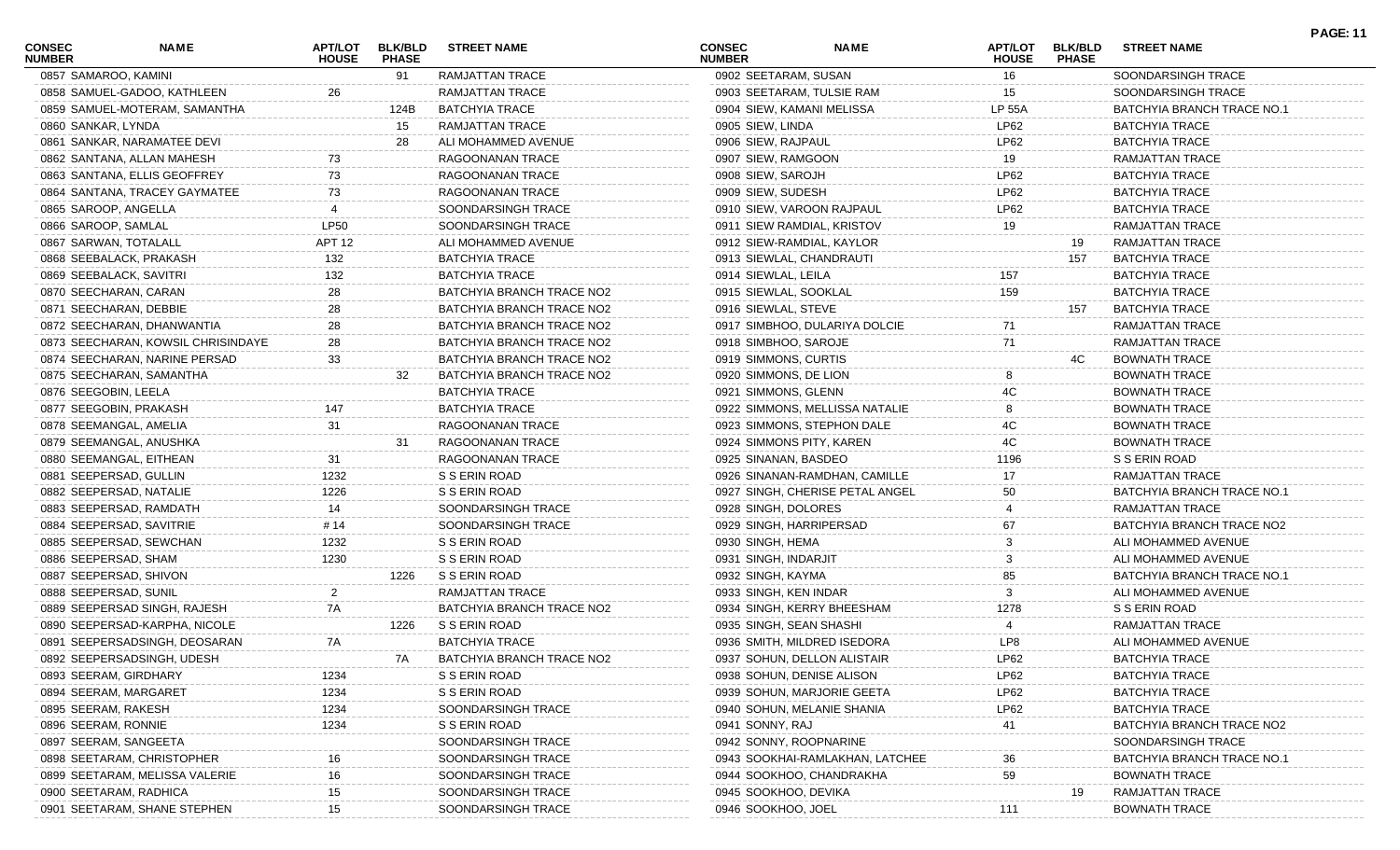| <b>CONSEC</b><br><b>NUMBER</b> | NAME                             | <b>APT/LOT</b><br><b>HOUSE</b> | <b>BLK/BLD</b><br><b>PHASE</b> | <b>STREET NAME</b>         | <b>CONSEC</b><br><b>NUMBER</b> | NAME                             | A |
|--------------------------------|----------------------------------|--------------------------------|--------------------------------|----------------------------|--------------------------------|----------------------------------|---|
|                                | 0947 SOOKHOO, NAVIN CHANDRAKA    | LP 59                          |                                | <b>BOWNATH TRACE</b>       |                                | 0992 TEELUCK, LUTCHMIN           |   |
|                                | 0948 SOOKHOO, RANDY SHIVA        |                                | 59                             | <b>BOWNATH TRACE</b>       |                                | 0993 TEERATH-DIPCHAND, KABETIA   |   |
|                                | 0949 SOOKHOO, RICARDO            | 19                             |                                | RAMJATTAN TRACE            |                                | 0994 THOMAS, KAMINI              |   |
|                                | 0950 SOOKHOO, RISHI              |                                | 58                             | <b>BOWNATH TRACE</b>       |                                | 0995 THOMAS, TRE ALDWYN NICHOLAS |   |
|                                | 0951 SOOKHOO, RUSSELL            | LP59                           |                                | <b>BOWNATH TRACE</b>       |                                | 0996 THOMPSON, OBADIAH BRION     |   |
|                                | 0952 SOOKHOO-RAMLOCHAN, PATRICIA | 5A                             |                                | RAMJATTAN TRACE            |                                | 0997 VAID, SANDEEP               |   |
|                                | 0953 SOOKLAL, DOLLY              | 13                             |                                | RAMJATTAN TRACE            |                                | 0998 WATSON, CHAD ALFIE          |   |
|                                | 0954 SOOKLAL, RAMDEO             | 13                             |                                | RAMJATTAN TRACE            |                                | 0999 WILLIAMS-LEWIS, JUDY        |   |
|                                | 0955 SOOKLAL, RISHI              | 13                             |                                | RAMJATTAN TRACE            |                                |                                  |   |
|                                | 0956 SOOKNANAN, KEITH            |                                | 41                             | RAMJATTAN TRACE            |                                |                                  |   |
|                                | 0957 SOOKNANAN, KENNY            | 39C                            |                                | RAMJATTAN TRACE            |                                |                                  |   |
|                                | 0958 SOOKNANAN, RADHICA          | 41-43                          |                                | RAMJATTAN TRACE            |                                |                                  |   |
|                                | 0959 SOOKNANAN, REIA GOMATIE     |                                | 173                            | <b>BATCHYIA TRACE</b>      |                                |                                  |   |
|                                | 0960 SOOKNANAN, SATROHAN         | 41-43                          |                                | RAMJATTAN TRACE            |                                |                                  |   |
|                                | 0961 SOOKNANAN, VIJANTEE         | 41-43                          |                                | RAMJATTAN TRACE            |                                |                                  |   |
|                                | 0962 SOOKOO, DIANA               | 30                             |                                | BATCHYIA BRANCH TRACE NO.1 |                                |                                  |   |
|                                | 0963 SOOKOO, SILUS ESTEFANO M S  | 14                             |                                | BATCHYIA BRANCH TRACE NO.1 |                                |                                  |   |
|                                | 0964 SOOKRAJ, DINANATH           | 166                            |                                | <b>BATCHYIA TRACE</b>      |                                |                                  |   |
|                                | 0965 SOOKRAJ, RAJKUMARIE         | 166                            |                                | <b>BATCHYIA TRACE</b>      |                                |                                  |   |
|                                | 0966 SOOKRAJ, RAMDEEN            | 64                             |                                | <b>BATCHYIA TRACE</b>      |                                |                                  |   |
|                                | 0967 SOOKRAJ, RAMNARINE          |                                | 156                            | <b>BATCHYIA TRACE</b>      |                                |                                  |   |
|                                | 0968 SOOKRAJ, RAMROOP            | 158                            |                                | <b>BATCHYIA TRACE</b>      |                                |                                  |   |
|                                | 0969 SOOKRAJ, SUMANTA            | 156                            |                                | <b>BATCHYIA TRACE</b>      |                                |                                  |   |
|                                | 0970 SOOKRAM, ANJANEE            | 28                             |                                | RAMJATTAN TRACE            |                                |                                  |   |
|                                | 0971 SOOKRAM, ARIEL SUENEELA     |                                | 61-62                          | <b>BATCHYIA TRACE</b>      |                                |                                  |   |
|                                | 0972 SOOKRAM, ELLA               | 49                             |                                | RAGOONANAN TRACE           |                                |                                  |   |
|                                | 0973 SOOKRAM, GEETA KALAWTIE     |                                | 1A                             | RAMJATTAN TRACE            |                                |                                  |   |
|                                | 0974 SOOKRAM, KELLY KAMILLIA     | LP 61-62                       |                                | <b>BATCHYIA TRACE</b>      |                                |                                  |   |
|                                | 0975 SOOKRAM, NALANDA KERDELL    |                                | LP61                           | <b>BATCHYIA TRACE</b>      |                                |                                  |   |
|                                | 0976 SOOKRAM, OBROUY SHIVA       |                                | LP61-62                        | <b>BATCHYIA TRACE</b>      |                                |                                  |   |
|                                | 0977 SOOKRAM, RAMDASSIE          |                                | 159                            | <b>BATCHYIA TRACE</b>      |                                |                                  |   |
|                                | 0978 SOOKRAM, SABITA             | 28                             |                                | RAMJATTAN TRACE            |                                |                                  |   |
|                                | 0979 SOOKRAM, SAMDAI             | 36                             |                                | RAMJATTAN TRACE            |                                |                                  |   |
|                                | 0980 SOOKRAM, SHELDON            | 1 A                            |                                | RAMJATTAN TRACE            |                                |                                  |   |
|                                | 0981 SOOKRAM, SOOGRIM            | 61-62                          |                                | <b>BATCHYIA TRACE</b>      |                                |                                  |   |
|                                | 0982 SOOKRAM, SUMATEE            |                                | 32                             | RAMJATTAN TRACE            |                                |                                  |   |
|                                | 0983 SOOKRAM BEHARRY, HEMA       |                                | 28                             | RAMJATTAN TRACE            |                                |                                  |   |
|                                | 0984 SOOKRAM-LATCHMAN, MALA      | 28                             |                                | RAMJATTAN TRACE            |                                |                                  |   |
|                                | 0985 SOOMAIR, RAMDULARIE         |                                |                                | <b>BOWNATH TRACE</b>       |                                |                                  |   |
|                                | 0986 SOOMAIR, SURUJLAL           |                                |                                | <b>BOWNATH TRACE</b>       |                                |                                  |   |
|                                | 0987 SOONG, SARAH                | 37                             |                                | ALI MOHAMMED AVENUE        |                                |                                  |   |
|                                | 0988 SUBHAN, NICHOLAS BRANDON    |                                | 116                            | <b>BATCHYIA TRACE</b>      |                                |                                  |   |
|                                | 0989 SUKHOO, BRIAN CHANDRAKA     | 111                            |                                | <b>BOWNATH TRACE</b>       |                                |                                  |   |
|                                | 0990 SYLVESTER, CRAIG            | 27                             |                                | RAMJATTAN TRACE            |                                |                                  |   |
|                                | 0991 TAHAL, JENNA MARIE          | 21                             |                                | <b>BOWNATH TRACE</b>       |                                |                                  |   |
|                                |                                  |                                |                                |                            |                                |                                  |   |

**NAME APT/LOT BLK/BLD STREET NAME HOUSE PHASE** LP8 ALI MOHAMMED AVENUE 146B BATCHYIA TRACE 1232 S S ERIN ROAD<br>19<br>19 THOMAS SHOP SHOPS THOMAS, TRÉ ALDWYN NICHOLAS 19 ALI MOHAMMED AVENUE 57A RAGOONANAN TRACE<br>13 BOWNATH TRACE<br>39 RAMJATTAN TRACE BOWNATH TRACE RAMJATTAN TRACE<br>13 SOONDARSINGH TRA 13 SOONDARSINGH TRACE